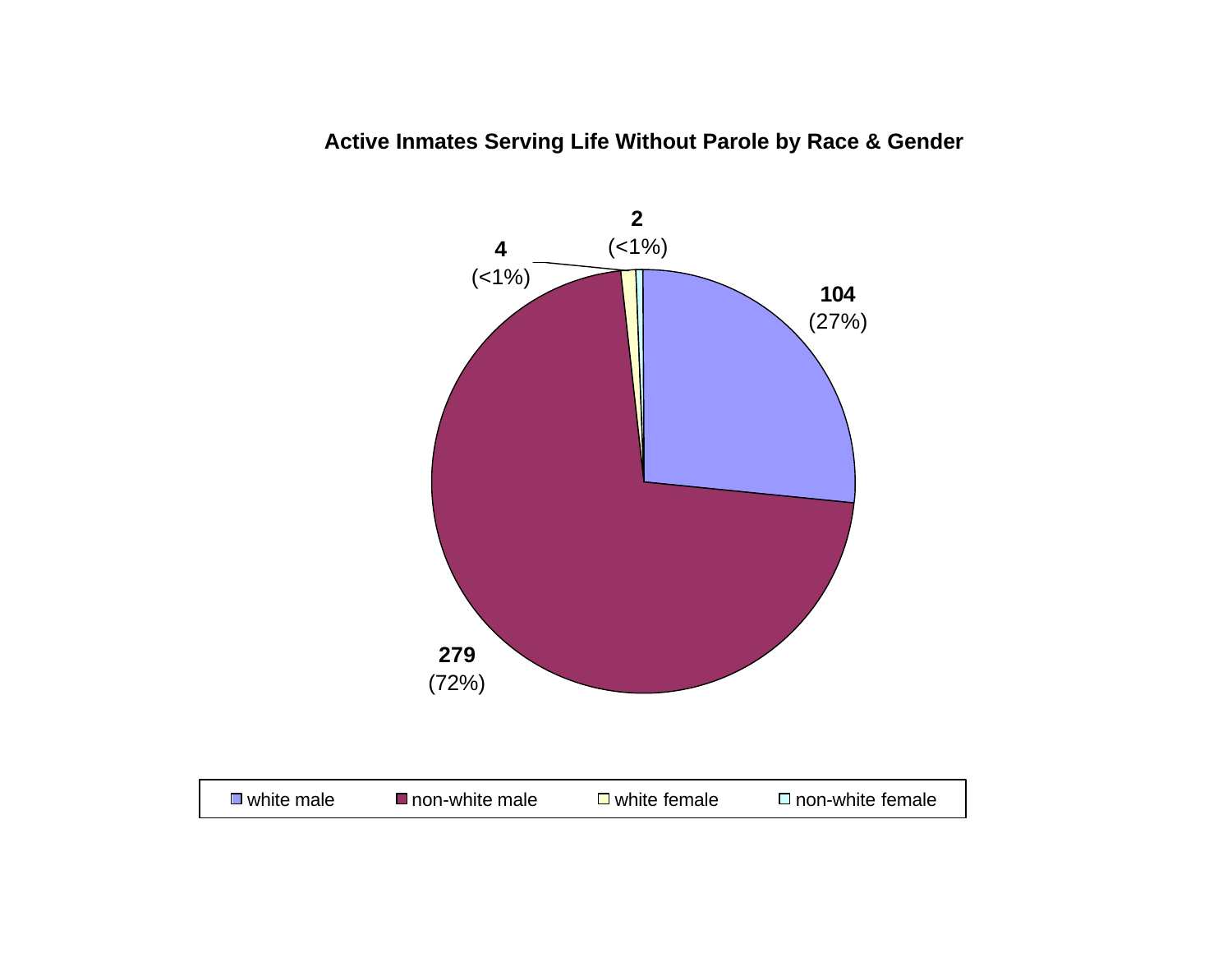

# **Active Inmates Serving Life Without Parole By Prior Incarcerations**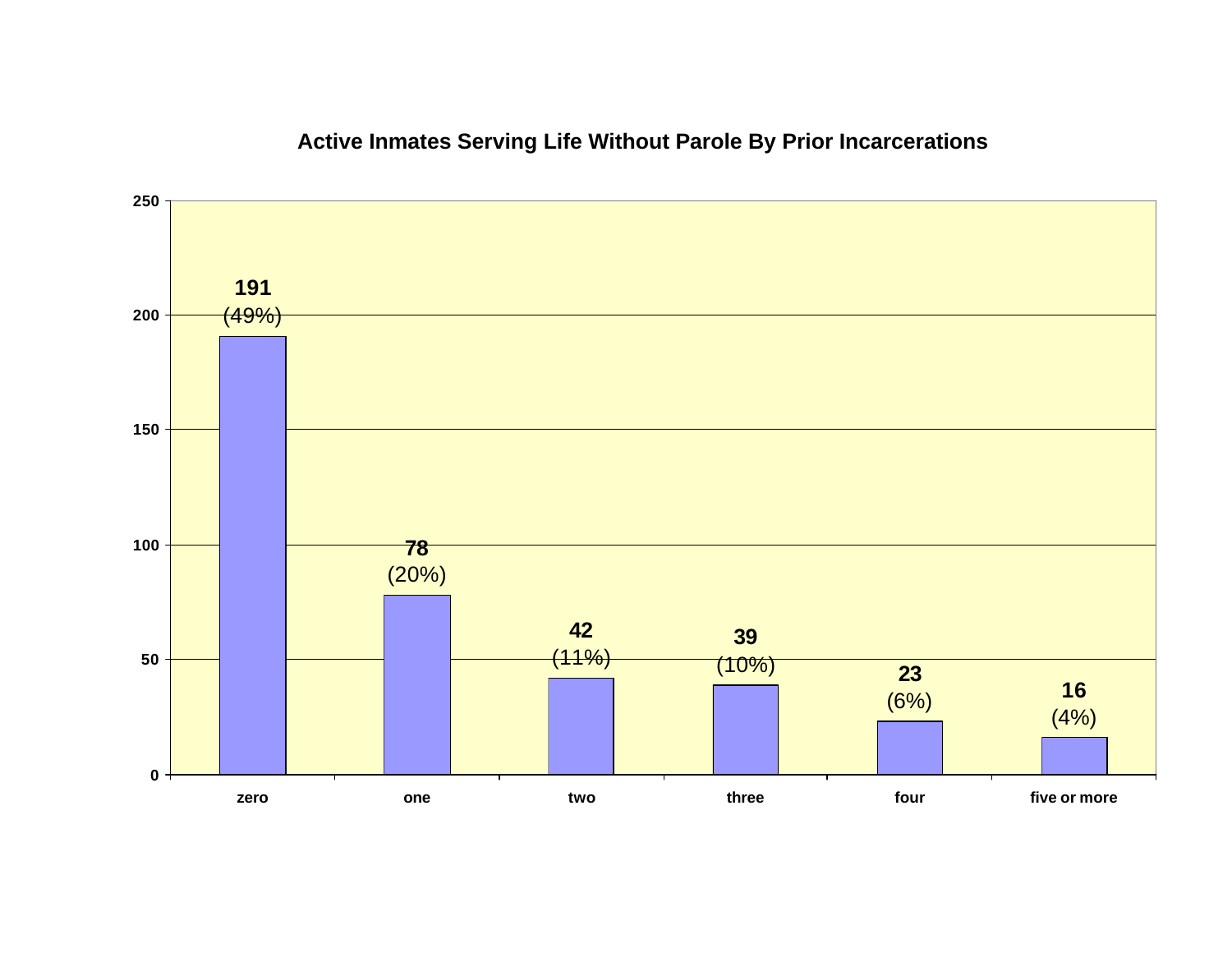**Active Inmates Serving Life Without Parole By Crime Type**

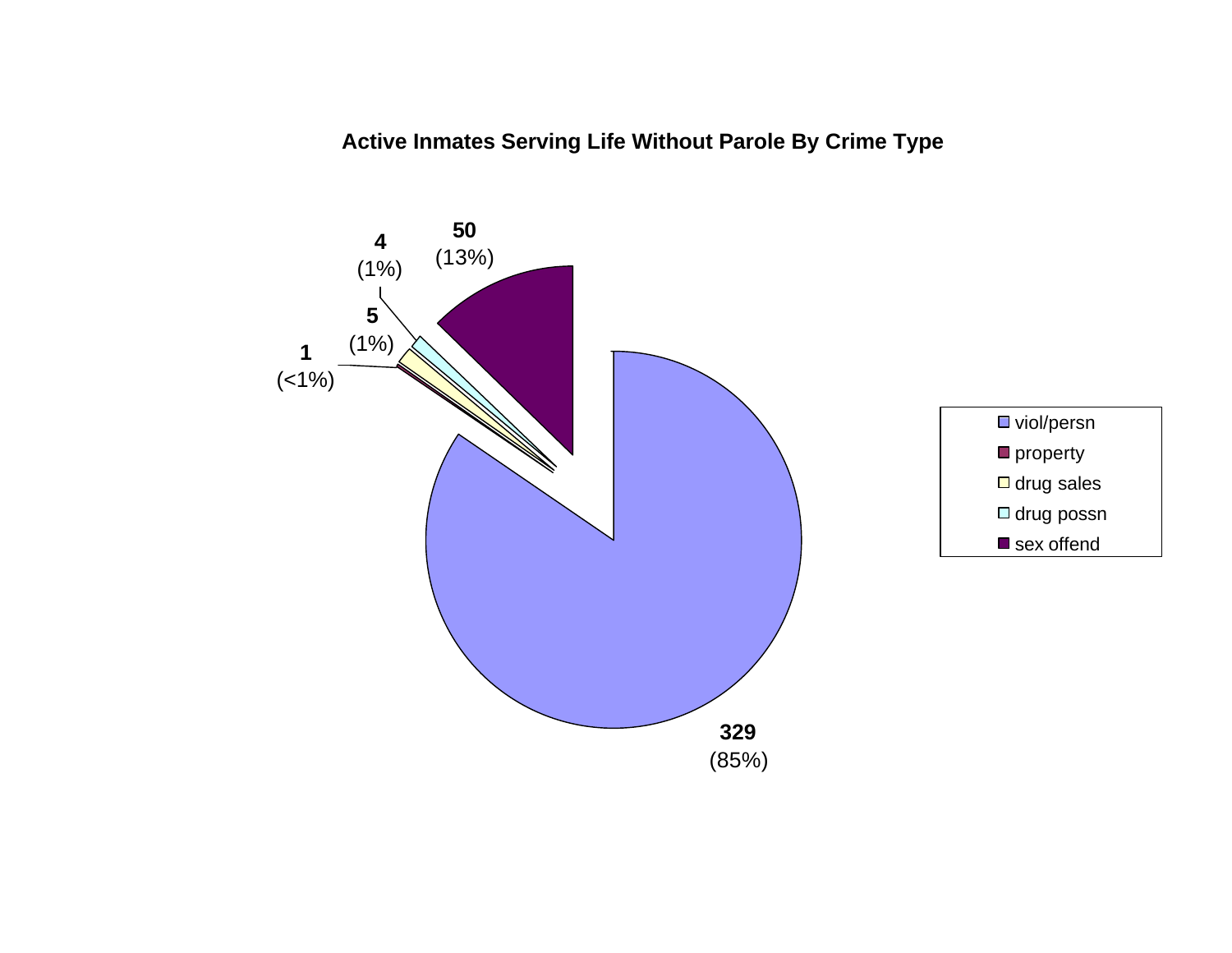Georgia Department of Corrections Page 1 Run 01/18/05 8:18 am Office of Planning and Analysis

#### Inmate statistical profile

TABLE OF CONTENTS FOR ACTIVE PRISONERS EXCLUDING JAIL

Title PAGE ----- ---- RACE AND SEX............................ 2 Culture Fair IQ Scores.................. 3 Self-Rpt Socioeconomic Class............ 4 Self-Rpt Environment To Age 16.......... 5 Self-Rpt Education Level.................. 6 Functional Reading Level (WRAT Scores).. 7 Functional Math Level (WRAT Scores)..... 8 Functional Spelling Level (WRAT Scores). 9 Self-Rpt Guardian Status To Age 16......10 Self-Rpt Employment Status Before Prison11 Self-Rpt Marital Status At Admission....12 Self-Rpt Number Of Children At Admission13 Self-Rpt Religious Affiliation..........14 Self-Rpt Family Behavior Patterns \*.....15 Inmate Diagnostic Behavior Problem \*....16 Physical Profile (General Condition)....17 Security Status............................18 Number Of Sentences......................19 Number Of Disciplinaries................20 Number Of Escapes.........................21 Number Of Prior Georgia Incarcerations \*22 Number Of Transfers.......................23 County Of Conviction....................24 Circ Of Conviction........................27 Home County.............................29 Prison Sentence In Years................32 Probation To Follow Prison..............33 Admission Type.............................34 Release Type...............................35 Inst By Group..............................36 Institution.............................37 Misdemeanors And Felonies...............38 Crimes By Group.............................39 Most Serious Offense....................40 Most Serious Crime Type.................41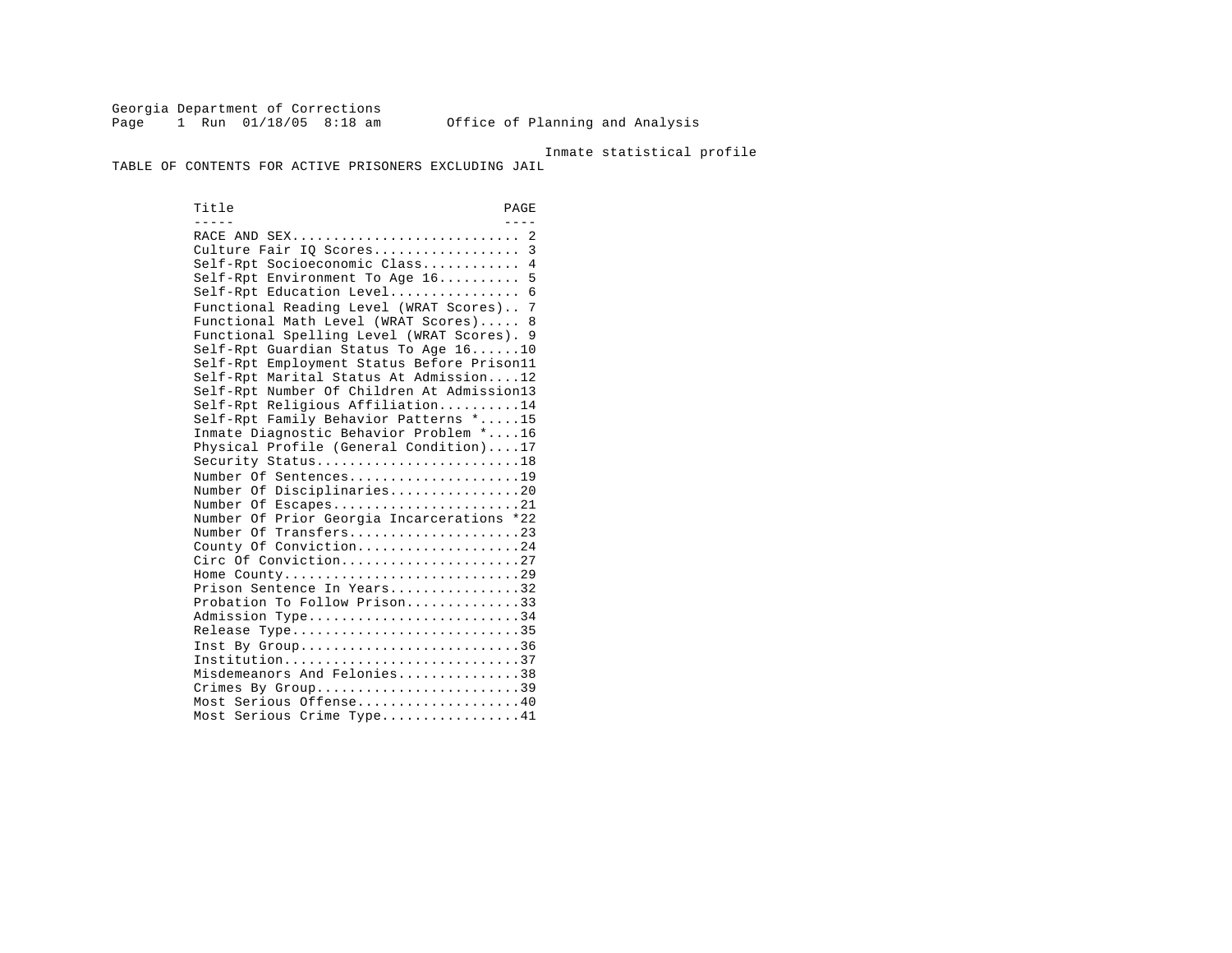# Georgia Department of Corrections<br>Page 2 Run 01/18/05 8:18 am 60ffice of Planning and Analysis Office of Planning and Analysis

Inmate statistical profile

Sample: ACTIVE PRISONERS EXCLUDING JAIL **Requestor:** Statistics Active inmates 01/18/2005

RACE AND SEX by current age & sex

|                                                                  |                          |                                                | M E N                                       |                                                                  |                                  |                         |                                            |                                                          | WOMEN               |                                            |                                                |
|------------------------------------------------------------------|--------------------------|------------------------------------------------|---------------------------------------------|------------------------------------------------------------------|----------------------------------|-------------------------|--------------------------------------------|----------------------------------------------------------|---------------------|--------------------------------------------|------------------------------------------------|
| RACE AND SEX                                                     | Age<br>  00-21           | Age<br>$ 22-39$                                | Age<br>$ 40-54 $                            | Age<br>$8 55-99$                                                 | Men<br>$\frac{1}{2}$ Total       | Age<br>$ 00-21$<br>°    | Age<br>$ 22-39 $                           | Age<br>$ 40-54 $                                         | Age<br>% 55−99      | Women<br>% Total                           | Grand<br>%   Total %                           |
| WHITE MALE<br>NON WHITE MALE<br>WHITE FEMALE<br>NON WHITE FEMALE | 50 <br>50<br>0<br>0<br>0 | 53<br>25<br>161<br>75<br>0<br>$\mathbf 0$<br>0 | 34<br>25<br>102<br>75<br>$\Omega$<br>0<br>0 | 52<br>16<br>15<br>48<br>$\Omega$<br>$\Omega$<br>$\mathbf 0$<br>0 | 104<br>27<br>73<br>279<br>0<br>0 | 0<br>0<br>0<br>$\Omega$ | 0<br>0<br>$\Omega$<br>$\Omega$<br>67<br>33 | 0<br>0<br>$\mathbf 0$<br>0<br>67<br>$\overline{a}$<br>33 | 0<br>0<br>0<br>0    | $\Omega$<br>$\Omega$<br>67<br>4<br>33<br>2 | 104<br>-27<br>279<br>72<br>4<br>$\overline{a}$ |
| Total reported                                                   | 2 100                    | 214 100                                        | 136 100                                     | 31 100                                                           | 383 100                          | $\circ$                 | 3 100                                      | 3 100                                                    | 0 <sup>1</sup><br>0 | 6 100                                      | 389 100                                        |
| Percent reported                                                 | 100.0                    | 100.0                                          | 100.0                                       | 100.0                                                            | 100.0                            | .0                      | 100.0                                      | 100.0                                                    | .0                  | 100.0                                      | 100.0                                          |
| NOT REPORTED                                                     | 0                        | 0                                              | $\mathbf 0$                                 | 0                                                                | $\mathbf 0$                      | $\Omega$                | 0                                          | 0                                                        | 0                   |                                            |                                                |
| Total                                                            | 2                        | 214                                            | 136                                         | 31                                                               | 383                              |                         |                                            |                                                          |                     | 6                                          | 389                                            |
| AVERAGE AGE                                                      | 20.50                    | 31.68                                          | 45.99                                       | 60.45                                                            | 39.03                            | .00                     | 31.33                                      | 46.67                                                    | .00                 | 39.00                                      | 39.03                                          |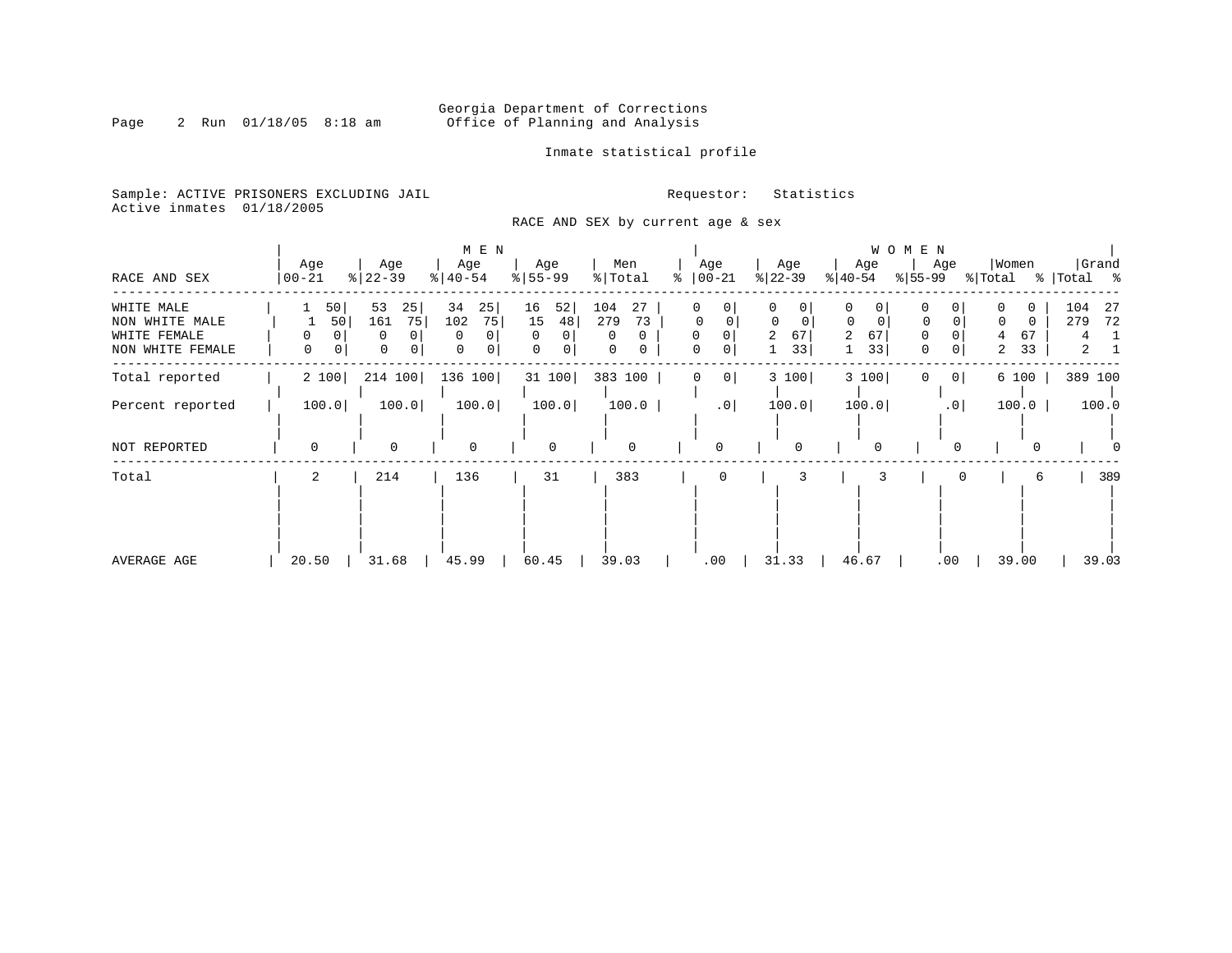# Georgia Department of Corrections<br>Page 3 Run 01/18/05 8:18 am 60ffice of Planning and Analysis Office of Planning and Analysis

Inmate statistical profile

Sample: ACTIVE PRISONERS EXCLUDING JAIL **Requestor:** Statistics Active inmates 01/18/2005

Culture Fair IQ Scores by current age & sex

| IQ Score                  | Age<br>$ 00 - 21$     | Age<br>$ 22-39$                  | M E N<br>Age<br>$\frac{1}{6}$   40-54 | Age<br>$8 55-99$                            | Men<br>%   Total | Age<br>$ 00 - 21$<br>፠              | Age<br>$ 22-39 $                               | Age<br>$ 40-54 $                      | W O M E N<br>Age<br>$ 55-99 $                      | Women<br>% Total       | Grand<br>%   Total %   |
|---------------------------|-----------------------|----------------------------------|---------------------------------------|---------------------------------------------|------------------|-------------------------------------|------------------------------------------------|---------------------------------------|----------------------------------------------------|------------------------|------------------------|
| LESS THAN 70<br>70 AND UP | $\mathbf{0}$<br>2 100 | 6<br>0 <sup>1</sup><br>97<br>186 | 3<br>11<br>106<br>91                  | $9 \mid$<br>4 <br>$\mathbf{1}$<br>96 <br>25 | 18<br>319<br>95  | $\mathbf{0}$<br>5<br>$\overline{0}$ | $\overline{0}$<br>$\overline{0}$<br>3 100<br>0 | 0<br>$\mathbf{0}$<br>$\circ$<br>3 100 | 0<br>$\vert 0 \vert$<br>0 <sup>1</sup><br>$\Omega$ | $\Omega$<br>0<br>6 100 | 18<br>- 5<br>95<br>325 |
| Total reported            | 2 100                 | 192 100                          | 117<br>100                            | 26 100                                      | 337 100          | 0                                   | 0 <br>3 100                                    | 3 100                                 | 0 <sup>1</sup><br>0                                | 6 100                  | 343 100                |
| Percent reported          | 100.0                 | 89.7                             | 86.0                                  | 83.9                                        | 88.0             |                                     | $.0$  <br>100.0                                | 100.0                                 | .0                                                 | 100.0                  | 88.2                   |
| NOT REPORTED              | $\mathbf 0$           | 22                               | 19                                    | 5                                           | 46               | $\mathbf 0$                         | 0                                              | $\mathbf 0$                           | $\Omega$                                           | $\Omega$               | 46                     |
| Total                     | 2                     | 214                              | 136                                   | 31                                          | 383              | 0                                   |                                                | 3                                     |                                                    | 6                      | 389                    |
| AVERAGE IQ                | 90.00                 | 100.97                           | 94.93                                 | 98.73                                       | 98.64            |                                     | 113.67<br>.00                                  | 94.67                                 | .00                                                | 104.17                 | 98.73                  |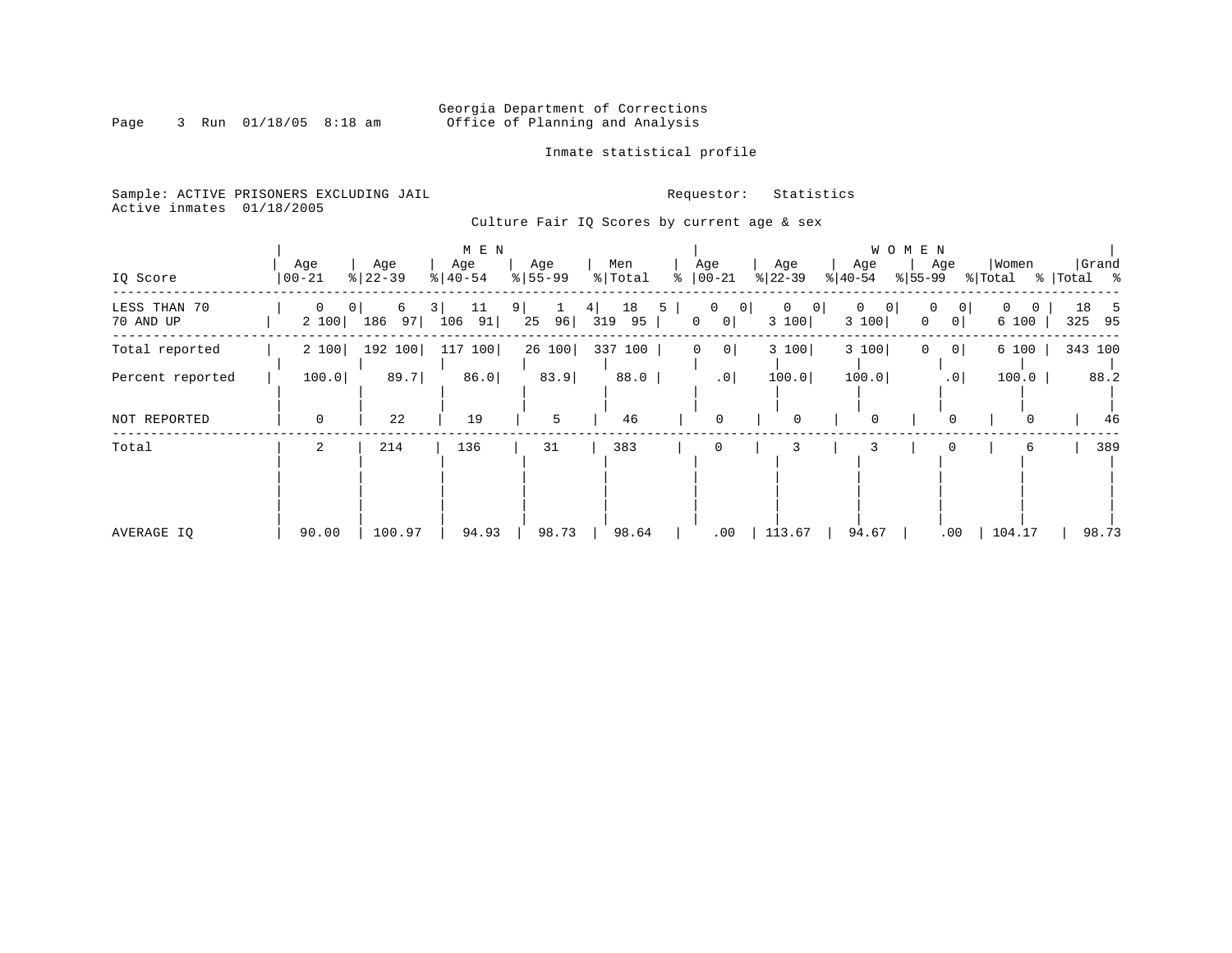# Georgia Department of Corrections<br>Page 4 Run 01/18/05 8:18 am 60ffice of Planning and Analysis Office of Planning and Analysis

### Inmate statistical profile

Sample: ACTIVE PRISONERS EXCLUDING JAIL **Requestor:** Statistics Active inmates 01/18/2005

# Self-Rpt Socioeconomic Class by current age & sex

| Socioeconomic Class | Age<br>$ 00 - 21$   | Age<br>$\frac{8}{22} - 39$ | M E N<br>Age<br>$\frac{1}{6}$   40-54 | Age<br>$8 55-99$ | Men<br>% Total       | Age<br>$00 - 21$<br>ႜ      | Age<br>$ 22-39 $                 | WOMEN<br>Age<br>$ 40-54 $             | Age<br>$ 55-99$            | Women<br>% Total | Grand<br>%   Total % |
|---------------------|---------------------|----------------------------|---------------------------------------|------------------|----------------------|----------------------------|----------------------------------|---------------------------------------|----------------------------|------------------|----------------------|
| WELFARE             | $\Omega$<br>$\circ$ | 13<br>6                    | 6                                     | 3                | 22<br>6              | $\circ$                    | 0 <sup>1</sup><br>0              | 0 <sup>1</sup>                        | 0<br>0                     |                  | 22<br>- 6            |
| OCC EMPLOY          | 0                   | 10                         | -51                                   | $\overline{0}$   | 17<br>0 <sup>1</sup> | 0<br>5                     | $\circ$<br>$\mathbf{0}$          | 0 <sup>1</sup><br>0<br>0 <sup>1</sup> | $\Omega$<br>0 <sup>1</sup> | 0                | 17<br>4              |
| MINIMUM STD         | 2 100               | 114<br>55                  | 52<br>69                              | 50<br>15         | 54<br>200            | 0 <sup>1</sup><br>$\Omega$ | 0 <sup>1</sup><br>0              | 33                                    | 0<br>0 <sup>1</sup>        | 17               | 201<br>53            |
| MIDDLE              |                     | 68<br>33<br>0              | 45<br>34                              | 13               | 43<br>126            | 34                         | 0 <sup>1</sup><br>$\overline{a}$ | 67<br>2<br>67                         | 0<br>$\overline{0}$        | 67<br>4          | 34<br>130            |
| OTHER               | 0<br>0 <sup>1</sup> | 2                          | 3 <br>4                               | 3                | 2                    | $\circ$<br>0               | 33                               | 0 <sup>1</sup><br>0                   | 0<br>0 <sup>1</sup>        |                  | 8 2                  |
| Total reported      | 2 100               | 207 100                    | 133 100                               | 30 100           | 372 100              | $\circ$<br>0               | 3 100                            | 3 100                                 | 0 <sup>1</sup><br>0        | 6 100            | 378 100              |
| Percent reported    | 100.0               | 96.7                       | 97.8                                  | 96.8             | 97.1                 | .0 <sub>1</sub>            | 100.0                            | 100.0                                 | .01                        | 100.0            | 97.2                 |
|                     |                     |                            |                                       |                  |                      |                            |                                  |                                       |                            |                  |                      |
| NOT RPTD            | $\Omega$            |                            | 3                                     |                  | 11                   | $\Omega$                   |                                  | 0                                     | 0                          | $\Omega$         | 11                   |
| Total               | 2                   | 214                        | 136                                   | 31               | 383                  | 0                          |                                  | 3                                     | $\mathbf 0$                | 6                | 389                  |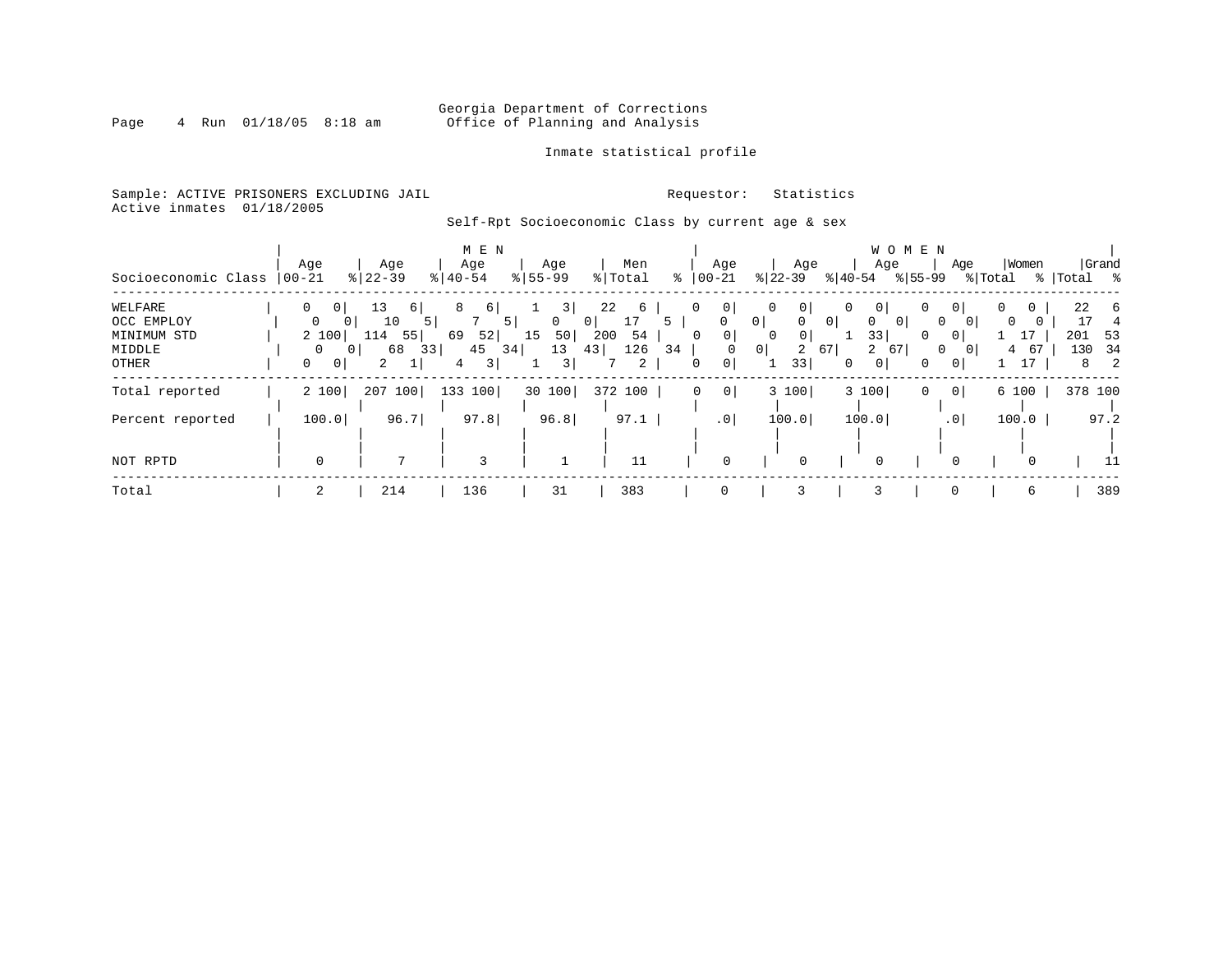# Georgia Department of Corrections<br>Page 5 Run 01/18/05 8:18 am 60ffice of Planning and Analysis Office of Planning and Analysis

### Inmate statistical profile

Sample: ACTIVE PRISONERS EXCLUDING JAIL **Requestor:** Statistics Active inmates 01/18/2005

Self-Rpt Environment To Age 16 by current age & sex

|                  |           |                            |                     |                |                       | M E N    |                |                    |        |                     |         |                            |                 |                                |                |                            | W O M E N     |     |                 |          |          |             |             |
|------------------|-----------|----------------------------|---------------------|----------------|-----------------------|----------|----------------|--------------------|--------|---------------------|---------|----------------------------|-----------------|--------------------------------|----------------|----------------------------|---------------|-----|-----------------|----------|----------|-------------|-------------|
|                  | Age       |                            |                     | Age            |                       | Age      |                | Age                |        | Men                 |         | Age                        |                 | Age                            |                | Age                        |               | Age |                 |          | Women    |             | Grand       |
| Environment      | $00 - 21$ |                            | $\frac{8}{22} - 39$ |                | $\frac{1}{6}$   40-54 |          | $8 55-99$      |                    |        | % Total             | ႜ       | $ 00 - 21$                 |                 | $ 22-39 $                      |                | $ 40-54 $                  | $ 55-99 $     |     |                 | % Total  |          | %   Total % |             |
| RURAL/FARM       | 0         | 0 <sup>1</sup>             |                     | 0 <sup>1</sup> |                       | 3        | $\overline{4}$ | 13                 |        | 9<br>$\overline{2}$ |         | 0 <sup>1</sup><br>$\Omega$ |                 | $\overline{0}$<br>$\mathbf{0}$ |                | 0<br>0 <sup>1</sup>        |               | 0   | 0 I             | 0        | 0        |             | 2           |
| RURAL/NFARM      | 0         | 0                          |                     | 6<br>3         | 10                    | 8        |                | $\mathbf{3}$<br>10 |        | 19                  | 5       | $\Omega$                   | $\circ$         |                                | 33             | $\overline{a}$             | <sup>67</sup> | 0   | $\Omega$        | 3        | 50       | 22          | -6          |
| S.M.S.A          |           | 50                         | 98                  | 47             | 45                    | 34       | 10             | 32                 | 154    | 41                  |         | $\mathbf{0}$<br>$\Omega$   |                 | $\circ$<br>$\mathbf{0}$        |                | 0 <sup>1</sup><br>$\Omega$ |               | 0   | 0 <sup>1</sup>  | $\Omega$ | $\Omega$ | 154         | -41         |
| <b>URBAN</b>     |           | $\mathbf 0$<br>$\mathbf 0$ |                     | 38<br>18       |                       | 28<br>21 |                | 2                  | 6      | 68                  | 18      | 0                          | 0               |                                | 33             |                            | 33            | 0   |                 | 2        | 33       | 70          | 18          |
| SMALL TOWN       |           | 50                         | 63                  | 30             | 45                    | 34       | 12             | 39                 | 121    | 32                  |         | 0 <sup>1</sup><br>0        |                 | 33                             |                | $\Omega$<br>0 <sup>1</sup> |               | 0   | $\mathbf{0}$    |          |          | 122         | 32          |
| OTHER            |           | 0                          | 0 <sup>1</sup>      |                | 0                     |          |                | 0                  | 0      | $\overline{2}$      |         | $\mathbf 0$                | $\overline{0}$  | 0                              | 0 <sup>1</sup> | $\Omega$                   | 0             | 0   | 0               | 0        |          |             | $2 \quad 1$ |
| Total reported   |           | 2 100                      |                     | 207 100        |                       | 133 100  |                |                    | 31 100 |                     | 373 100 | 0                          | 0               |                                | 3 100          | 3 100                      |               | 0   | 0               |          | 6 100    | 379 100     |             |
| Percent reported |           | 100.0                      |                     | 96.7           |                       | 97.8     |                |                    | 100.0  |                     | 97.4    |                            | .0 <sub>1</sub> |                                | 100.0          | 100.0                      |               |     | .0 <sub>1</sub> |          | 100.0    |             | 97.4        |
|                  |           |                            |                     |                |                       |          |                |                    |        |                     |         |                            |                 |                                |                |                            |               |     |                 |          |          |             |             |
| NOT RPTD         | 0         |                            |                     | 7              |                       | 3        |                | $\mathbf 0$        |        | 10                  |         | $\Omega$                   |                 | 0                              |                | $\Omega$                   |               |     |                 |          |          |             | 10          |
| Total            | 2         |                            | 214                 |                | 136                   |          |                | 31                 |        | 383                 |         | $\mathbf 0$                |                 | 3                              |                | 3                          |               | 0   |                 |          | 6        |             | 389         |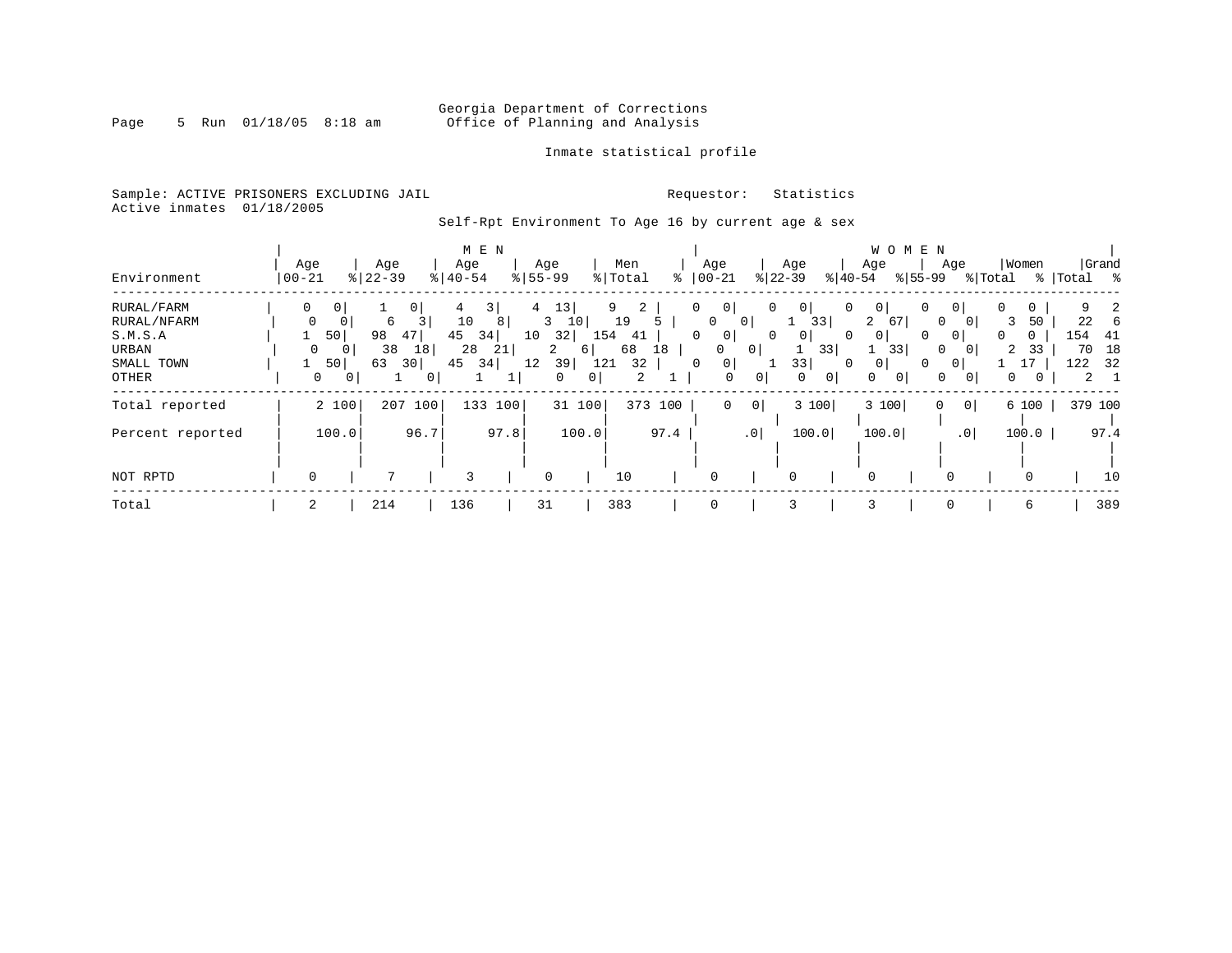### Georgia Department of Corrections<br>Page 6 Run 01/18/05 8:18 am 6 Office of Planning and Analysis Office of Planning and Analysis

### Inmate statistical profile

Sample: ACTIVE PRISONERS EXCLUDING JAIL **Requestor:** Statistics Active inmates 01/18/2005

Self-Rpt Education Level by current age & sex

| Education Level                                                                                              | Age<br>$ 00 - 21$                                                                         | Age<br>$ 22-39 $                                                                           | M E N<br>Age<br>$ 40-54 $                                                  | Age<br>$8 55-99$                                                                                           | Men<br>% Total                                                                            | Age<br>$\frac{1}{6}$   00 - 21                                                                                                                                                                       | Age<br>$ 22-39 $<br>$ 40-54 $                                                                                                                      | <b>WOMEN</b><br>Age<br>% 55-99                                                                                                 | Women<br>Age<br>% Total % Total %                                                                                                                                                                          | Grand                                                                               |
|--------------------------------------------------------------------------------------------------------------|-------------------------------------------------------------------------------------------|--------------------------------------------------------------------------------------------|----------------------------------------------------------------------------|------------------------------------------------------------------------------------------------------------|-------------------------------------------------------------------------------------------|------------------------------------------------------------------------------------------------------------------------------------------------------------------------------------------------------|----------------------------------------------------------------------------------------------------------------------------------------------------|--------------------------------------------------------------------------------------------------------------------------------|------------------------------------------------------------------------------------------------------------------------------------------------------------------------------------------------------------|-------------------------------------------------------------------------------------|
| LESS THAN GRADE 7<br>GRADE 7<br>GRADE 8<br>GRADE 9<br>GRADE 10<br>GRADE 11<br>GRADE 12<br>MORE THAN GRADE 12 | 0<br>50<br>0 <sup>1</sup><br>50<br>0 <sup>1</sup><br>0 <sup>1</sup><br>$\mathbf{0}$<br> 0 | 6<br>3.<br>6<br>3<br>25<br> 12 <br>30<br>14 <br>43<br>20<br>36<br>17 <br>37 18<br>27<br>13 | 8<br>6  <br>9<br>15<br>11<br>33<br>25<br>13<br>$10$  <br>18 14<br>32<br>24 | 10<br>3<br>$\overline{2}$<br>$6 \mid$<br>16<br>5<br>16<br>5<br>$3 \mid$<br>13<br>4<br>$5 \t16$<br>19 <br>6 | 14<br>4<br>16<br>4<br>40<br>11<br>50<br>13<br>78<br>21<br>53<br>14<br>60 16  <br>65<br>17 | $\Omega$<br>0 <sup>1</sup><br>0<br>$\Omega$<br>$\mathbf{0}$<br>$\Omega$<br>$\overline{0}$<br>$\mathbf{0}$<br>0 <sup>1</sup><br>0<br>2<br>0 <sup>1</sup><br>0<br>$\Omega$<br>0 <sup>1</sup><br>0<br>0 | $\Omega$<br>0 <sup>1</sup><br>$\Omega$<br>$\Omega$<br>33<br>$\Omega$<br>0 <sup>1</sup><br>0<br>67<br>$\Omega$<br> 0 <br>$\Omega$<br>0 <sup>1</sup> | 0<br>0 <sup>1</sup><br>$\Omega$<br>$\Omega$<br>$\Omega$<br>0  <br>$\Omega$<br>33<br>0 <sup>1</sup><br>33<br>$\mathbf{1}$<br>33 | 01<br>0<br>$\Omega$<br>$\Omega$<br>$\Omega$<br>$\Omega$<br>$\Omega$<br>17<br>$\Omega$<br>17<br>$\Omega$<br>33<br>0 <sup>1</sup><br>2<br>$\Omega$<br>17<br>$\Omega$<br>$\mathbf{1}$<br>17<br>0 <sup>1</sup> | 14<br>16<br>4<br>10<br>40<br>13<br>51<br>79<br>-21<br>14<br>55<br>61 16<br>17<br>66 |
| Total reported                                                                                               | 2 100                                                                                     | 210 100                                                                                    | 133 100                                                                    | 31 100 376 100                                                                                             |                                                                                           | $0$  <br>$\overline{0}$                                                                                                                                                                              | 3 100                                                                                                                                              | 3 100<br>$\mathbf{0}$                                                                                                          | 0 <sup>1</sup><br>6 100                                                                                                                                                                                    | 382 100                                                                             |
| Percent reported<br>NOT REPORTED                                                                             | 100.0<br>$\mathbf 0$                                                                      | 98.1<br>4                                                                                  | 97.8<br>3                                                                  | 100.0<br>$\mathbf 0$                                                                                       | 98.2<br>7                                                                                 | .0<br>$\Omega$                                                                                                                                                                                       | 100.0<br>$\Omega$                                                                                                                                  | 100.0<br>$\Omega$                                                                                                              | .0 <sub>1</sub><br>100.0                                                                                                                                                                                   | 98.2                                                                                |
| Total                                                                                                        | 2                                                                                         | 214                                                                                        | 136                                                                        | 31                                                                                                         | 383                                                                                       | $\Omega$                                                                                                                                                                                             | 3                                                                                                                                                  | 3                                                                                                                              |                                                                                                                                                                                                            | 389                                                                                 |
| AVG EDUCATION LEVEL                                                                                          | 9.00                                                                                      | 11.22                                                                                      | 11.87                                                                      | 10.94                                                                                                      | 11.42                                                                                     | .00                                                                                                                                                                                                  | 10.33                                                                                                                                              | 12.00                                                                                                                          | 11.17<br>$.00 \,$                                                                                                                                                                                          | 11.41                                                                               |

\* NOTE: THE FIELD LABLED "LESS THAN GRADE 7" WAS CORRECTED IN MARCH 1989: MISSING DATA FOR INMATES STILL IN DIAGNOSTICS NOW HAS BEEN REMOVED FROM THIS FIELD AND IDENTIFIED AS "NOT REPORTED" INFORMATION.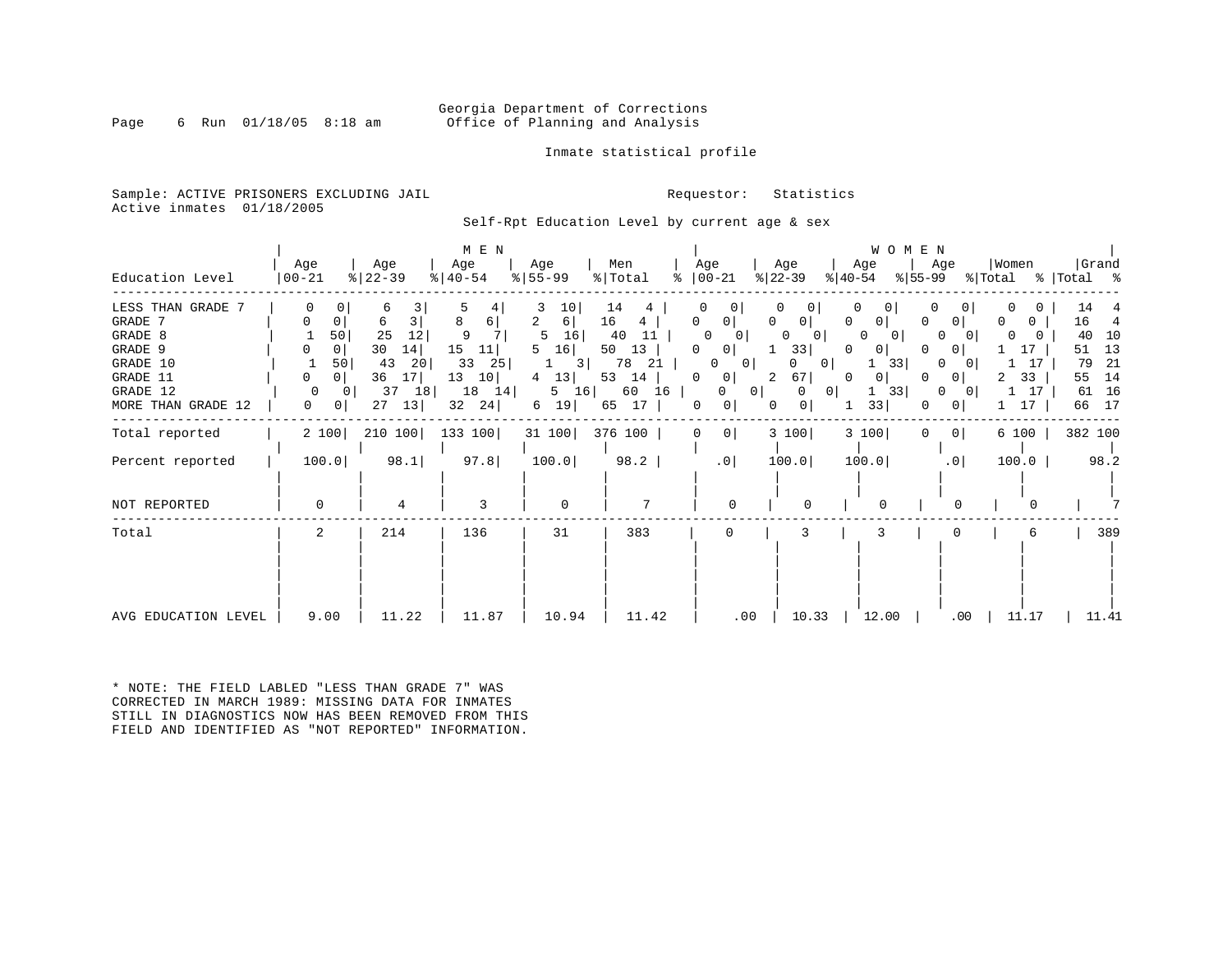# Georgia Department of Corrections<br>Page 7 Run 01/18/05 8:18 am 60ffice of Planning and Analysis Office of Planning and Analysis

Inmate statistical profile

Sample: ACTIVE PRISONERS EXCLUDING JAIL **Requestor:** Statistics Active inmates 01/18/2005

Functional Reading Level (WRAT Scores) by current age & sex

|                                                                                                              |                                                                 |                                                                                                       | M E N                                                                             |                                                        |                                                                                             |    |                    |                  |                                                             | WOMEN              |                            |                                                                                 |
|--------------------------------------------------------------------------------------------------------------|-----------------------------------------------------------------|-------------------------------------------------------------------------------------------------------|-----------------------------------------------------------------------------------|--------------------------------------------------------|---------------------------------------------------------------------------------------------|----|--------------------|------------------|-------------------------------------------------------------|--------------------|----------------------------|---------------------------------------------------------------------------------|
| WRAT Reading Score                                                                                           | Age<br>$ 00-21 $                                                | Age<br>$ 22-39 $                                                                                      | Age<br>$ 40-54 $                                                                  | Age<br>$8 55-99$                                       | Men<br>% Total                                                                              | ႜႜ | Age<br>$ 00-21 $   | Age<br>$ 22-39 $ | Age<br>$ 40-54 $                                            | Age<br>% 55-99     | Women<br>% Total % Total % | Grand                                                                           |
| LESS THAN GRADE 6<br>6TH THRU 8TH GRADE<br>GRADE 9<br>GRADE 10<br>GRADE 11<br>GRADE 12<br>MORE THAN GRADE 12 | 1 50<br>$\Omega$<br>0<br>0<br>0<br>$\Omega$<br>0<br>0<br>0<br>0 | 81<br>50 <br>42<br>42<br>22 <br>16<br>8<br>$\mathbf{0}$<br>3 <br>5.<br>11<br>6<br>38<br>20 <br>0<br>0 | 60<br>50 <br>22<br>18<br>16<br>13 <br>3<br>21<br>6<br>14<br> 12 <br>$\Omega$<br>0 | 9 35<br>23<br>6<br>12<br>3<br>8<br>15<br>4<br>$\Omega$ | 151<br>44<br>71<br>21<br>35<br>10<br>10<br>3<br>19<br>6<br>56<br>16<br>$\Omega$<br>$\Omega$ |    | 0<br>0<br>0        | 67<br>33<br>0    | 3 100<br>0<br>0<br>$\Omega$<br>$\mathbf 0$<br>0<br>$\Omega$ | $\cap$<br>$\Omega$ | 83                         | 156<br>45<br>71<br>20<br>10<br>36<br>10<br>3<br>19<br>5<br>56<br>16<br>$\Omega$ |
| Total reported                                                                                               | 2 100                                                           | 193 100                                                                                               | 121 100                                                                           |                                                        | 26 100 342 100                                                                              |    | 0 <br>$\mathbf{0}$ | 3 100            | 3 100                                                       | 0 <sup>1</sup>     | 6 100                      | 348 100                                                                         |
| Percent reported                                                                                             | 100.0                                                           | 90.2                                                                                                  | 89.0                                                                              | 83.9                                                   | 89.3                                                                                        |    | .0 <sub>1</sub>    | 100.0            | 100.0                                                       | .0 <sub>1</sub>    | 100.0                      | 89.5                                                                            |
| NOT REPORTED                                                                                                 |                                                                 | 21                                                                                                    | 15                                                                                | 5                                                      | 41                                                                                          |    | 0                  | $\Omega$         |                                                             | 0                  |                            | 41                                                                              |
| Total                                                                                                        | 2                                                               | 214                                                                                                   | 136                                                                               | 31                                                     | 383                                                                                         |    | 0                  | 3                | 3                                                           | 0                  | 6                          | 389                                                                             |
| AVG READING SCORE                                                                                            | 7.00                                                            | 6.95                                                                                                  | 6.33                                                                              | 7.57                                                   | 6.78                                                                                        |    | .00                | 4.90             | 1.10                                                        | .00                | 3.00                       | 6.71                                                                            |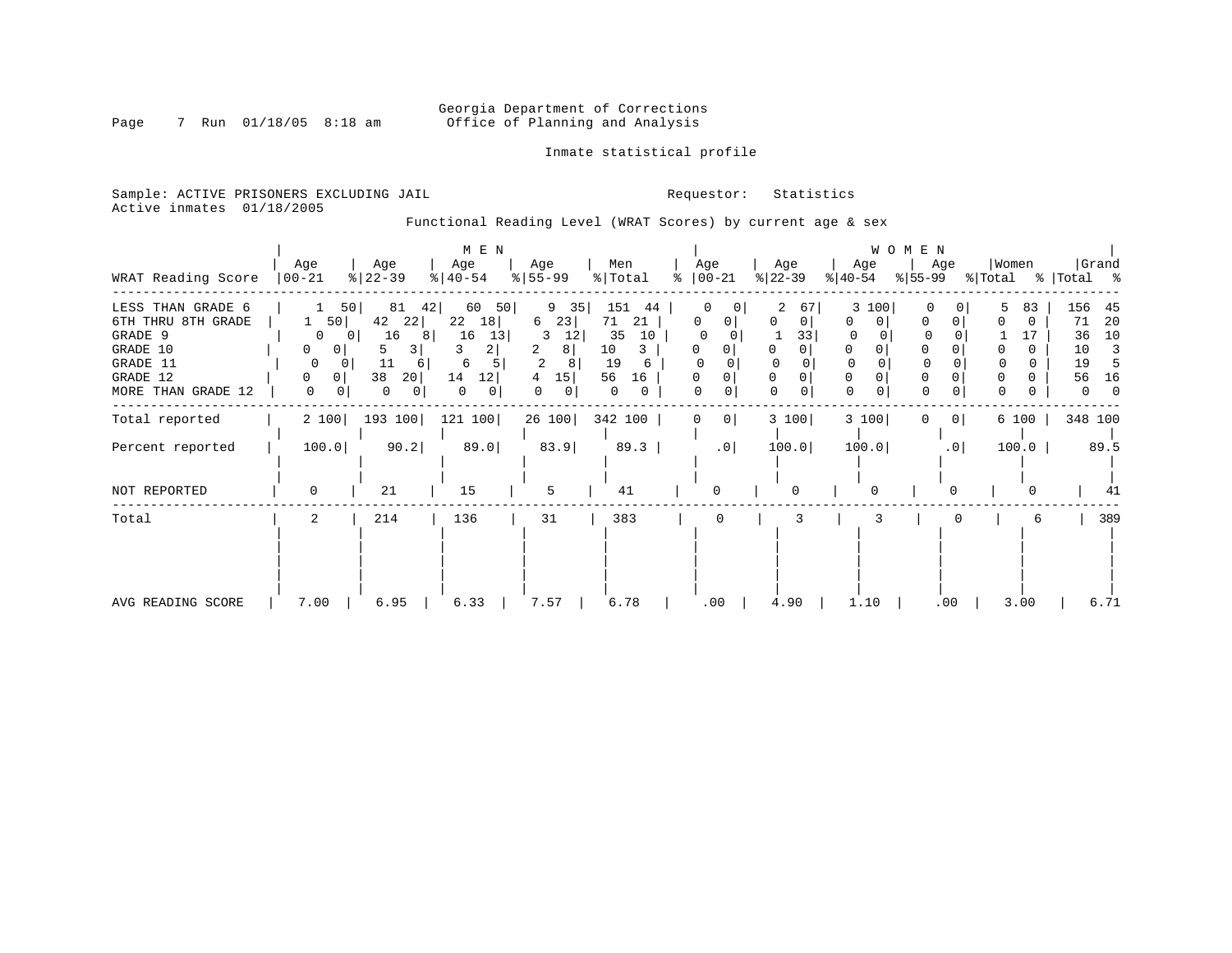# Georgia Department of Corrections<br>Page 8 Run 01/18/05 8:18 am 60ffice of Planning and Analysis Office of Planning and Analysis

Inmate statistical profile

Sample: ACTIVE PRISONERS EXCLUDING JAIL **Requestor:** Statistics Active inmates 01/18/2005

Functional Math Level (WRAT Scores) by current age & sex

|                                                                                                              | Age                                                                                                             | Age                                                                                                   | M E N<br>Age                                                                       | Age                                  | Men                                                                   | Age                                                                                                                   | Age                            | Age                                                 | WOMEN<br>Age               | Women             | Grand                                                            |
|--------------------------------------------------------------------------------------------------------------|-----------------------------------------------------------------------------------------------------------------|-------------------------------------------------------------------------------------------------------|------------------------------------------------------------------------------------|--------------------------------------|-----------------------------------------------------------------------|-----------------------------------------------------------------------------------------------------------------------|--------------------------------|-----------------------------------------------------|----------------------------|-------------------|------------------------------------------------------------------|
| WRAT Math Score                                                                                              | $ 00-21$                                                                                                        | $ 22-39 $                                                                                             | $ 40-54 $                                                                          | $ 55-99 $                            | % Total                                                               | $\frac{1}{6}$   00-21                                                                                                 | $ 22-39 $                      | $ 40-54 $                                           | %∣55-99                    | % Total % Total % |                                                                  |
| LESS THAN GRADE 6<br>6TH THRU 8TH GRADE<br>GRADE 9<br>GRADE 10<br>GRADE 11<br>GRADE 12<br>MORE THAN GRADE 12 | 50<br>1 50<br>$\mathbf{0}$<br>0 <sup>1</sup><br>0<br>$\circ$<br>0<br>0<br>0 <sup>1</sup><br>0<br>$\overline{0}$ | 28<br>55<br>90<br>47<br>22<br>11  <br>0 <sup>1</sup><br>13<br>7<br>9<br>5<br>2 <br>4<br>0<br>$\Omega$ | 55<br>45<br>45<br>37 <br>12<br>10<br>4<br>5<br>3<br>$\overline{2}$<br>0<br>$\circ$ | 14<br>7 27<br>4<br>2<br>8<br>41<br>4 | 125<br>54  <br>37<br>143<br>42<br>35<br>10<br>20<br>6<br>11<br>8<br>0 | 0<br>U<br>0<br>$\mathbf{0}$<br>$\Omega$<br>0<br>0<br>$\mathbf{0}$<br>0<br>$\Omega$<br>0<br>$\Omega$<br>$\overline{0}$ | 33<br>331<br>33<br>$\cap$<br>0 | 33<br>33<br>33<br>0<br>0<br>$\Omega$<br>$\mathbf 0$ | 0<br>0<br>$\Omega$         | 33<br>33<br>33    | 127<br>36<br>145<br>42<br>37<br>-11<br>20<br>6<br>11<br>$\Omega$ |
| Total reported                                                                                               | 2 100                                                                                                           | 193 100                                                                                               | 121 100                                                                            | 26 100                               | 342 100                                                               | $\circ$<br>0                                                                                                          | 3 100                          | 3 100                                               | 0 <sup>1</sup><br>$\Omega$ | 6 100             | 348 100                                                          |
| Percent reported                                                                                             | 100.0                                                                                                           | 90.2                                                                                                  | 89.0                                                                               | 83.9                                 | 89.3                                                                  | .0                                                                                                                    | 100.0                          | 100.0                                               | .0                         | 100.0             | 89.5                                                             |
| NOT REPORTED                                                                                                 | 0                                                                                                               | 21                                                                                                    | 15                                                                                 | 5                                    | 41                                                                    | O                                                                                                                     |                                | 0                                                   | $\Omega$                   |                   | 41                                                               |
| Total                                                                                                        | 2                                                                                                               | 214                                                                                                   | 136                                                                                | 31                                   | 383                                                                   | 0                                                                                                                     | 3                              |                                                     |                            | 6                 | 389                                                              |
| AVG MATH SCORE                                                                                               | 5.75                                                                                                            | 7.21                                                                                                  | 6.22                                                                               | 5.89                                 | 6.75                                                                  | .00                                                                                                                   | 5.97                           | 7.33                                                | $.00 \,$                   | 6.65              | 6.75                                                             |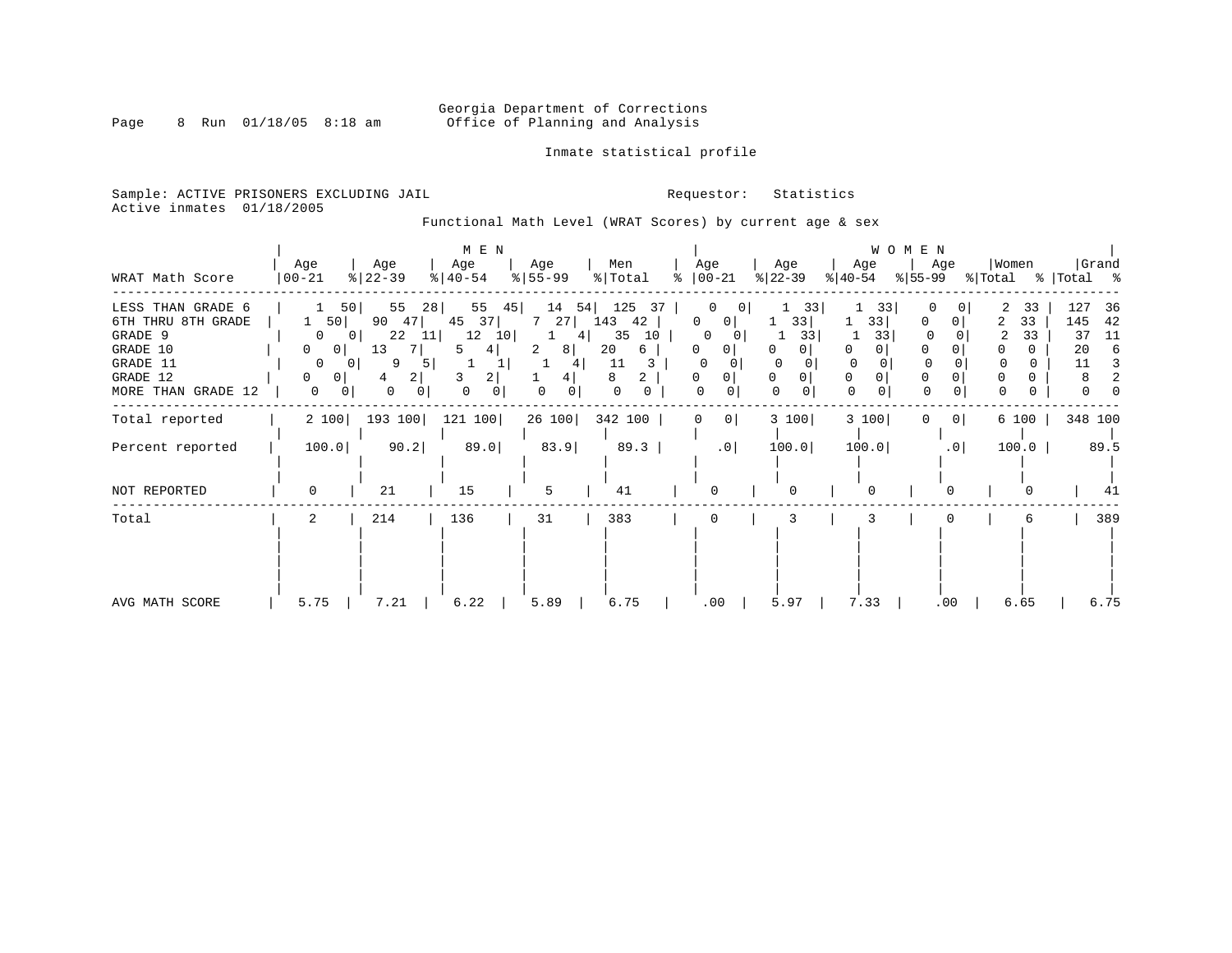# Georgia Department of Corrections<br>Page 9 Run 01/18/05 8:18 am 60ffice of Planning and Analysis Office of Planning and Analysis

Inmate statistical profile

Sample: ACTIVE PRISONERS EXCLUDING JAIL **Requestor:** Statistics Active inmates 01/18/2005

Functional Spelling Level (WRAT Scores) by current age & sex

| WRAT Spelling Score                                                                                             | Age<br>$ 00 - 21 $                                                                                                                  | Age<br>$ 22-39 $                                                                             | M E N<br>Age<br>$ 40-54 $                                                        | Age<br>$8 55-99$                                                       | Men<br>% Total                                                    | Age<br>$8   00 - 21$                                                                                                                                         | Age<br>$ 22-39 $                                                                      | WOMEN<br>Age<br>$ 40-54 $                      | Age<br>% 55−99                     | Women<br>% Total         | Grand<br>%   Total %                                     |
|-----------------------------------------------------------------------------------------------------------------|-------------------------------------------------------------------------------------------------------------------------------------|----------------------------------------------------------------------------------------------|----------------------------------------------------------------------------------|------------------------------------------------------------------------|-------------------------------------------------------------------|--------------------------------------------------------------------------------------------------------------------------------------------------------------|---------------------------------------------------------------------------------------|------------------------------------------------|------------------------------------|--------------------------|----------------------------------------------------------|
| LESS THAN GRADE 6<br>6TH THRU 8TH GRADE<br>GRADE 9<br>GRADE 10<br>GRADE 11<br>GRADE 12<br>MORE THAN GRADE<br>12 | 50<br>50<br>0<br>0 <sup>1</sup><br>$\mathbf{0}$<br>0 <sup>1</sup><br>$\mathbf{0}$<br>. O I<br>$\Omega$<br>0 <sup>1</sup><br>0<br>01 | 68<br>35<br>57<br>30<br>24<br>12<br>15<br>8 <br>12<br>6  <br>17<br>91<br>0<br>0 <sup>1</sup> | 66<br>55 <br>33<br>27<br>5 <br>4 <br>5<br>3 <sup>1</sup><br>4<br>6  <br>0<br>0 I | 13<br>50<br>31<br>8<br>4 <br> 0 <br>0<br>4<br>8 <sup>1</sup><br>2<br>4 | 148<br>43<br>99<br>29<br>31<br>9<br>20<br>6<br>17<br>5<br>26<br>8 | $\mathbf{0}$<br>0 <sup>1</sup><br>0<br>0 <sup>1</sup><br>0<br>0<br>0<br>0 <sup>1</sup><br>$\Omega$<br>$\Omega$<br>0<br>0 <sup>1</sup><br>0<br>0 <sup>1</sup> | 33<br>33<br>0<br>$\mathbf{0}$<br>0<br>$\Omega$<br>$\Omega$<br>33<br>0<br>$\mathbf{0}$ | 33<br>0<br>0<br>$\Omega$<br>0<br>33<br>33<br>0 | 0<br>$\Omega$<br>0<br>$\mathbf{0}$ | 33<br>17<br>33<br>2<br>0 | 150<br>43<br>100<br>29<br>31<br>9<br>20<br>6<br>18<br>28 |
| Total reported                                                                                                  | 2 100                                                                                                                               | 193 100                                                                                      | 121 100                                                                          | 26 100                                                                 | 342 100                                                           | $\mathbf{0}$<br>$\circ$                                                                                                                                      | 3 100                                                                                 | 3 100                                          | 0 <br>0                            | 6 100                    | 348 100                                                  |
| Percent reported                                                                                                | 100.0                                                                                                                               | 90.2                                                                                         | 89.0                                                                             | 83.9                                                                   | 89.3                                                              | .0                                                                                                                                                           | 100.0                                                                                 | 100.0                                          | .0                                 | 100.0                    | 89.5                                                     |
| NOT REPORTED                                                                                                    | $\Omega$                                                                                                                            | 21                                                                                           | 15                                                                               | 5                                                                      | 41                                                                | $\Omega$                                                                                                                                                     |                                                                                       | 0                                              |                                    |                          | 41                                                       |
| Total                                                                                                           | 2                                                                                                                                   | 214                                                                                          | 136                                                                              | 31                                                                     | 383                                                               | 0                                                                                                                                                            | 3                                                                                     |                                                |                                    | 6                        | 389                                                      |
| AVG SPELLING SCORE                                                                                              | 4.95                                                                                                                                | 7.17                                                                                         | 5.75                                                                             | 6.44                                                                   | 6.60                                                              | .00                                                                                                                                                          | 6.33                                                                                  | 9.23                                           | $.00 \,$                           | 7.78                     | 6.62                                                     |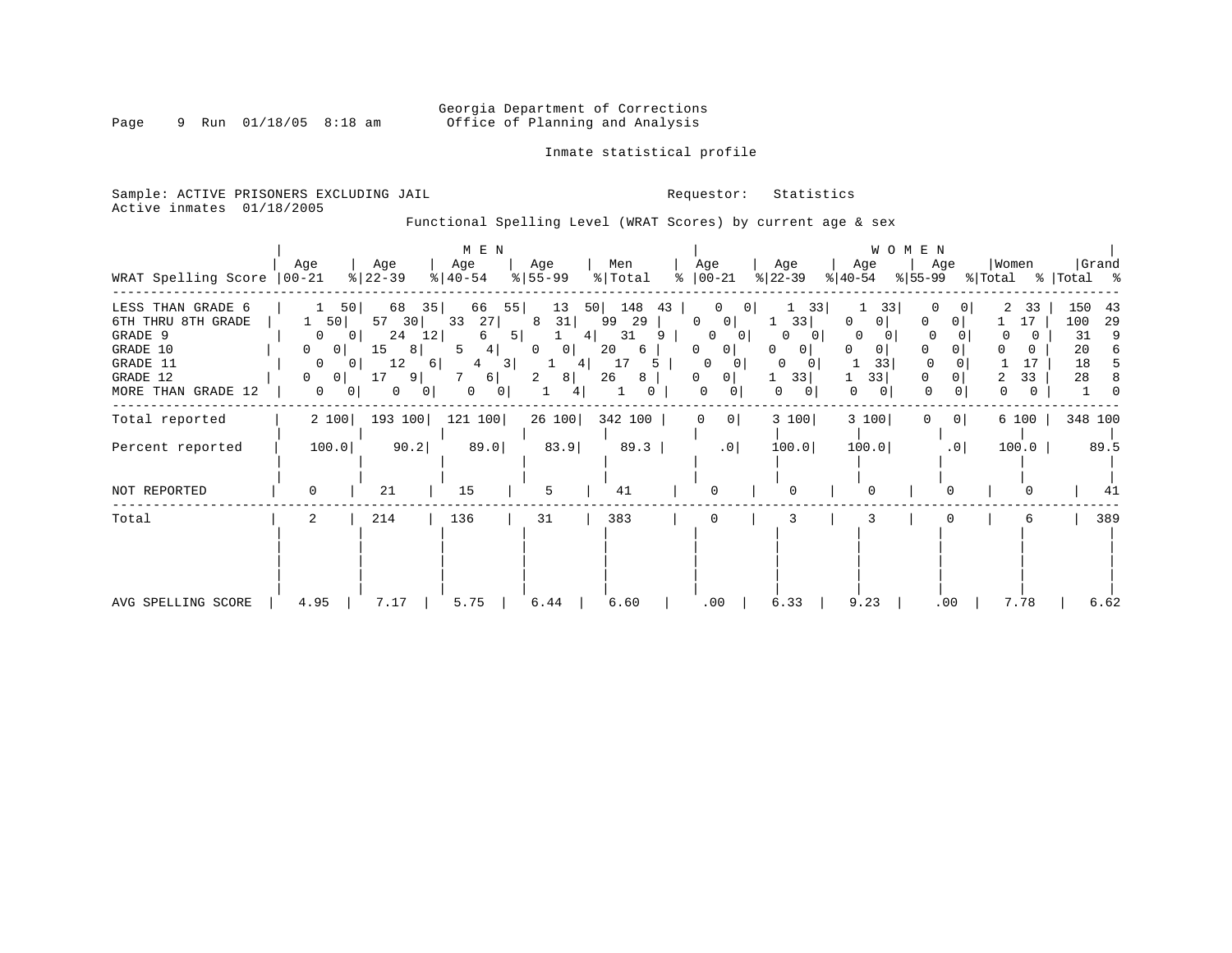# Georgia Department of Corrections<br>Page 10 Run 01/18/05 8:18 am 60ffice of Planning and Analysis Office of Planning and Analysis

Inmate statistical profile

Sample: ACTIVE PRISONERS EXCLUDING JAIL **Requestor:** Statistics Active inmates 01/18/2005

Self-Rpt Guardian Status To Age 16 by current age & sex

|                                     |                   |                      |                | M E N            |                  |                  |                |                 |          |                                  |           |                      |           |                         | W O M E N        |                          |                  |       |               |         |
|-------------------------------------|-------------------|----------------------|----------------|------------------|------------------|------------------|----------------|-----------------|----------|----------------------------------|-----------|----------------------|-----------|-------------------------|------------------|--------------------------|------------------|-------|---------------|---------|
| Guardian Status                     | Age<br>$ 00 - 21$ | Age<br>$8   22 - 39$ |                | Age<br>$ 40-54 $ |                  | Age<br>$8 55-99$ | Men<br>% Total |                 | Age      | $ 00-21$                         | $ 22-39 $ | Age                  | $ 40-54 $ | Age                     | Age<br>$ 55-99 $ |                          | Women<br>% Total |       | %   Total %   | Grand   |
| ORPHANAGE<br>FATHER ONLY            |                   | 2 100                | 214 102<br>3   | 136 101          | $\left( \right)$ | 31 100<br>0      | q              | 383<br>102<br>2 |          | $\Omega$<br>$\overline{0}$       | 0         | 3 100<br>$\Omega$    |           | 3 100<br>0 <sup>1</sup> | 0                | $\mathbf{0}$<br>$\Omega$ |                  | 6 100 |               | 389 102 |
| FTR MTR HD<br>MOTHER ONLY           | 0                 | 50 <br>79            | 18<br>9<br>38  | 58<br>43         | 5<br>5           | 16               | 61<br>143      | 27<br>38        |          | 0 <sup>1</sup><br>0 <sub>1</sub> | 0         | $\Omega$<br>$\Omega$ | O         | $\Omega$<br>33          | $\Omega$         |                          |                  | 17    | 27<br>144     | 38      |
| MTR FTR HD<br>OTH FEMALE            | 0                 | 0 I                  | 62<br>301<br>3 | 47<br>2          | 35               | 16<br>52<br>10   | 125<br>13      | 33<br>3         |          | $\mathbf{0}$<br>0                |           | 67<br>2<br>0         | 2         | 67                      | $\Omega$         |                          | 4                | 67    | 129<br>13     | 34<br>3 |
| OTH MALE<br>STEP-PARNTS             | <sup>0</sup>      | 50                   | 3.             |                  | $\Omega$         | 0<br>61          | 11             |                 | 0        |                                  |           |                      |           |                         | <sup>0</sup>     |                          |                  |       |               |         |
| FOSTER HOME<br>GRAND PRNTS<br>OTHER | <sup>0</sup><br>0 | 13<br>0 I<br>0       | 6 I<br>8       | 8<br>11          |                  | 3<br>3           | q<br>25<br>13  |                 | U        |                                  | U         | 33<br>$\Omega$       | $\Omega$  |                         | $\Omega$         |                          |                  | 0     | Q<br>26<br>13 |         |
| Total reported                      | 4 100             |                      | 424 100        | 270 100          |                  | 62 100           | 760 100        |                 | $\Omega$ | 0 <sup>1</sup>                   |           | 6 100                |           | 6 100                   | 0                | $\overline{0}$           | 12 100           |       | 772 100       |         |
| Percent reported                    | 100.0             |                      | 98.1           | 98.5             |                  | 100.0            |                | 98.4            |          | .0 <sub>1</sub>                  |           | 100.0                |           | 100.0                   |                  | .0 <sup>1</sup>          |                  | 100.0 |               | 98.5    |
|                                     |                   |                      |                |                  |                  |                  |                |                 |          |                                  |           |                      |           |                         |                  |                          |                  |       |               |         |
| NOT RPTD                            | $\Omega$          |                      |                | 2                |                  | O                | 6              |                 |          | U                                |           |                      |           |                         |                  |                          |                  |       |               |         |
| Total                               |                   | 214                  |                | 136              |                  | 31               | 383            |                 |          | $\Omega$                         |           | 3                    |           | κ                       |                  |                          |                  | 6     |               | 389     |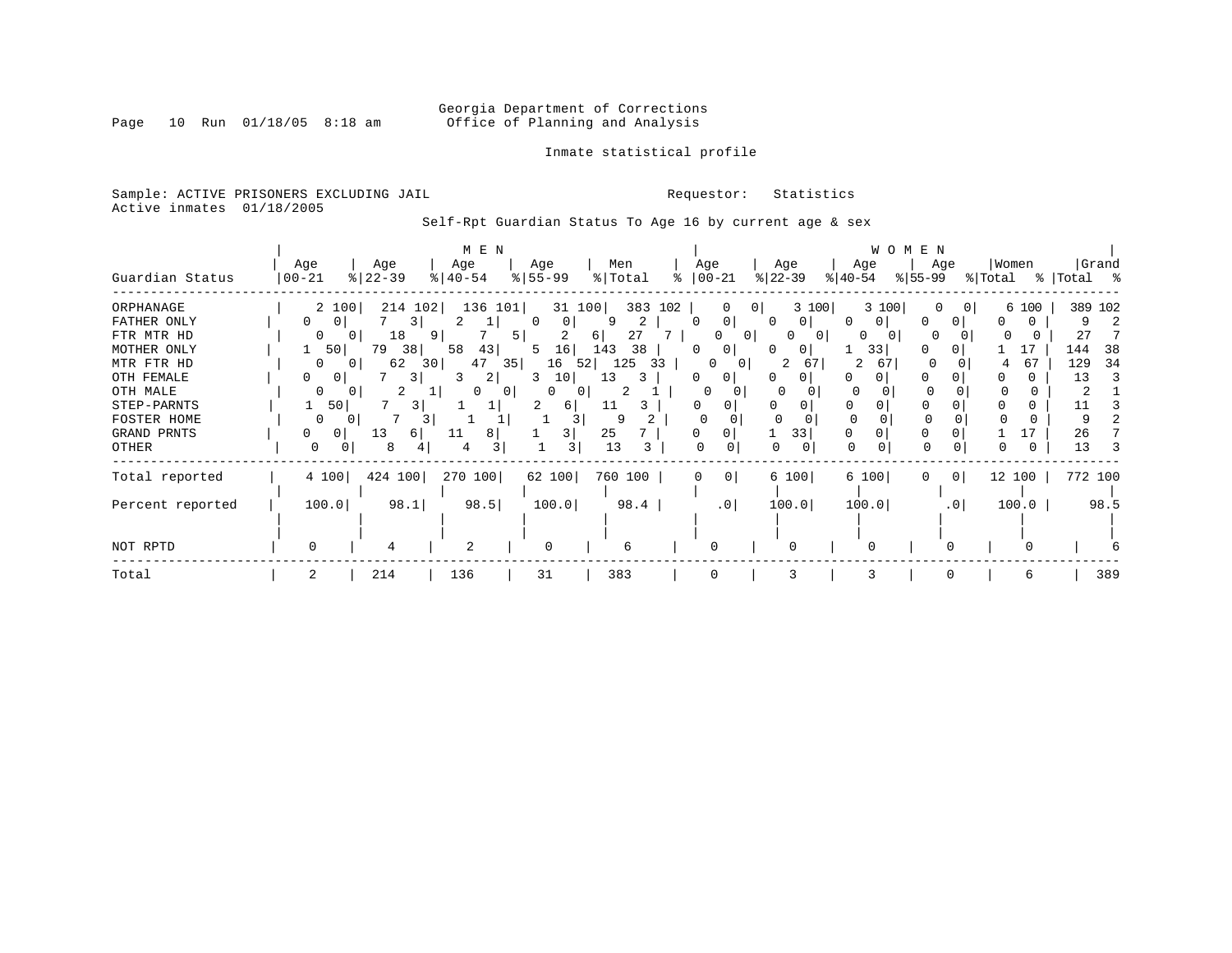### Georgia Department of Corrections<br>Page 11 Run 01/18/05 8:18 am 60ffice of Planning and Analysis Office of Planning and Analysis

Inmate statistical profile

### Sample: ACTIVE PRISONERS EXCLUDING JAIL **Requestor:** Statistics Active inmates 01/18/2005

Self-Rpt Employment Status Before Prison by current age & sex

|                  |                     |                | M E N                       |                     |               |                                |               |                  | W O M E N                     |                      |            |
|------------------|---------------------|----------------|-----------------------------|---------------------|---------------|--------------------------------|---------------|------------------|-------------------------------|----------------------|------------|
|                  | Age                 | Age            | Age                         | Age                 | Men           | Age                            | Age           | Age              | Age                           | Women                | Grand      |
| Employment       | $00 - 21$           | $ 22-39$       | $\frac{1}{6}$   40-54       | $8 55-99$           | % Total       | $ 00-21$                       | $ 22-39 $     | $ 40-54 $        | $ 55-99 $                     | % Total              | % Total %  |
| FULL TIME        |                     | 50 <br>94      | 67<br>48<br>80              | 20<br>67            | 195<br>56     | $\mathbf{0}$<br> 0             | 3 100         | 50               | 0<br>$\Omega$                 | 80<br>4              | 199<br>-57 |
| PART TIME        | 0<br>0 <sup>1</sup> | 14             | 3 <br>4                     | $\circ$<br>$\Omega$ | 18<br>5       | $\Omega$<br>0 <sup>1</sup>     | 0<br>$\Omega$ | $\Omega$<br>0    | 0<br>0                        | $\Omega$<br>$\Omega$ | 18<br>-5   |
| UNEMPL < 6M      | $\Omega$            | 24<br>0 I      | 12 <br>9 <sup>1</sup><br>11 | $\overline{3}$      | 36<br>10      | 0<br>$\Omega$                  | $\Omega$      | 50               | $\Omega$                      | 20                   | 37<br>11   |
| UNEMPL > 6M      | 0<br>0 <sup>1</sup> | 34<br>18       | 15<br>18                    | 3<br>10             | 55<br>16      | 0                              | $\Omega$      | $\Omega$         | 0                             | 0                    | 55<br>16   |
| NEVER WORKD      | 1                   | 23<br>12<br>50 | 2<br>2                      | 3 I                 | 27            | 0                              | 0<br>$\Omega$ | $\mathbf 0$<br>0 | $\Omega$                      |                      | 27<br>8    |
| STUDENT          | 0<br>0              |                | <sup>0</sup>                | 0<br>0              | $\Omega$      | 0                              | $\Omega$<br>0 | 0                | $\Omega$                      | O<br>0               |            |
| INCAPABLE        | 0                   | 0<br>4         | .5                          | 5                   | 14            |                                |               |                  | $\Omega$                      | 0                    | 14         |
| OTHER            | 0<br>0              | 0<br>0         | $\Omega$                    | 0<br>0              | $\Omega$<br>0 |                                | $\Omega$      | $\Omega$         | $\Omega$<br>0                 | 0<br>0               |            |
| Total reported   | 2 100               | 194<br>100     | 120<br>100                  | 30 100              | 346 100       | $\mathbf{0}$<br>0 <sup>1</sup> | 3 100         | 2 100            | $\mathbf 0$<br>0 <sup>1</sup> | 5 100                | 351 100    |
| Percent reported | 100.0               | 90.7           | 88.2                        | 96.8                | 90.3          | .0 <sup>1</sup>                | 100.0         | 66.7             | $\cdot$ 0                     | 83.3                 | 90.2       |
|                  |                     |                |                             |                     |               |                                |               |                  |                               |                      |            |
| NOT RPTD         | 0                   | 20             | 16                          |                     | 37            | 0                              | 0             |                  |                               |                      | 38         |
| Total            | 2                   | 214            | 136                         | 31                  | 383           | $\mathbf 0$                    | 3             |                  | $\Omega$                      | 6                    | 389        |

\* NOTE: THE FIELD LABELD "OTHER" WAS CORRECTED IN APRIL 1989; INMATES CODED "PRE-OTIS NOT REPORTED" NOW HAVE BEEN REMOVED FROM THIS FIELD AND IDENTIFIED AS "NOT REPORTED".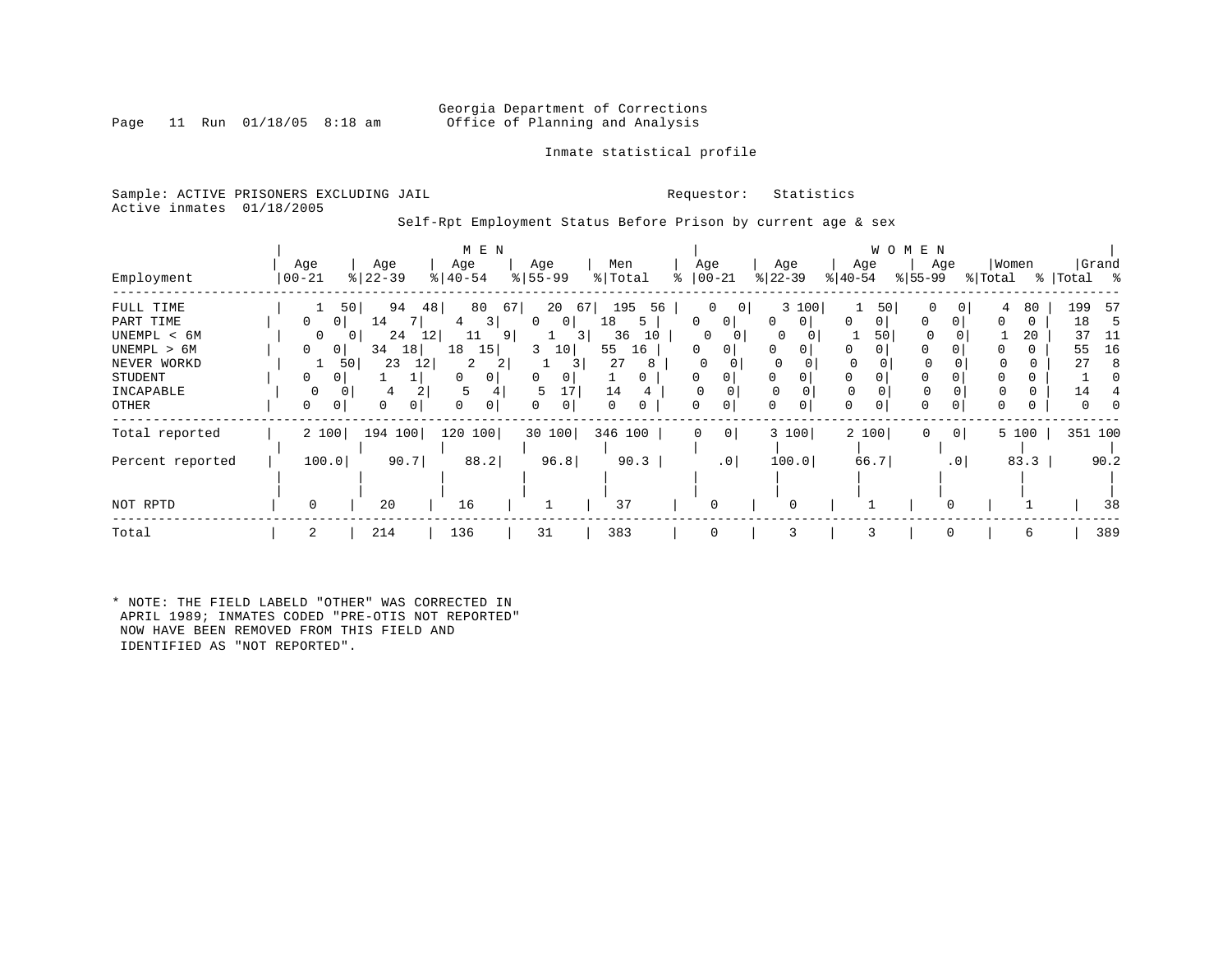# Georgia Department of Corrections<br>Page 12 Run 01/18/05 8:18 am 60ffice of Planning and Analysis Office of Planning and Analysis

Inmate statistical profile

Sample: ACTIVE PRISONERS EXCLUDING JAIL **Requestor:** Statistics Active inmates 01/18/2005

Self-Rpt Marital Status At Admission by current age & sex

|                  |                            |                     | M E N                |               |           |              |                          |                       |                | W O M E N                  |                     |          |             |  |
|------------------|----------------------------|---------------------|----------------------|---------------|-----------|--------------|--------------------------|-----------------------|----------------|----------------------------|---------------------|----------|-------------|--|
|                  | Age                        | Age                 | Age                  | Age           | Men       |              | Age                      | Age                   |                | Age                        | Age                 | Women    | Grand       |  |
| Marital Status   | $ 00-21$                   | $\frac{8}{22} - 39$ | $ 40-54 $            | $8 55-99$     | % Total   | °            | $ 00-21$                 | $ 22-39 $             | $ 40-54 $      |                            | $ 55-99 $           | % Total  | %   Total % |  |
| SINGLE           | 2 100                      | 154<br>73           | 42 <br>56            | 13 <br>4      | 216<br>57 | 0            | 0 <sup>1</sup>           | 67<br>$\overline{a}$  | $\overline{a}$ | 67                         | 0<br>0 <sup>1</sup> | 67<br>4  | 220<br>57   |  |
| MARRIED          |                            | 20<br>9             | 13<br>18             | 13<br>42      | 13<br>51  |              | 0<br>0 <sup>1</sup>      | $\mathbf{0}$<br>- 0 I |                | 0<br>0 <sup>1</sup>        | $\Omega$            | 0        | 13<br>51    |  |
| SEPARATED        | 0<br>0                     | 2                   | 11<br>8 <sup>1</sup> | 0<br>$\Omega$ | 13        | 0            | 0 <sup>1</sup>           | 0<br>$\Omega$         | $\Omega$       | $\overline{0}$             | 0<br>0              | $\Omega$ | 13<br>3     |  |
| DIVORCED         | $\mathbf{0}$               | 14                  | 25<br>19             | 8<br>26       | 47<br>12  |              | 0<br>0 <sup>1</sup>      | 0                     | 0 I            | 33                         | 0                   |          | 48<br>13    |  |
| WIDOWED          | 0                          | 2                   | 6  <br>8             | 3             | 3<br>11   | <sup>0</sup> | 0 <sup>1</sup>           | 33                    |                | $\Omega$                   | 0                   |          | 12<br>3     |  |
| COMMON LAW       | $\Omega$<br>0 <sup>1</sup> | 19<br>9             | 16<br>12             | 5<br>16       | 40<br>11  |              | $\mathbf{0}$<br>$\Omega$ | 0                     | 0 <sup>1</sup> | $\Omega$<br>0 <sup>1</sup> | $\Omega$            | 0        | 10<br>40    |  |
| OTHER            | 0<br>0                     | 0<br>0              | 0 <sup>1</sup>       | 0<br>0        | 0         | 0            | 0 <sup>1</sup>           | 0 <sup>1</sup><br>0   | 0              | $\overline{0}$             | 0<br>0              | 0        |             |  |
| Total reported   | 2 100                      | 211 100             | 134 100              | 31 100        | 378 100   | $\mathbf 0$  | $\circ$                  | 3 100                 |                | 3 100                      | 0<br> 0             | 6 100    | 384 100     |  |
| Percent reported | 100.0                      | 98.6                | 98.5                 | 100.0         | 98.7      |              | .0                       | 100.0                 |                | 100.0                      | .0 <sub>1</sub>     | 100.0    | 98.7        |  |
|                  |                            |                     |                      |               |           |              |                          |                       |                |                            |                     |          |             |  |
| NOT RPTD         | 0                          | 3                   | 2                    | $\mathbf 0$   | 5         |              | $\Omega$                 | 0                     |                |                            |                     |          |             |  |
| Total            | 2                          | 214                 | 136                  | 31            | 383       |              | 0                        | 3                     |                |                            | 0                   | 6        | 389         |  |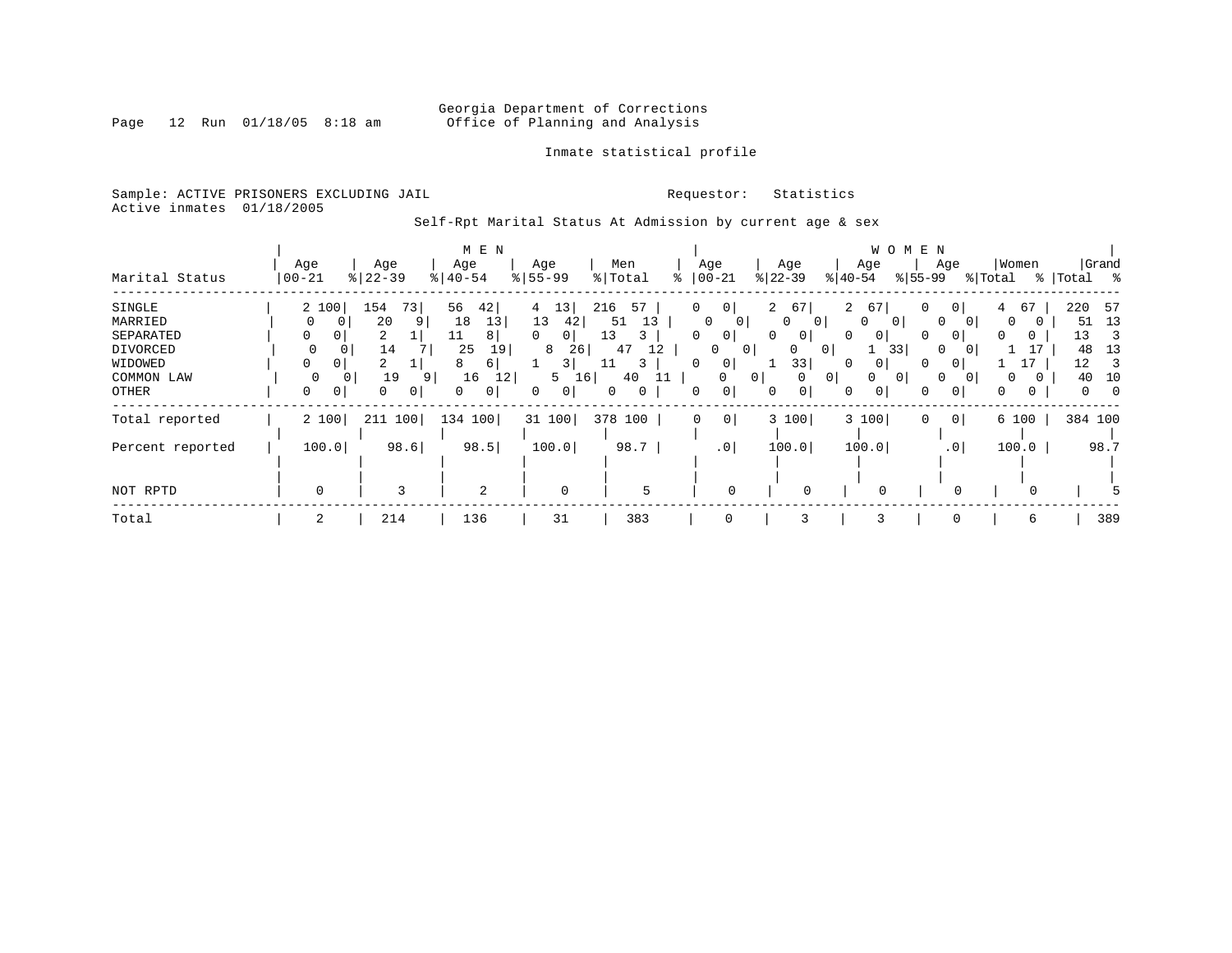### Georgia Department of Corrections<br>Page 13 Run 01/18/05 8:18 am Office of Planning and Analysis Office of Planning and Analysis

Inmate statistical profile

Sample: ACTIVE PRISONERS EXCLUDING JAIL **Requestor:** Statistics Active inmates 01/18/2005

Self-Rpt Number Of Children At Admission by current age & sex

| Number Of Children                                                                                                   | Age<br>$00 - 21$                                                       | Age<br>$8   22 - 39$                                                                           | M E N<br>Age<br>$ 40-54 $                                                     | Age<br>$8 55-99$                                                               | Men<br>% Total<br>နွ                                                     | Age<br>$ 00-21$                                                                                                                           | Age<br>$ 22-39 $                                                                                             | WOMEN<br>Age<br>$ 55-99 $<br>$ 40-54 $                                                                                          | Age                                                                                      | Women<br>% Total                                         | Grand<br>%   Total %                                                              |
|----------------------------------------------------------------------------------------------------------------------|------------------------------------------------------------------------|------------------------------------------------------------------------------------------------|-------------------------------------------------------------------------------|--------------------------------------------------------------------------------|--------------------------------------------------------------------------|-------------------------------------------------------------------------------------------------------------------------------------------|--------------------------------------------------------------------------------------------------------------|---------------------------------------------------------------------------------------------------------------------------------|------------------------------------------------------------------------------------------|----------------------------------------------------------|-----------------------------------------------------------------------------------|
| NO CHILDREN<br>ONE CHILD<br>TWO CHILDREN<br>THREE CHILDREN<br>FOUR CHILDREN<br>FIVE CHILDREN<br>MORE THAN 5 CHILDREN | 50 <br>50<br>0  <br>0<br>0<br>0<br>0<br>$\Omega$<br>0<br>$\Omega$<br>0 | 86<br>41 <br>58<br>27<br>33<br>16<br>17<br>8<br>11<br>5<br>5<br>$\overline{2}$<br>$\mathbf{0}$ | 45<br>34<br>30<br>22<br>25<br>19<br>21<br>16<br>3 I<br>4<br>5<br>4<br>3 <br>4 | 10<br>3<br>26<br>8<br>26<br>8<br>19<br>6<br>2<br>$6 \mid$<br>2<br>6 <br>6<br>2 | 135<br>36<br>26<br>97<br>66<br>17<br>12<br>44<br>17<br>4<br>12<br>3<br>2 | 0<br>0 <sup>1</sup><br>$\Omega$<br>$\circ$<br>0<br>0 <sup>1</sup><br>0<br>0 <sup>1</sup><br>0<br>$\circ$<br>0 <sup>1</sup><br>0<br>0<br>0 | 33 <br>33 <br>ı.<br>33<br>0<br>0 <sup>1</sup><br>$\overline{0}$<br>$\Omega$<br>0 <sup>1</sup><br>0<br>0<br>0 | $\overline{0}$<br>0<br>0<br>3 100<br>0<br>0<br>0<br>$\circ$<br>0<br>0<br>$\Omega$<br>0<br>$\circ$<br>0 <sup>1</sup><br>$\Omega$ | 0<br>$\Omega$<br>$\Omega$<br>01<br>$\Omega$<br>$\Omega$<br>0<br>0<br>0<br>0 <sup>1</sup> | 17<br>67<br>4<br>17<br>0<br>0<br>0<br>0<br>0<br>$\Omega$ | 136<br>35<br>101<br>- 26<br>67<br>17<br>44<br>-11<br>17<br>4<br>12<br>3<br>7<br>2 |
| Total reported                                                                                                       | 2 100                                                                  | 211 100                                                                                        | 134 100                                                                       | 31 100                                                                         | 378 100                                                                  | $\circ$<br>0                                                                                                                              | 3 100                                                                                                        | 3 100<br>$\Omega$                                                                                                               | 0 <sup>1</sup>                                                                           | 6 100                                                    | 384 100                                                                           |
| Percent reported                                                                                                     | 100.0                                                                  | 98.6                                                                                           | 98.5                                                                          | 100.0                                                                          | 98.7                                                                     | $.0$                                                                                                                                      | 100.0                                                                                                        | 100.0                                                                                                                           | .0                                                                                       | 100.0                                                    | 98.7                                                                              |
| NOT REPORTED                                                                                                         | $\mathbf 0$                                                            | 3                                                                                              | 2                                                                             | $\mathbf 0$                                                                    | 5                                                                        | $\Omega$                                                                                                                                  | $\Omega$                                                                                                     | $\Omega$                                                                                                                        | $\Omega$                                                                                 |                                                          |                                                                                   |
| Total                                                                                                                | 2                                                                      | 214                                                                                            | 136                                                                           | 31                                                                             | 383                                                                      | 0                                                                                                                                         | 3                                                                                                            | 3                                                                                                                               | 0                                                                                        | 6                                                        | 389                                                                               |
| AVG NUM CHILDREN                                                                                                     | .50                                                                    | 1.18                                                                                           | 1.64                                                                          | 2.58                                                                           | 1.46                                                                     | .00                                                                                                                                       | 1.00                                                                                                         | 1.00                                                                                                                            | $.00 \,$                                                                                 | 1.00                                                     | 1.45                                                                              |

\* NOTE: THE FIELD LABLED "NO CHILDREN" WAS CORRECTED IN MARCH 1989: MISSING DATA FOR INMATES STILL IN DIAGNOSTICS NOW HAS BEEN REMOVED FROM THIS FIELD AND IDENTIFIED AS "NOT REPORTED" INFORMATION.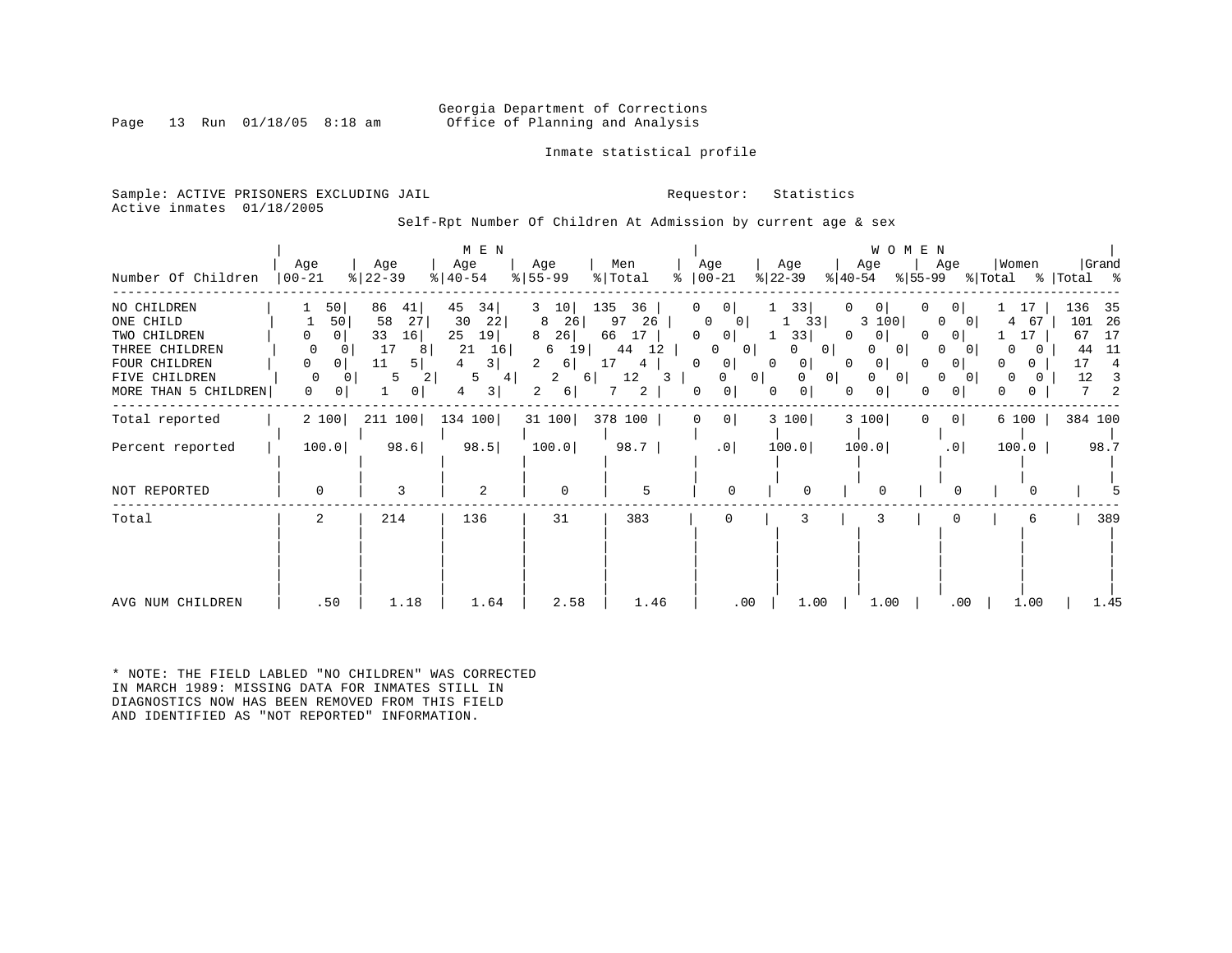# Georgia Department of Corrections<br>Page 14 Run 01/18/05 8:18 am 60ffice of Planning and Analysis Office of Planning and Analysis

Inmate statistical profile

Sample: ACTIVE PRISONERS EXCLUDING JAIL **Requestor:** Statistics Active inmates 01/18/2005

Self-Rpt Religious Affiliation by current age & sex

|                  |                          |                            | M E N                    |                         |               |                      |                           | WOMEN         |                      |              |             |
|------------------|--------------------------|----------------------------|--------------------------|-------------------------|---------------|----------------------|---------------------------|---------------|----------------------|--------------|-------------|
|                  | Age                      | Age                        | Age                      | Age                     | Men           | Age                  | Age                       | Age           | Age                  | Women        | Grand       |
| Religion         | $00 - 21$                | $8   22 - 39$              | $8   40 - 54$            | $8155 - 99$             | %   Total     | $ 00-21$<br>ႜ        | $ 22-39$                  | $8 40-54$     | $8155 - 99$          | % Total      | %   Total % |
| ISLAM            |                          | 20<br>10<br>0 <sup>1</sup> | 8                        | 61<br>2                 | 30<br>6       | 0                    | 0<br>0                    | 0             | 0                    | O            | 30          |
| CATHOLIC         | 50 <br>1                 | 6<br>3                     | 2<br>2                   | 0<br>0                  | 9<br>2        | 0<br>0               | 0<br>O                    | 0<br>0        | 0<br>0               | C<br>0       | 9           |
| <b>BAPTIST</b>   | 50                       | 63<br>31                   | 70<br>53                 | 13<br>42                | 147<br>40     | $\Omega$<br>0        | 33                        | 2<br>67       | 0<br>$\Omega$        | 3<br>50      | 150<br>40   |
| METHODIST        | 0<br>O                   | 2<br>-1                    | 1                        | 2<br>6                  | 5             | 0<br>0               | 0<br>0                    | 0<br>0        | 0<br>0               | 0<br>U       |             |
| EPISCOPLN        | 0<br>0                   | 0<br>0                     | 0<br>0                   | $\Omega$<br>0           | 0             | $\Omega$<br>0        | 0                         | $\Omega$<br>0 | n<br>∩               | <sup>0</sup> |             |
| PRESBYTRN        | 0<br>0                   | 0<br>0                     | 0<br>0                   | 0<br>O                  | 0             | 0                    | 0                         | 0<br>O        | O<br>U               | 0            |             |
| CHC OF GOD       | 0<br>0                   | O                          |                          | $\Omega$<br>$\Omega$    | 2             | U<br>O               | $\Omega$                  | $\mathbf 0$   | O                    | $\Omega$     |             |
| HOLINESS         | O                        | 2<br>$\mathbf{1}$          | 3                        | 10                      | 2<br>9        | U<br>O               | 33                        | 0<br>O        | $\Omega$<br>O        | 17           | 10          |
| <b>JEWISH</b>    | $\Omega$<br><sup>0</sup> | $\mathbf{1}$<br>$\Omega$   | $\cap$<br>∩              | U                       | O             |                      | $\Omega$<br>$\Omega$      | $\Omega$      | <sup>0</sup>         | $\Omega$     |             |
| ANGLICAN         | 0                        | O<br>$\Omega$              | $\Omega$<br>0            | $\Omega$                | 0<br>O        | O<br>$\Omega$        | $\Omega$<br>$\Omega$      | 0<br>U        | <sup>0</sup><br>U    | 0            |             |
| GRK ORTHDX       |                          | 0<br>0                     | 0<br>0                   | $\Omega$                | 0<br>0        | 0<br>0               | $\Omega$<br>0             | 0<br>0        | 0<br>0               | 0            |             |
| HINDU            | O                        | $\Omega$<br>$\Omega$       | $\Omega$<br><sup>0</sup> | $\Omega$<br>$\Omega$    | ∩<br>O        | $\Omega$<br>$\Omega$ | $\Omega$<br>$\Omega$      | $\Omega$<br>O | $\Omega$<br>$\Omega$ | O<br>Ω       |             |
| <b>BUDDHIST</b>  |                          | 0<br>0                     | 0<br>0                   | 0<br>O                  | 0<br>0        | 0<br><sup>0</sup>    | 0<br>0                    | 0<br>0        | 0<br>O               | 0<br>Ω       |             |
| TAOIST           |                          | 0<br>U                     | $\Omega$<br>$\Omega$     | $\Omega$<br>$\mathbf 0$ | U             | O<br>$\Omega$        | $\Omega$<br>0             | O<br>0        | O<br>0               | O            |             |
| SHINTOIST        | 0                        | 0<br>0                     | $\Omega$<br>0            | 0<br>$\Omega$           | 0<br>0        | 0<br>$\Omega$        | 0<br>$\Omega$             | 0<br>$\Omega$ | 0<br>0               | O<br>0       |             |
| SEVEN D AD       | $\Omega$<br>U            |                            | 2<br>2                   | 3                       |               |                      | $\Omega$<br>O<br>$\Omega$ |               |                      | U            |             |
| JEHOVAH WT       | U                        | 2<br>4                     |                          | 3                       | 2<br>6        | $\Omega$<br>0        | O<br>0                    | 0<br>0        | ∩                    | N            |             |
| LATR DAY S       | 0<br>O                   | 0                          | O<br>0                   | U                       | 0<br>0        |                      | 0<br>0                    | 0             |                      |              |             |
| QUAKER           | N<br>0                   | O<br>0                     | 0<br>0                   | <sup>0</sup><br>0       | 0<br>O        | <sup>0</sup><br>0    | 0<br>0                    | 0<br>Ω        | 0<br>n               | 0            |             |
| OTHER PROD       | $\Omega$<br>0            | 34<br>17                   | 12<br>9                  | 2                       | 48<br>13<br>6 | 0                    | 33<br>0 <sup>1</sup>      | 33<br>1       | O                    | 33<br>2      | 50<br>13    |
| <b>NONE</b>      | <sup>0</sup><br>0        | 21<br>44                   | 22<br>17                 | 23<br>7                 | 20<br>73      | 0<br>0               | 0<br>0                    | 0<br>0        | 0<br>0               | 0            | 19<br>73    |
| OTHER            | 0                        | 27<br>13<br>0              | 10                       | 0<br>8                  | 37<br>0       | 10<br>$\mathbf 0$    | 0<br>0<br>0               | 0<br>0        | 0                    | 0<br>O       | 37<br>10    |
| Total reported   | 2 100                    | 205 100                    | 133 100                  | 31 100                  | 371 100       | 0                    | 3 100<br> 0               | 3 100         | 0<br>0 <sup>1</sup>  | 6 100        | 377 100     |
|                  |                          |                            |                          |                         |               |                      |                           |               |                      |              |             |
| Percent reported | 100.0                    | 95.8                       | 97.8                     | 100.0                   | 96.9          |                      | 100.0<br>.0 <sub>1</sub>  | 100.0         | .0 <sub>1</sub>      | 100.0        | 96.9        |
|                  |                          |                            |                          |                         |               |                      |                           |               |                      |              |             |
|                  |                          |                            |                          |                         |               |                      |                           |               |                      |              |             |
| NOT RPTD         | $\Omega$                 | 9                          | 3                        | 0                       | 12            | 0                    | 0                         | n             | O                    | O            | 12          |
| Total            | 2                        | 214                        | 136                      | 31                      | 383           | $\Omega$             | 3                         | 3             | 0                    | 6            | 389         |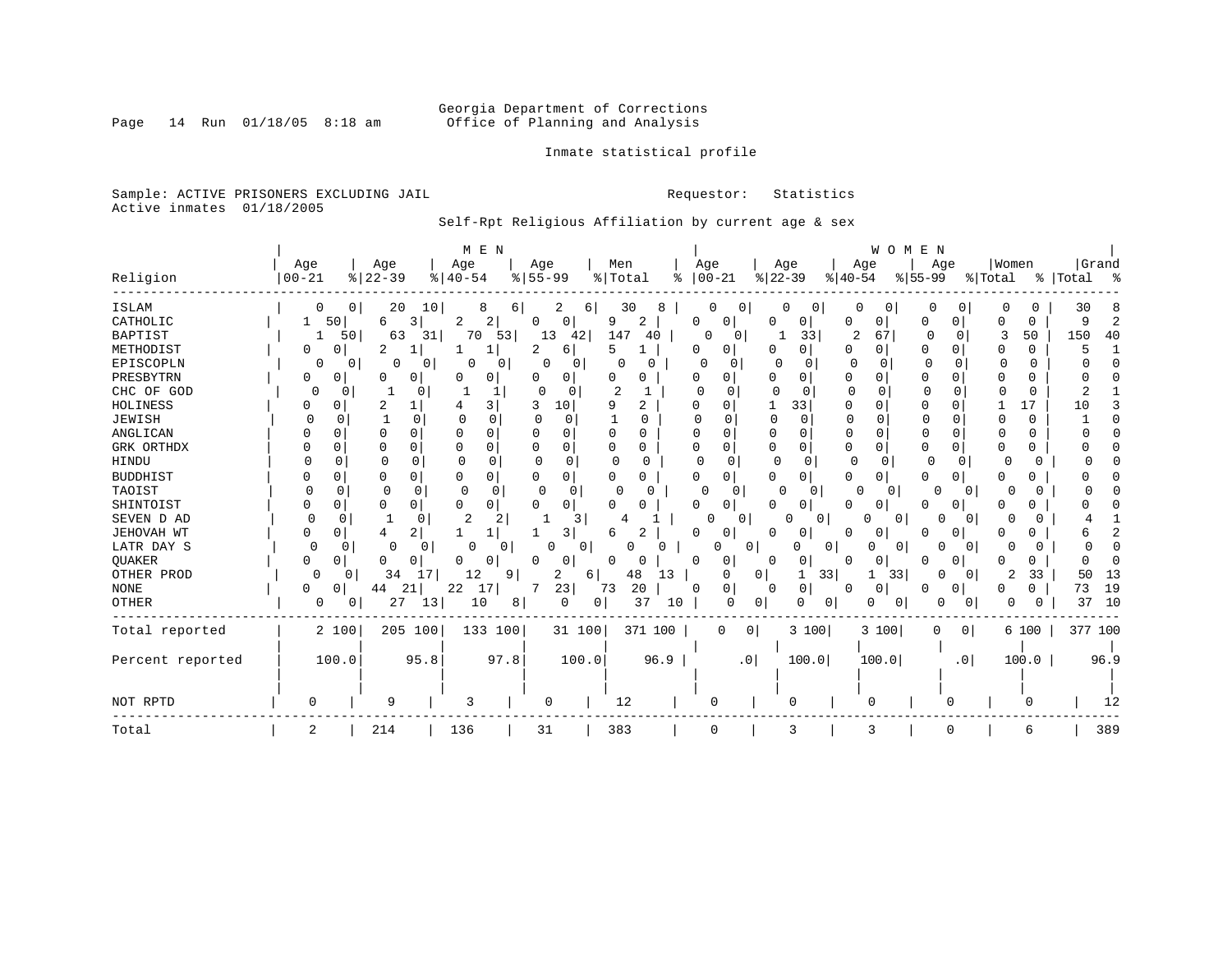### Georgia Department of Corrections<br>Page 15 Run 01/18/05 8:18 am Office of Planning and Analysis Office of Planning and Analysis

### Inmate statistical profile

Sample: ACTIVE PRISONERS EXCLUDING JAIL **Requestor:** Statistics Active inmates 01/18/2005

Self-Rpt Family Behavior Patterns \* by current age & sex

|                  |              |               | M E N                       |                     |              |           |                          |                     |                      | WOMEN                    |         |             |
|------------------|--------------|---------------|-----------------------------|---------------------|--------------|-----------|--------------------------|---------------------|----------------------|--------------------------|---------|-------------|
|                  | Age          | Age           | Age                         | Age                 | Men          | Age       | Age                      |                     | Age                  | Age                      | Women   | Grand       |
| Family Behavior  | $ 00 - 21$   | $8   22 - 39$ | $ 40-54 $                   | $8 55-99$           | % Total      | $ 00-21 $ | $ 22 - 39 $              |                     | $ 40-54 $            | $ 55-99 $                | % Total | %   Total % |
| CRIMINLTY        | 0<br>0       | 63<br>20      | 46<br>231                   | 6<br>-21            | 115<br>21    | 0         | 0                        | 9 <sup>1</sup>      | 2<br>50              | $\mathbf{0}$             | 3<br>20 | 118<br>-21  |
| ALCOHOLISM       | 33           | 44<br>14      | 30<br>15                    | 5<br>18             | 80<br>15     | $\Omega$  | 0                        | 9                   | 0<br>$\Omega$        | $\Omega$                 |         | 81<br>15    |
| DRUG ABUSE       | $\Omega$     | 30<br>10      | 16<br>8                     |                     | 47<br>4      | 9         | $\Omega$<br>$\Omega$     | 2<br>18             | $\Omega$<br>$\Omega$ | <sup>0</sup><br>$\Omega$ | 13      | 49<br>9     |
| DOMINERING       | 0<br>0       | 0             | $\Omega$<br>0               | $\Omega$<br>0       | 0            | 0         | 0                        | 9                   | 25                   | 01<br><sup>0</sup>       | 13      |             |
| MIGRANT          | O            | 3<br>0        | 3<br>$\overline{2}$         |                     | $\mathbf{0}$ |           | 0                        | 0 <sup>1</sup><br>0 | $\Omega$<br>$\Omega$ | 0                        |         | 6           |
| INFL BTGS        | $\mathbf{0}$ | 14<br>5 I     | 8<br>4                      |                     | 24           | O         |                          | 9                   | 0                    |                          |         | 25          |
| PERMISSIVE       | 0            |               | $\Omega$<br>0               | 0 <sup>1</sup><br>0 | 0            | 0         | 0 <sup>1</sup>           | 2<br>18             | $\Omega$             |                          | 2<br>13 |             |
| FATH ABSNT       | 2<br>67      | 37<br>.14     | 73<br>37                    | 39<br>11            | 200<br>37    |           | 0                        | 9                   | 25                   | 0                        | 13      | 202<br>36   |
| MOTH ABSNT       | 0            | 36            | 19<br>12<br>10 <sup>1</sup> | 3                   | 58<br>11     | 11        | 0 <sup>1</sup><br>O      | 9                   | 0<br>0 I             | 0                        |         | 59<br>11    |
| NONE             | 0<br>0       | 2<br>5.       | 2<br>4                      | 0<br>0              | 2<br>9       | 0         |                          | 9                   | 0<br>0               |                          |         | 10          |
| Total reported   | 3 100        | 311<br>100    | 199 100                     | 28 100              | 541 100      | 0         | 0 <sup>1</sup><br>11 100 |                     | 4 100                | $\circ$<br>$\Omega$      | 15 100  | 556 100     |
| Percent reported | 100.0        | 89.3          | 86.8                        | 80.6                | 87.7         |           | .0<br>100.0              |                     | 66.7                 | .0 <sub>1</sub>          | 83.3    | 87.7        |
| OTHER            | $\Omega$     | 23            | 18                          | 6                   | 47           |           |                          |                     |                      |                          |         | 48          |
|                  |              |               |                             |                     |              |           |                          |                     |                      |                          |         |             |
| Total            | 2            | 214           | 136                         | 31                  | 383          |           |                          | 3                   | 3                    | 0                        | 6       | 389         |

\* NOTE: SINCE THERE CAN BE UP TO FIVE BEHAVIOR CODES PER INMATE, THE NUMBER OF CASES REPORTED IN THE DETAIL LINES AND THE TOTAL REPORTED LINE MAY EXCEED THE TOTAL NUMBER OF CASES. IN SHORT, THIS TABLE COUNTS THE NUMBER OF BEHAVIOR PROBLEMS, NOT INMATES.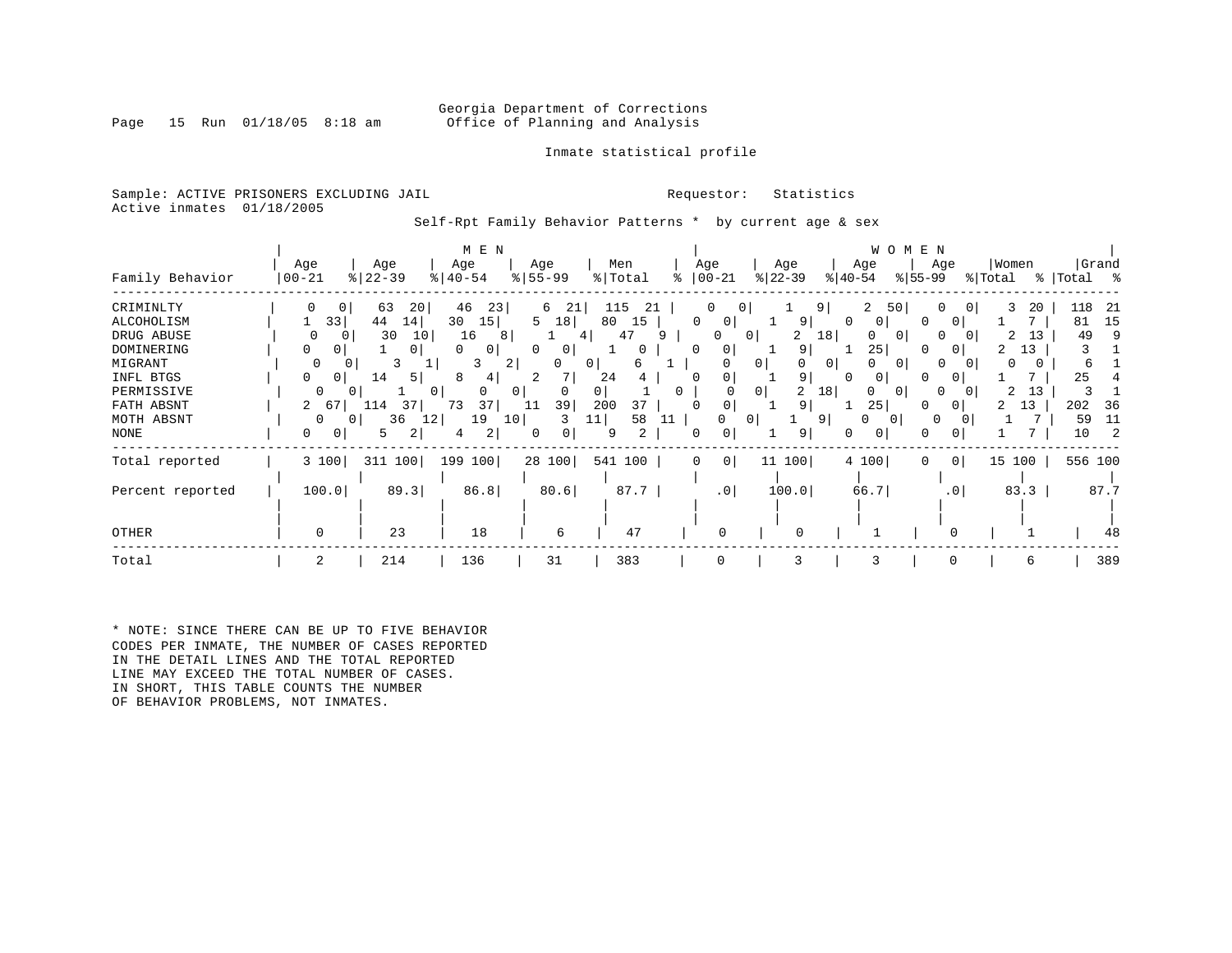### Georgia Department of Corrections<br>Page 16 Run 01/18/05 8:18 am 60ffice of Planning and Analysis Office of Planning and Analysis

### Inmate statistical profile

Sample: ACTIVE PRISONERS EXCLUDING JAIL **Requestor:** Statistics Active inmates 01/18/2005

Inmate Diagnostic Behavior Problem \* by current age & sex

|                    |           |                       | M E N       |           |                 |                            |                           |               | WOMEN               |              |             |
|--------------------|-----------|-----------------------|-------------|-----------|-----------------|----------------------------|---------------------------|---------------|---------------------|--------------|-------------|
|                    | Age       | Age                   | Age         | Age       | Men             | Age                        | Age                       | Age           | Age                 | Women        | Grand       |
| Diagnostic Problem | $00 - 21$ | $ 22-39$              | $8140 - 54$ | $8 55-99$ | % Total         | $ 00-21 $<br>ႜ             | $ 22-39 $                 | % 40-54       | %∣55-99             | % Total      | %   Total % |
| <b>ALCOHOLIC</b>   | 17        | 11                    | 3<br>8      | 5         | 25<br>3         | 0<br>0                     | 14                        | 0<br>01       |                     |              | 26<br>3     |
| <b>ALCOH ABSE</b>  |           | 10<br>51              | 36<br>11    | 4         | 6 <br>91        | 10                         | 0<br>14                   | 0 I<br>0      | O                   |              | 92<br>10    |
| DRUG EXP           | 17        | 67<br>13              | 37<br>12    | 13<br>9   | 114<br>13       | ∩                          | 0                         | 13            |                     |              | 13<br>115   |
| DRUG ABSE          | 17        | 16 <sup>1</sup><br>81 | 52<br>17    |           | 138<br>15<br>61 |                            | 29<br>0 <sup>1</sup><br>2 | 0<br>$\Omega$ |                     | 13           | 15<br>140   |
| NARC ADDCT         | 0<br>0 I  | 6                     | 3           |           | 10              | 0                          | $\Omega$                  |               |                     |              | 10          |
| EPILEPTIC          |           |                       | 2           | 0         | 0<br>6          | 0                          | 0                         |               |                     | <sup>0</sup> | 6           |
| MANIPULTVE         | 17        | 50<br>10              | 27<br>9     |           | 83<br>9         |                            | 0 I                       | 131           |                     |              | 84<br>-9    |
| ASSAULTIVE         | 2<br>33   | 176<br>341            | 104<br>33   | 25<br>37  | 307<br>34       | 0                          | 43                        | 38<br>3       |                     | 40           | 313<br>34   |
| ESCPE TEND         | 0<br>0 I  | 24<br>51              | 16<br>5.    | 12<br>8   | 48<br>5         |                            | 0                         | 0             |                     |              | 48          |
| SUICIDAL           | $\Omega$  | 18                    | 6           |           | 26              |                            |                           | 25            |                     | 13           | 28          |
| WITHDRAWN          |           | 0                     |             | 0         | 3               | O                          |                           | 13            |                     |              |             |
| PR RLTY CT         | 0<br>O    | 8                     |             |           | 12              |                            |                           | ∩             |                     | 0            | 12          |
| HOMOSEXUAL         |           |                       |             |           | 2               |                            | U.                        |               |                     |              |             |
| <b>NONE</b>        |           |                       | $\Omega$    |           | 5               |                            | $\Omega$                  | 0<br>∩        |                     | O            |             |
| <b>OTHER</b>       | $\Omega$  |                       | 3<br>10     |           | 18              |                            | O                         | 0<br>n        | O                   | 0            | 18          |
| NOT RPTD           | $\Omega$  | б                     |             | 3         | 12              | O                          | U                         | $\Omega$      |                     |              | 12          |
| Total reported     | 6 100     | 514 100               | 314 100     | 67 100    | 901 100         | 0 <sup>1</sup><br>$\Omega$ | 7100                      | 8 100         | 0 <sup>1</sup><br>0 | 15 100       | 916 100     |
| Percent reported   | 100.0     | 100.0                 | 99.3        | 100.0     | 99.7            | .0 <sub>1</sub>            | 100.0                     | 100.0         | .0 <sub>1</sub>     | 100.0        | 99.7        |
|                    |           |                       |             |           |                 |                            |                           |               |                     |              |             |
| UNKNOWN            |           |                       |             | 0         |                 |                            |                           |               |                     | O            |             |
| Total              | 2         | 214                   | 136         | 31        | 383             |                            |                           | Р             |                     | 6            | 389         |

\* NOTE: SINCE THERE CAN BE UP TO FIVE BEHAVIOR CODES PER INMATE, THE NUMBER OF CASES REPORTED IN THE DETAIL LINES AND THE TOTAL REPORTED LINE MAY EXCEED THE TOTAL NUMBER OF CASES. IN SHORT, THIS TABLE COUNTS THE NUMBER OF BEHAVIOR PROBLEMS, NOT INMATES.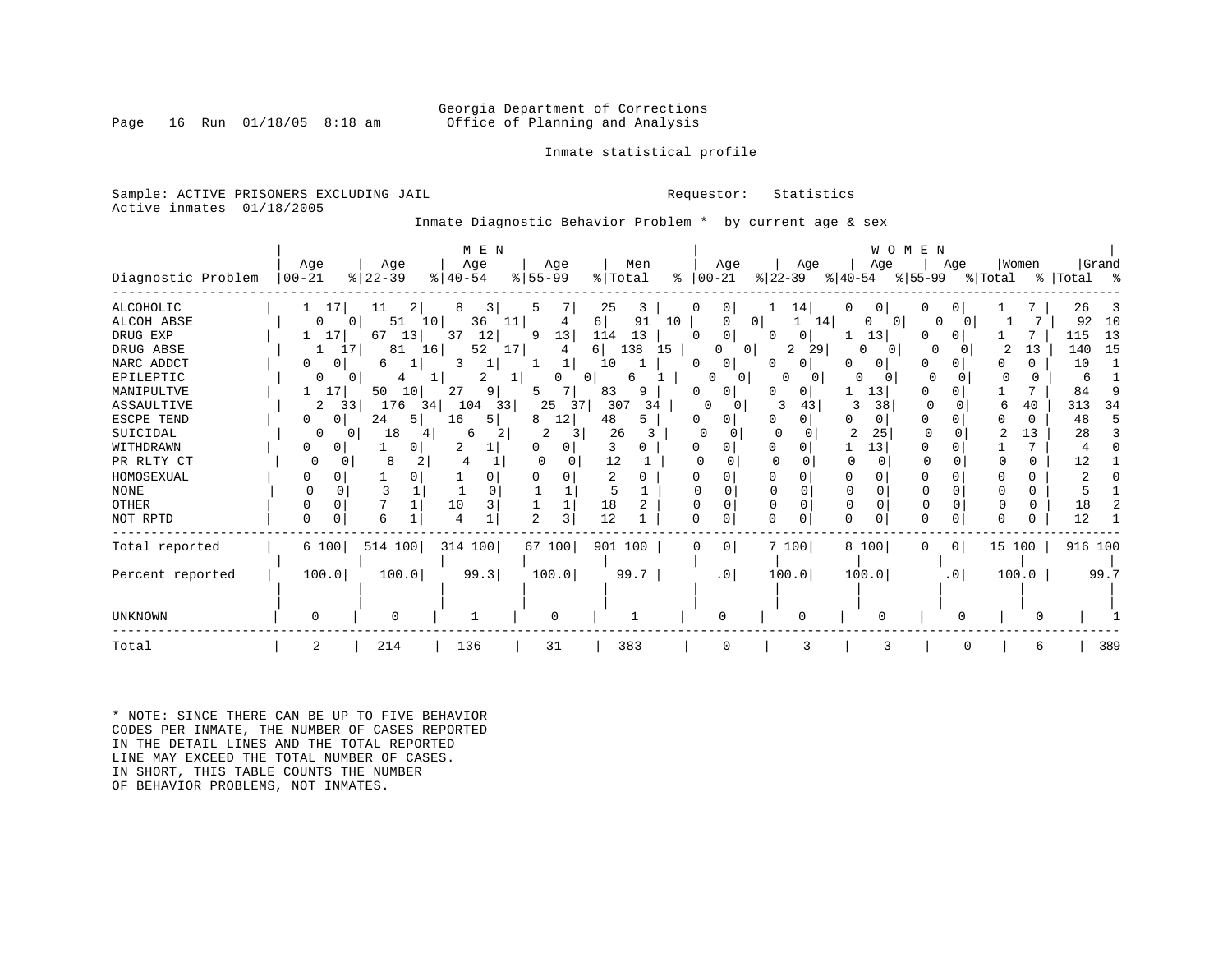# Georgia Department of Corrections<br>Page 17 Run 01/18/05 8:18 am 60ffice of Planning and Analysis Office of Planning and Analysis

Inmate statistical profile

Sample: ACTIVE PRISONERS EXCLUDING JAIL **Requestor:** Statistics Active inmates 01/18/2005

Physical Profile (General Condition) by current age & sex

|                      |                   |                            | M E N     |               |           |                      |                            |                  | W O M E N            |                      |             |
|----------------------|-------------------|----------------------------|-----------|---------------|-----------|----------------------|----------------------------|------------------|----------------------|----------------------|-------------|
|                      | Age               | Age                        | Age       | Age           | Men       | Age                  | Age                        | Age              | Age                  | Women                | Grand       |
| Physical Profile     | $00 - 21$         | $8   22 - 39$              | $8 40-54$ | $8 55-99$     | % Total   | $ 00-21$             | $ 22-39 $                  | $ 40-54 $        | $8155 - 99$          | % Total              | %   Total % |
| NO LIMITATION        | 2 100             | 169<br>80                  | 74<br>56  | 12<br>39      | 257<br>68 | 0                    | $\overline{2}$<br>67       | 50               | 0<br>0               | 3<br>60              | 260 68      |
| DEFECT NO MAJOR LIMT | $\mathbf{0}$<br>0 | 22<br>10                   | 34<br>26  | 8<br>26       | 64        | $\Omega$<br>$\Omega$ | 33                         | 50               | $\Omega$<br>0        | $\overline{2}$<br>40 | 17<br>66    |
| DEFECT MAJOR LIMIT   |                   | 19<br>9                    | 24<br>18  | 35<br>11      | 54<br>14  | $\Omega$<br>$\Omega$ | $\Omega$<br>0 <sub>1</sub> | $\Omega$         | $\Omega$<br>$\Omega$ | $\Omega$<br>$\Omega$ | 54<br>14    |
| VERY MAJOR DEFECT    | $\mathbf{0}$<br>0 | $\mathbf 0$<br>$\mathbf 0$ |           | $\Omega$<br>0 | 0         | $\Omega$<br>$\circ$  | 0<br>0                     | $\mathbf 0$<br>0 | $\mathbf 0$<br>0     | 0<br>0               | $\Omega$    |
| Total reported       | 2 100             | 210 100                    | 133 100   | 31 100        | 376 100   | $\overline{0}$<br>0  | 3 100                      | 2 100            | 0<br>0 <sup>1</sup>  | 5 100                | 381 100     |
|                      |                   |                            |           |               |           |                      |                            |                  |                      |                      |             |
| Percent reported     | 100.0             | 98.1                       | 97.8      | 100.0         | 98.2      | $\cdot$ 0            | 100.0                      | 66.7             | $\cdot$ 0            | 83.3                 | 97.9        |
|                      |                   |                            |           |               |           |                      |                            |                  |                      |                      |             |
| NOT REPORTED         | $\Omega$          | 4                          | 3         | $\mathbf 0$   | 7         | 0                    | 0                          |                  |                      |                      | 8           |
| Total                |                   | 214                        | 136       | 31            | 383       | 0                    | 3                          | 3                | $\Omega$             | 6                    | 389         |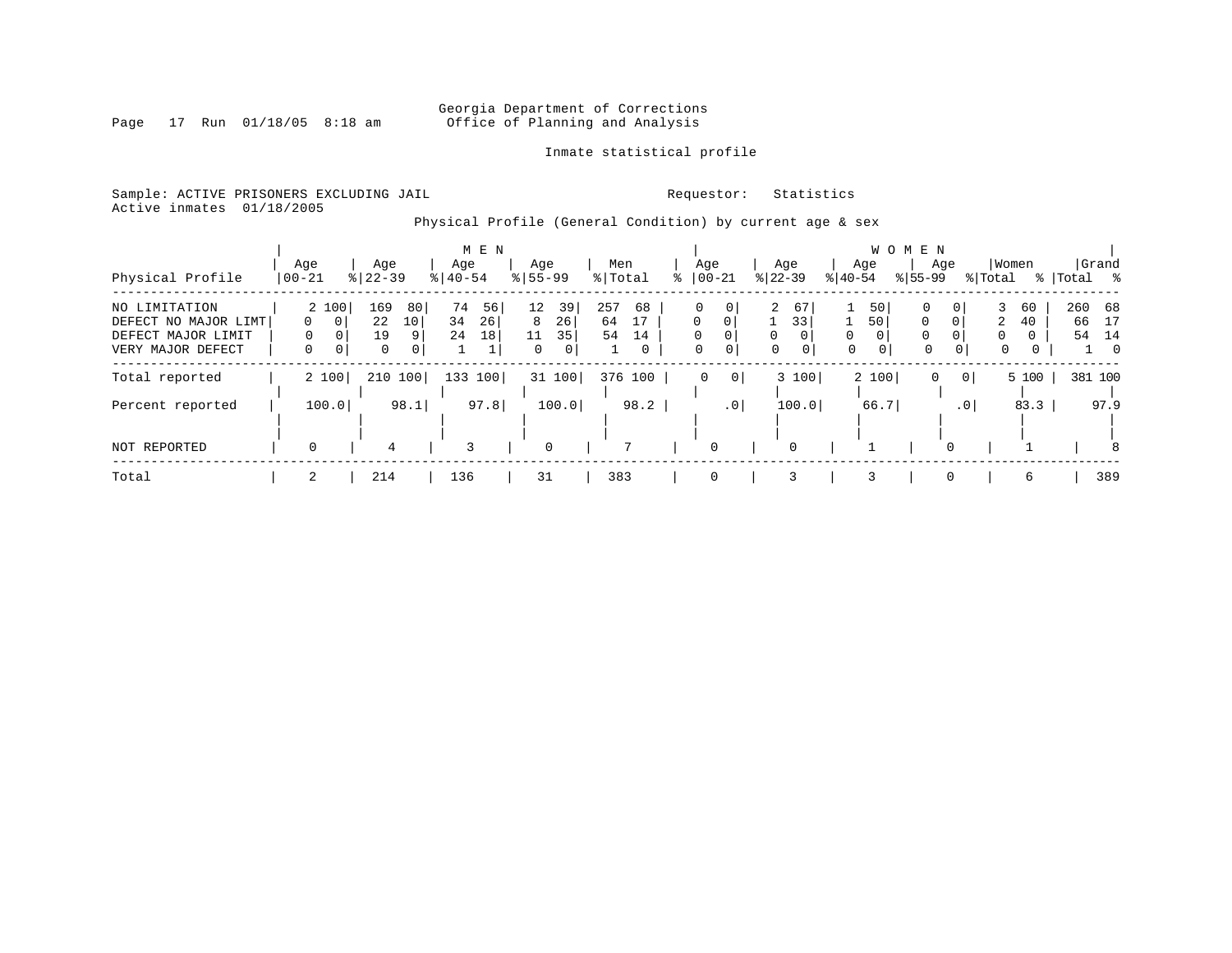### Georgia Department of Corrections<br>Page 18 Run 01/18/05 8:18 am 60ffice of Planning and Analysis Office of Planning and Analysis

### Inmate statistical profile

Sample: ACTIVE PRISONERS EXCLUDING JAIL **Requestor:** Statistics Active inmates 01/18/2005

Security Status by current age & sex

| Security                                                                                  | Age<br>$00 - 21$                                                        | Age<br>$\frac{1}{6}$   22-39                                                                                              | M E N<br>Age<br>$ 40-54$                                                           | Age<br>$8 55-99$                                       | Men<br>% Total                                                                         | Age<br>$ 00-21$<br>ి                                          | Age<br>$ 22-39 $                                           | Age<br>$ 40-54 $                                                           | W O M E N<br>Age<br>$ 55-99 $                      | Women<br>% Total                              | Grand<br>%   Total %                    |
|-------------------------------------------------------------------------------------------|-------------------------------------------------------------------------|---------------------------------------------------------------------------------------------------------------------------|------------------------------------------------------------------------------------|--------------------------------------------------------|----------------------------------------------------------------------------------------|---------------------------------------------------------------|------------------------------------------------------------|----------------------------------------------------------------------------|----------------------------------------------------|-----------------------------------------------|-----------------------------------------|
| DIAG INCOM<br>WRK RELEAS<br>TRUSTY<br>MINIMUM<br>MEDIUM<br>CLOSE<br>MAXIMUM<br>DIAGNOSTIC | 0<br>0<br>0<br>0<br>$\circ$<br>0<br>0<br>0<br>2 100<br>0<br>0<br>0<br>0 | 0<br>0<br>0<br>0 <sup>1</sup><br>$\overline{0}$<br>0<br>0<br>$\Omega$<br>0<br>01<br>31<br>67<br>126<br>59<br>13<br>6<br>8 | $\Omega$<br>0 <sup>1</sup><br>$\circ$<br>$\circ$<br>2<br>57<br>42<br>67<br>49<br>8 | 0<br>0<br>0<br>0<br>0<br>0<br>0<br>68<br>21<br>29<br>q | 0<br>0<br>$\Omega$<br>0<br>$\mathbf{0}$<br>145<br>38<br>53<br>204<br>22<br>6<br>9<br>2 | $\circ$<br>0<br>0<br>0<br>0<br>0<br>$\Omega$<br>$\Omega$<br>0 | 0<br>0<br>0<br>0<br>0<br>33<br>0<br>0<br>2<br>67<br>0<br>0 | 0<br>0<br>0<br>$\Omega$<br>0<br>$\Omega$<br>0<br>33<br>67<br>0<br>$\Omega$ | 0<br>0<br>0<br>0<br>0<br>$\Omega$<br>0<br>$\Omega$ | $\Omega$<br>0<br>0<br>17<br>67<br>4<br>0<br>0 | 146<br>38<br>53<br>208<br>22<br>-6<br>9 |
| Total reported<br>Percent reported                                                        | 2 100<br>100.0                                                          | 214 100<br>100.0                                                                                                          | 136 100<br>100.0                                                                   | 31 100<br>100.0                                        | 383 100<br>100.0                                                                       | $\mathbf 0$<br>0<br>.0 <sub>1</sub>                           | 3 100<br>100.0                                             | 3 100<br>100.0                                                             | 0 <sup>1</sup><br>0<br>.0 <sup>1</sup>             | 6 100<br>100.0                                | 389 100<br>100.0                        |
| NOT RPTD                                                                                  |                                                                         | 0                                                                                                                         | $\mathbf 0$                                                                        | $\mathbf 0$                                            | 0                                                                                      | $\Omega$                                                      | $\Omega$                                                   | 0                                                                          | 0                                                  |                                               |                                         |
| Total                                                                                     | 2                                                                       | 214                                                                                                                       | 136                                                                                | 31                                                     | 383                                                                                    | $\Omega$                                                      |                                                            |                                                                            |                                                    | 6                                             | 389                                     |

\* NOTE: BEGINNING IN JULY 1987, THE FACILITIES DIVISION NO LONGER CODED INMATES AS BEING WORK RELEASE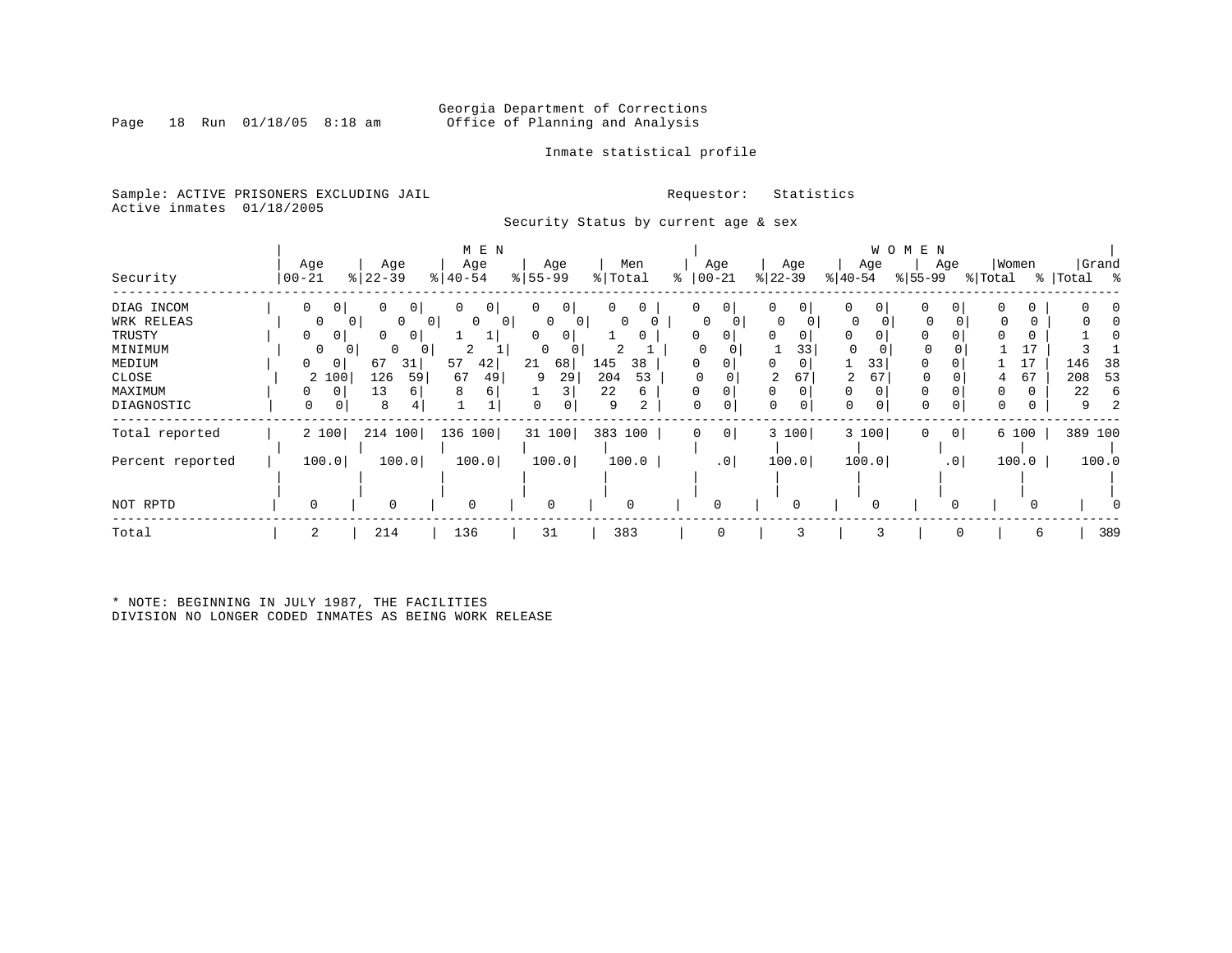Georgia Department of Corrections<br>Page 19 Run 01/18/05 8:18 am 60ffice of Planning and Analysis Office of Planning and Analysis

Inmate statistical profile

Sample: ACTIVE PRISONERS EXCLUDING JAIL Requestor: Statistics Active inmates 01/18/2005

Number Of Sentences by current age & sex

| Number Of Sentences                                   | Age<br>  00-21                                                                                                                                        | Age<br>$ 22-39 $                                                        | M E N<br>Age<br>$8   40 - 54$                                         | Age<br>$ 55-99 $                                                    | Men<br>% Total                                                      | Age<br>$\frac{1}{6}$   00 - 21                                                                                            | Age<br>$ 22-39 $                                             | W O M E N<br>Age<br>$ 40-54 $                             | Age<br>% 55-99 % Total                                          | Women                     | Grand<br>%  Total     %                                               |
|-------------------------------------------------------|-------------------------------------------------------------------------------------------------------------------------------------------------------|-------------------------------------------------------------------------|-----------------------------------------------------------------------|---------------------------------------------------------------------|---------------------------------------------------------------------|---------------------------------------------------------------------------------------------------------------------------|--------------------------------------------------------------|-----------------------------------------------------------|-----------------------------------------------------------------|---------------------------|-----------------------------------------------------------------------|
| ONE<br>TWO<br>THREE<br>FOUR<br>FIVE<br>MORE THAN FIVE | $\mathbf{0}$<br>0 <sup>1</sup><br>0<br>0 <sup>1</sup><br>2 100<br>0<br>0 <sub>1</sub><br>$\Omega$<br>0 <sup>1</sup><br>$\mathbf{0}$<br>0 <sup>1</sup> | 23<br> 11 <br>38<br>18<br>57<br>27<br>32<br>15 <br>11<br>23<br>19<br>41 | 28<br>21<br>32<br>24<br>19 <br>26<br>15<br>21<br>10<br>7 <br>19<br>14 | 6<br>19<br>23<br>7<br>23<br>7<br>16<br>5<br>10<br>3<br>$3 \quad 10$ | 57<br>15<br>77<br>20<br>92<br>24<br>58<br>15<br>36<br>9<br>16<br>63 | 0 <sup>1</sup><br>0<br>0<br>0 <sup>1</sup><br>0<br>0 <sup>1</sup><br>0<br>0<br>0<br>0 <sup>1</sup><br> 0 <br>$\mathbf{0}$ | 0<br>0 I<br>33<br>33<br>0<br>0<br>33 <br>0<br>$\overline{0}$ | 33<br>$\Omega$<br>$\mathbf{0}$<br>33<br>33<br>0<br>0<br>0 | 0<br>0<br>0<br>$\Omega$<br>$\Omega$<br>0<br>0<br>$\overline{0}$ | 17<br>17<br>33<br>17<br>0 | 58<br>15<br>20<br>78<br>-24<br>94<br>15<br>59<br>37<br>10<br>16<br>63 |
| Total reported                                        | 2 100                                                                                                                                                 | 214 100                                                                 | 136 100                                                               | 31 100                                                              | 383 100                                                             | 0 <sup>1</sup><br>0                                                                                                       | 3 100                                                        | 3 100                                                     | 0 <sup>1</sup><br>0                                             | 6 100                     | 389 100                                                               |
| Percent reported                                      | 100.0                                                                                                                                                 | 100.0                                                                   | 100.0                                                                 | 100.0                                                               | 100.0                                                               | .0                                                                                                                        | 100.0                                                        | 100.0                                                     | .0                                                              | 100.0                     | 100.0                                                                 |
| NOT REPORTED                                          | $\Omega$                                                                                                                                              | $\Omega$                                                                | $\Omega$                                                              | $\mathbf 0$                                                         | 0                                                                   | $\Omega$                                                                                                                  | $\cap$                                                       | <sup>n</sup>                                              |                                                                 |                           |                                                                       |
| Total                                                 | 2                                                                                                                                                     | 214                                                                     | 136                                                                   | 31                                                                  | 383                                                                 | 0                                                                                                                         | 3                                                            |                                                           |                                                                 | 6                         | 389                                                                   |
| AVG NUM SENTENCES                                     | 3.00                                                                                                                                                  | 3.78                                                                    | 3.24                                                                  | 3.10                                                                | 3.53                                                                | .00                                                                                                                       | 3.33                                                         | 2.67                                                      | .00                                                             | 3.00                      | 3.52                                                                  |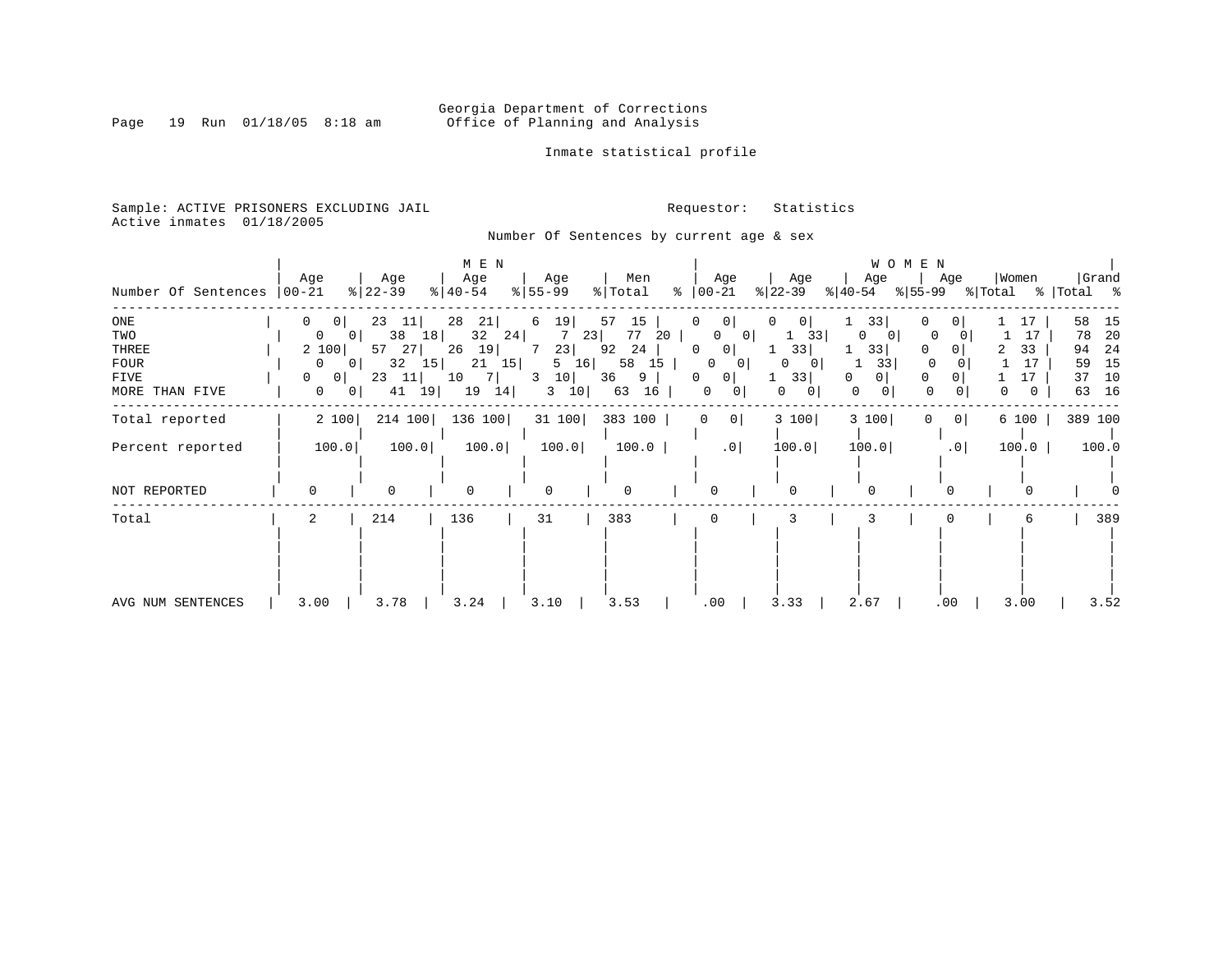# Georgia Department of Corrections<br>Page 20 Run 01/18/05 8:18 am 60ffice of Planning and Analysis Office of Planning and Analysis

### Inmate statistical profile

Sample: ACTIVE PRISONERS EXCLUDING JAIL **Requestor:** Statistics Active inmates 01/18/2005

Number Of Disciplinaries by current age & sex

|                  |                     |           | M E N                 |           |              |                 |                        | WOMEN                    |                                 |
|------------------|---------------------|-----------|-----------------------|-----------|--------------|-----------------|------------------------|--------------------------|---------------------------------|
|                  | Age                 | Age       | Age                   | Age       | Men          | Age             | Age                    | Age<br>Age               | Grand<br>Women                  |
| Disciplinaries   | $ 00 - 21$          | $ 22-39 $ | $\frac{1}{6}$   40-54 | $8 55-99$ | % Total<br>ႜ | $ 00-21$        | $ 22-39 $<br>$ 40-54 $ | $ 55-99 $                | % Total<br>%   Total %          |
| ZERO             |                     | 44<br>21  | 42<br>31              | 9<br>29   | 95<br>25     | 0<br>0          | 33                     | 3 100                    | 99<br>25<br>$\Omega$<br>4<br>67 |
| ONE              | 0<br>01             | 22<br>10  | 18<br>13              | 7<br>23   | 47<br>12     | 0<br>0          | 0<br>0<br>0            | 0<br>0                   | 12<br>47<br>0<br>Ü              |
| TWO              | 50 <br>Τ.           | 15        | 12<br>9               | 16<br>5   | 33<br>9      | 0 <sup>1</sup>  | 0 <sup>1</sup>         | 0<br>O                   | 33<br>8<br>$\sigma$             |
| THREE            | $\circ$<br>0        | 18<br>81  | 14<br>10              | 13 <br>4  | 36<br>9      | 0               | <sup>o</sup>           | 0<br>$\circ$             | 36<br>n                         |
| <b>FOUR</b>      | 0<br>$\overline{0}$ | 16        | 11<br>8               | 10<br>3   | 30<br>8      | $\circ$<br>0    | 0<br>0                 | 0<br>$\Omega$            | 8<br>30<br>0                    |
| FIVE             | $\mathbf{0}$<br>0   | 8<br>4    | 8<br>$6 \mid$         | 2<br>6    | 18<br>5      | $\Omega$<br>0   | 33<br>0                | 0<br>0                   | 17<br>19                        |
| MORE THAN FIVE   | 50<br>1             | 91<br>43  | 31<br>23              | 31        | 124<br>32    | 0<br>0          | 33                     | 0<br>0<br>01             | 125<br>17<br>32                 |
| Total reported   | 2 100               | 214 100   | 136 100               | 31 100    | 383 100      | 0 <br>0         | 3 100                  | 3 100<br> 0 <br>$\Omega$ | 389 100<br>6 100                |
| Percent reported | 100.0               | 100.0     | 100.0                 | 100.0     | 100.0        | .0 <sub>1</sub> | 100.0                  | 100.0<br>.0              | 100.0<br>100.0                  |
| NOT REPORTED     | $\Omega$            | 0         | $\Omega$              |           |              | $\Omega$        |                        |                          |                                 |
| Total            | 2                   | 214       | 136                   | 31        | 383          | 0               | 3                      |                          | 389<br>6                        |
|                  |                     |           |                       |           |              |                 |                        |                          |                                 |
| AVG NUM DISCIP   | 8.00                | 7.93      | 4.40                  | 1.94      | 6.19         | .00             | 11.00                  | .00<br>.00               | 5.50<br>6.18                    |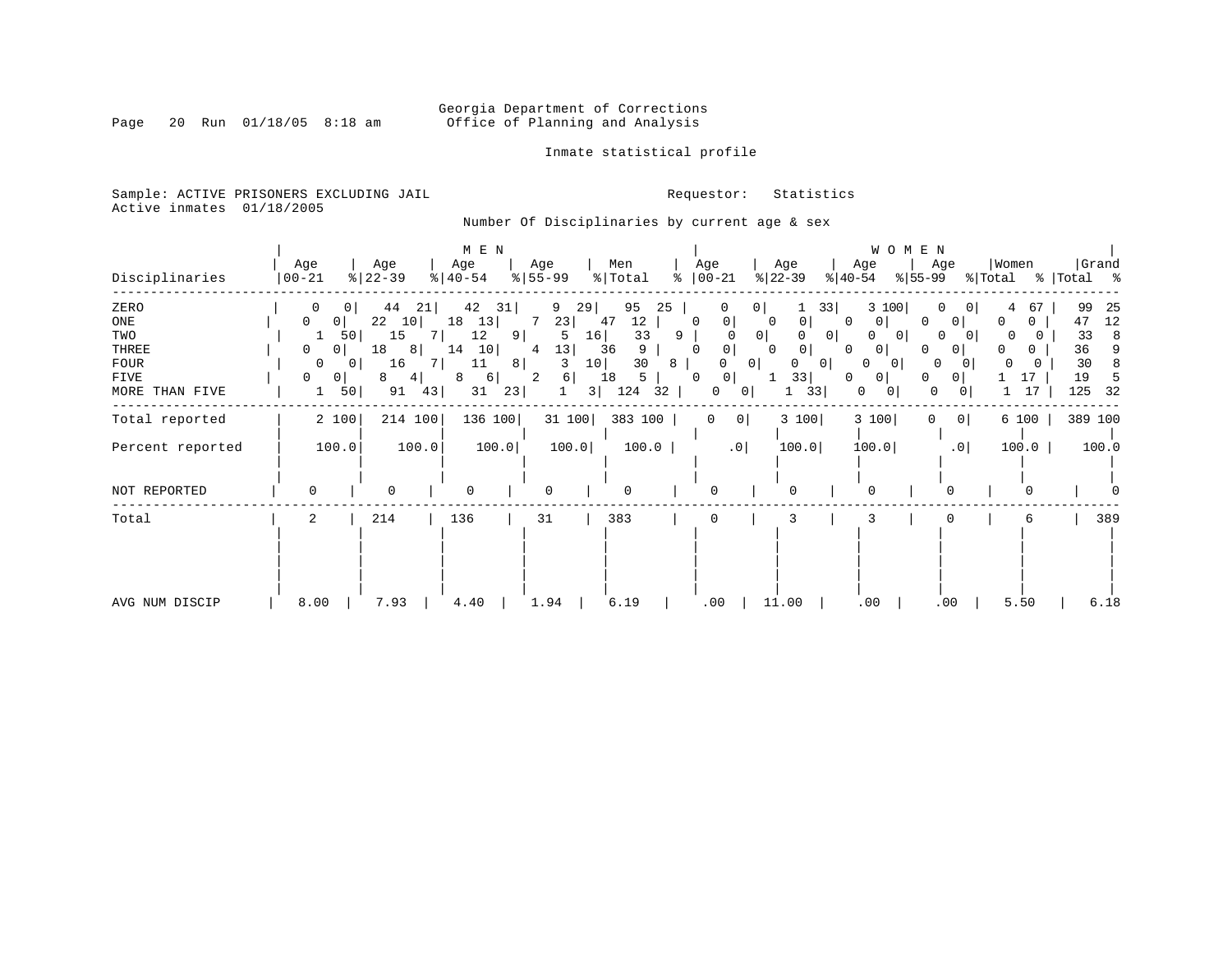# Georgia Department of Corrections<br>Page 21 Run 01/18/05 8:18 am 60ffice of Planning and Analysis Office of Planning and Analysis

### Inmate statistical profile

Sample: ACTIVE PRISONERS EXCLUDING JAIL **Requestor:** Statistics Active inmates 01/18/2005

Number Of Escapes by current age & sex

|                  |             |              |                            |                | M E N   |           |                     |                     |         |                   |                |           |              |                | W O M E N |                |          |          |             |         |
|------------------|-------------|--------------|----------------------------|----------------|---------|-----------|---------------------|---------------------|---------|-------------------|----------------|-----------|--------------|----------------|-----------|----------------|----------|----------|-------------|---------|
|                  | Age         |              | Age                        | Age            |         | Age       |                     | Men                 |         | Age               |                | Age       |              | Age            |           | Age            | Women    |          |             | Grand   |
| Escapes          | $00 - 21$   |              | $ 22-39$                   | $ 40-54 $      |         | $8 55-99$ |                     | $\frac{1}{2}$ Total | ႜ       | $ 00-21 $         |                | $ 22-39 $ | $ 40-54 $    |                | $ 55-99 $ |                | % Total  |          | %   Total % |         |
| ZERO             | 2 100       |              | 213 100                    | 136 100        |         | 31 100    |                     | 382 100             |         |                   | 0              | 3 100     |              | 3 100          |           | O<br>0 I       |          | 6 100    |             | 388 100 |
| ONE              | 0           | 0            | $\circ$                    | 0              | $\circ$ | $\Omega$  | $\circ$             | 0                   |         | 0<br>$\circ$      | 0              | U         | 0            | 0              | $\Omega$  | 0 <sup>1</sup> | 0        | 0        |             | 0       |
| TWO              | 0           | 0            | 0                          | 0              | 0 I     | 0         | 0                   | O                   |         | 0                 | 0 <sup>1</sup> |           | $\mathbf{0}$ | 0 <sup>1</sup> |           | O<br>0         | 0        |          |             |         |
| THREE            | 0           | 0            | $\Omega$<br>0              | 0              | 0 I     | $\Omega$  | $\circ$             | 0<br>$\Omega$       |         | 0<br>$\mathbf{0}$ | 0              | $\cup$    | $\Omega$     | 0              |           | $\circ$        |          |          |             |         |
| FOUR             | $\mathbf 0$ | 0            | $\Omega$<br>0 <sub>1</sub> | $\circ$        | 0       | $\Omega$  | $\mathbf{0}$        | O                   | 0.      | $\Omega$          | 0              | 0         | 0            | 0 <sup>1</sup> |           | $\Omega$<br>0  | $\Omega$ |          |             |         |
| FIVE             | 0           | 0            | $\circ$<br>$\Omega$        | $\Omega$       | 0       | $\Omega$  | 0                   | 0<br>$\Omega$       |         | 0<br>$\Omega$     | 0              | 0         | 0            | 0              |           | $\mathbf{0}$   |          | $\Omega$ |             |         |
| MORE THAN FIVE   | 0           | $\mathbf{0}$ | 0                          | $\overline{0}$ | 0<br>0  |           | 0<br>$\overline{0}$ | 0                   | 0       | 0                 | $\overline{0}$ |           | 0            | 0              |           | 0<br>0         | 0        |          |             |         |
| Total reported   | 2 100       |              | 214 100                    |                | 136 100 |           | 31 100              |                     | 383 100 | $\overline{0}$    | 0              | 3 100     |              | 3 100          | 0         | 0              |          | 6 100    |             | 389 100 |
| Percent reported | 100.0       |              | 100.0                      |                | 100.0   |           | 100.0               |                     | 100.0   |                   | .0             | 100.0     |              | 100.0          |           | .0             |          | 100.0    |             | 100.0   |
| NOT REPORTED     | $\Omega$    |              | 0                          | $\Omega$       |         | O         |                     |                     |         | $\Omega$          |                | $\Omega$  |              |                |           | $\Omega$       |          | O        |             |         |
| Total            | 2           |              | 214                        | 136            |         | 31        |                     | 383                 |         | 0                 |                | 3         |              |                |           |                |          | 6        |             | 389     |
|                  |             |              |                            |                |         |           |                     |                     |         |                   |                |           |              |                |           |                |          |          |             |         |
| AVG NUM ESCAPES  | .00         |              | .00                        | .00            |         | .00       |                     | .00                 |         | .00               |                | .00       |              | .00            |           | .00            |          | .00      |             | .00     |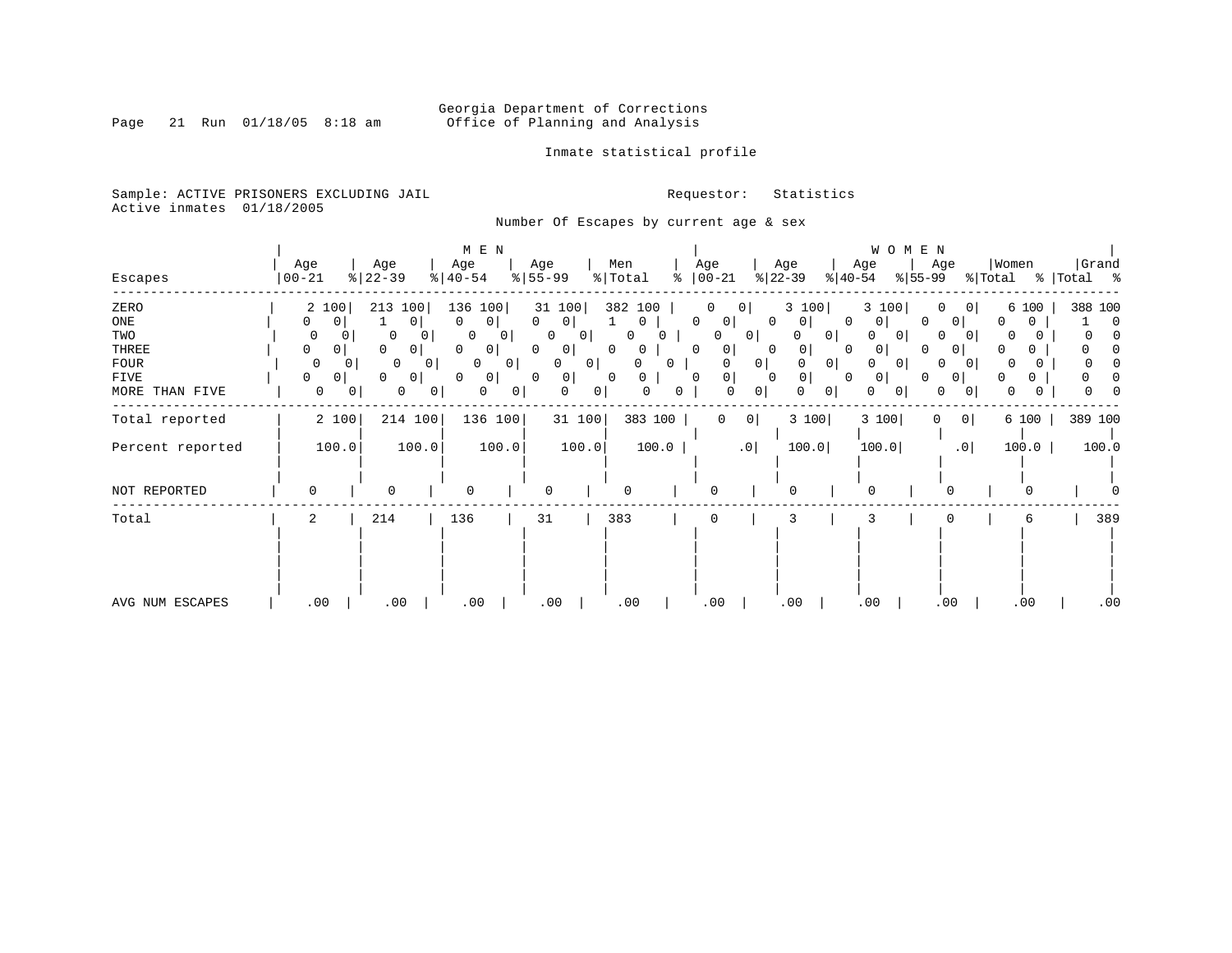#### Georgia Department of Corrections Page 22 Run 01/18/05 8:18 am Office of Planning and Analysis

Inmate statistical profile

Sample: ACTIVE PRISONERS EXCLUDING JAIL **Requestor:** Statistics Active inmates 01/18/2005

Number Of Prior Georgia Incarcerations \* by current age & sex

| Prior Incarcerations   00-21                                  | Age                                                                              | Age<br>$8   22 - 39$                                                     | M E N<br>Age<br>$\frac{1}{6}$   40-54                                         | Age<br>$8 55-99$                                                                      | Men<br>% Total<br>ႜ                                                     | Age<br>$ 00-21$                                                                                                                                      | Age<br>$ 22-39 $<br>$ 40-54 $                                                                                                          | WOMEN<br>Age<br>Age<br>$ 55-99 $                                                                                                                                          | Women<br>Grand<br>% Total %<br>% Total                                                                           |
|---------------------------------------------------------------|----------------------------------------------------------------------------------|--------------------------------------------------------------------------|-------------------------------------------------------------------------------|---------------------------------------------------------------------------------------|-------------------------------------------------------------------------|------------------------------------------------------------------------------------------------------------------------------------------------------|----------------------------------------------------------------------------------------------------------------------------------------|---------------------------------------------------------------------------------------------------------------------------------------------------------------------------|------------------------------------------------------------------------------------------------------------------|
| ZERO<br>ONE<br>TWO<br>THREE<br>FOUR<br>FIVE<br>MORE THAN FIVE | 2 100<br>$\mathbf 0$<br>0<br>0<br>0<br>0<br>$\Omega$<br>0 <sup>1</sup><br>0<br>0 | 123<br>57<br>43<br>20 <br>20<br>19<br>9 <sup>1</sup><br>6<br>3<br>2<br>0 | 46<br>34<br>28<br>21<br>20<br>15<br>17<br>13 <br>14<br>10<br>6<br>4<br>5<br>4 | 14<br>45 <br>$7^{\circ}$<br>23<br>2<br>6<br>10<br>3<br>10<br>3<br>3<br>$\overline{3}$ | 185<br>48<br>78<br>20<br>42<br>11<br>39<br>10<br>23<br>6<br>9<br>2<br>2 | $\mathbf 0$<br>$\circ$<br>0 <sup>1</sup><br>0<br>$\Omega$<br>0<br>0<br>0 <sup>1</sup><br>0<br>$\Omega$<br>0 <sup>1</sup><br>0<br>0 <sup>1</sup><br>0 | 3 100<br>0<br>0 <sup>1</sup><br>$\Omega$<br>$\overline{0}$<br>0<br>0 <sub>1</sub><br>0<br>O<br>0<br>0 <sup>1</sup><br>0<br>0<br>0<br>0 | 3 100<br>$\Omega$<br>$\circ$<br>$\mathbf{0}$<br>0<br>0 <sup>1</sup><br>O<br>$\Omega$<br>0<br>0<br>$\overline{0}$<br>O<br>0<br> 0 <br>0 <sub>1</sub><br>$\Omega$<br>0<br>0 | 191<br>49<br>6 100<br>20<br>78<br>0<br>0<br>-11<br>42<br>10<br>39<br>0<br>23<br>6<br>2<br>9<br>O.<br>7<br>2<br>0 |
| Total reported                                                | 2 100                                                                            | 214 100                                                                  | 136 100                                                                       | 31 100                                                                                | 383 100                                                                 | $\mathbf 0$<br>0 <sup>1</sup>                                                                                                                        | 3 100                                                                                                                                  | 3 100<br>0 <sup>1</sup><br>0                                                                                                                                              | 389 100<br>6 100                                                                                                 |
| Percent reported                                              | 100.0                                                                            | 100.0                                                                    | 100.0                                                                         | 100.0                                                                                 | 100.0                                                                   | .0                                                                                                                                                   | 100.0                                                                                                                                  | 100.0<br>.0 <sub>1</sub>                                                                                                                                                  | 100.0<br>100.0                                                                                                   |
| NOT REPORTED                                                  | $\Omega$                                                                         | $\mathbf 0$                                                              | $\Omega$                                                                      | $\Omega$                                                                              |                                                                         |                                                                                                                                                      | U                                                                                                                                      | U                                                                                                                                                                         |                                                                                                                  |
| Total                                                         | 2                                                                                | 214                                                                      | 136                                                                           | 31                                                                                    | 383                                                                     | 0                                                                                                                                                    | 3                                                                                                                                      |                                                                                                                                                                           | 389<br>6                                                                                                         |
| AVG # INCARCERATIONS                                          | .00                                                                              | .85                                                                      | 1.77                                                                          | 1.39                                                                                  | 1.21                                                                    | .00                                                                                                                                                  | .00                                                                                                                                    | .00<br>.00                                                                                                                                                                | .00<br>1.20                                                                                                      |

\* This data counts a parole revocation on an existing sentenCE AS A prior incarceration. Also, this data counts, for any cohort of inmates, the total number of Georgia incarcerations the inmate has had during his entire criminal career. For example, if an inmate was admitted to prison first in FY72, and then re-admitted in FY79 and FY85, he had two prior incarcerations before the FY85 admission. This inmate's records show two prior incarcerations in all three of his records since he has had two prior incarcerations in his criminal career. If the cohort of FY72 admissions is selected for analysis, two prior incarcerations will be listed for this inmate even though in FY72, he had no prior incarcerations.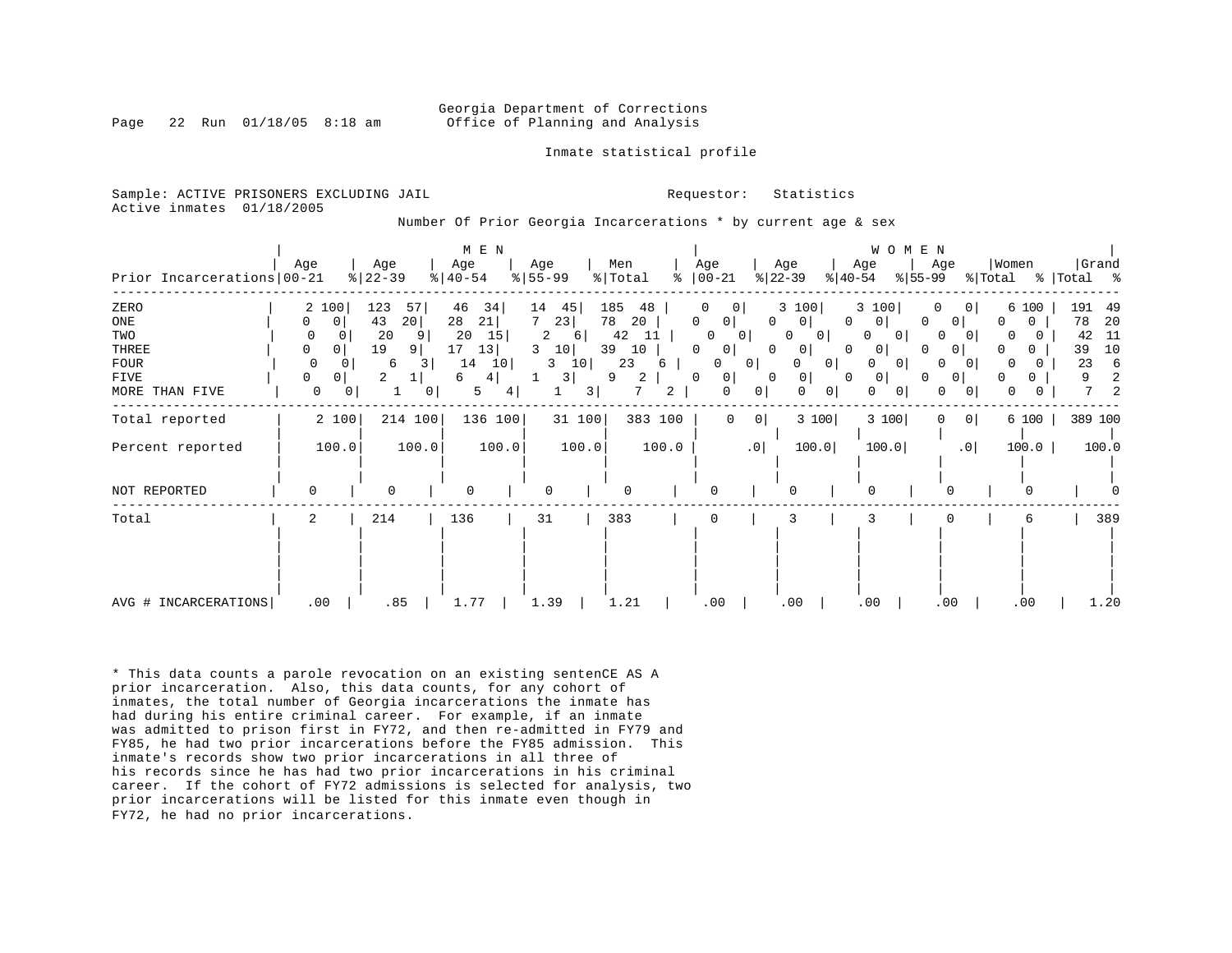# Georgia Department of Corrections<br>Page 23 Run 01/18/05 8:18 am 60ffice of Planning and Analysis Office of Planning and Analysis

Inmate statistical profile

Sample: ACTIVE PRISONERS EXCLUDING JAIL **Requestor:** Statistics Active inmates 01/18/2005

Number Of Transfers by current age & sex

| Transfers                                                            | Age<br>$00 - 21$                                                    | Age<br>$ 22-39 $                                                          | $M$ $\,$ E $\,$ N $\,$<br>Age<br>$ 40-54 $                | Age<br>$8 55-99$                                              | Men<br>% Total                                                           | Age<br>$ 00-21$<br>៖                                | Age<br>$ 22-39 $                                             | WOMEN<br>Age<br>$ 55-99 $<br>$ 40-54 $                                                     | Women<br>Age<br>% Total                                         | Grand<br>%   Total %                                                     |
|----------------------------------------------------------------------|---------------------------------------------------------------------|---------------------------------------------------------------------------|-----------------------------------------------------------|---------------------------------------------------------------|--------------------------------------------------------------------------|-----------------------------------------------------|--------------------------------------------------------------|--------------------------------------------------------------------------------------------|-----------------------------------------------------------------|--------------------------------------------------------------------------|
| ZERO<br>ONE<br>TWO<br>THREE<br><b>FOUR</b><br>FIVE<br>MORE THAN FIVE | 0 <sup>1</sup><br>$\mathbf{0}$<br>50<br>50<br>0<br>0<br>0<br>0<br>0 | 10<br>5 <br>79<br>37<br>53<br>25 <br>35<br>16<br>5<br>11<br>12<br>6<br>14 | 5<br>4<br>48<br>35<br>37<br>27<br>24<br>18<br>8<br>6<br>5 | 0<br>0<br>13<br>42<br>16<br>5<br>26<br>8<br>10<br>3<br>3<br>3 | 15<br>4<br>37<br>141<br>25<br>96<br>67<br>17<br>22<br>6<br>20<br>22<br>6 | 0 <sup>1</sup><br>0<br>0<br>0<br>$\Omega$<br>0<br>0 | 33<br>2<br>67<br>$\mathbf 0$<br>$\mathbf 0$<br>$\Omega$<br>0 | 33<br>0<br>67<br>2<br>0<br>0<br>$\mathbf 0$<br>$\Omega$<br>$\mathbf 0$<br>0<br>0<br>0<br>0 | 2<br>33<br>0<br>67<br>U<br>4<br>0<br>0<br>0<br>0<br>0<br>0<br>0 | 17<br>37<br>145<br>96<br>25<br>17<br>67<br>22<br>6<br>20<br>5<br>22<br>6 |
| Total reported<br>Percent reported                                   | 2 100<br>100.0                                                      | 214 100<br>100.0                                                          | 136 100<br>100.0                                          | 31 100<br>100.0                                               | 383 100<br>100.0                                                         | 0 <br>0<br>.0                                       | 3 100<br>100.0                                               | 3 100<br>100.0                                                                             | 6 100<br>0<br>$\overline{0}$<br>100.0<br>.0 <sub>1</sub>        | 389 100<br>100.0                                                         |
| NOT REPORTED                                                         | $\Omega$                                                            | $\Omega$                                                                  | $\Omega$                                                  | 0                                                             | 0                                                                        | $\Omega$                                            |                                                              | $\Omega$                                                                                   | $\Omega$                                                        |                                                                          |
| Total                                                                | 2                                                                   | 214                                                                       | 136                                                       | 31                                                            | 383                                                                      | 0                                                   | 3                                                            |                                                                                            | 6                                                               | 389                                                                      |
| AVG NUM TRANSFERS                                                    | 1.50                                                                | 2.33                                                                      | 2.26                                                      | 2.35                                                          | 2.30                                                                     | .00                                                 | .67                                                          | .67                                                                                        | .67<br>.00                                                      | 2.28                                                                     |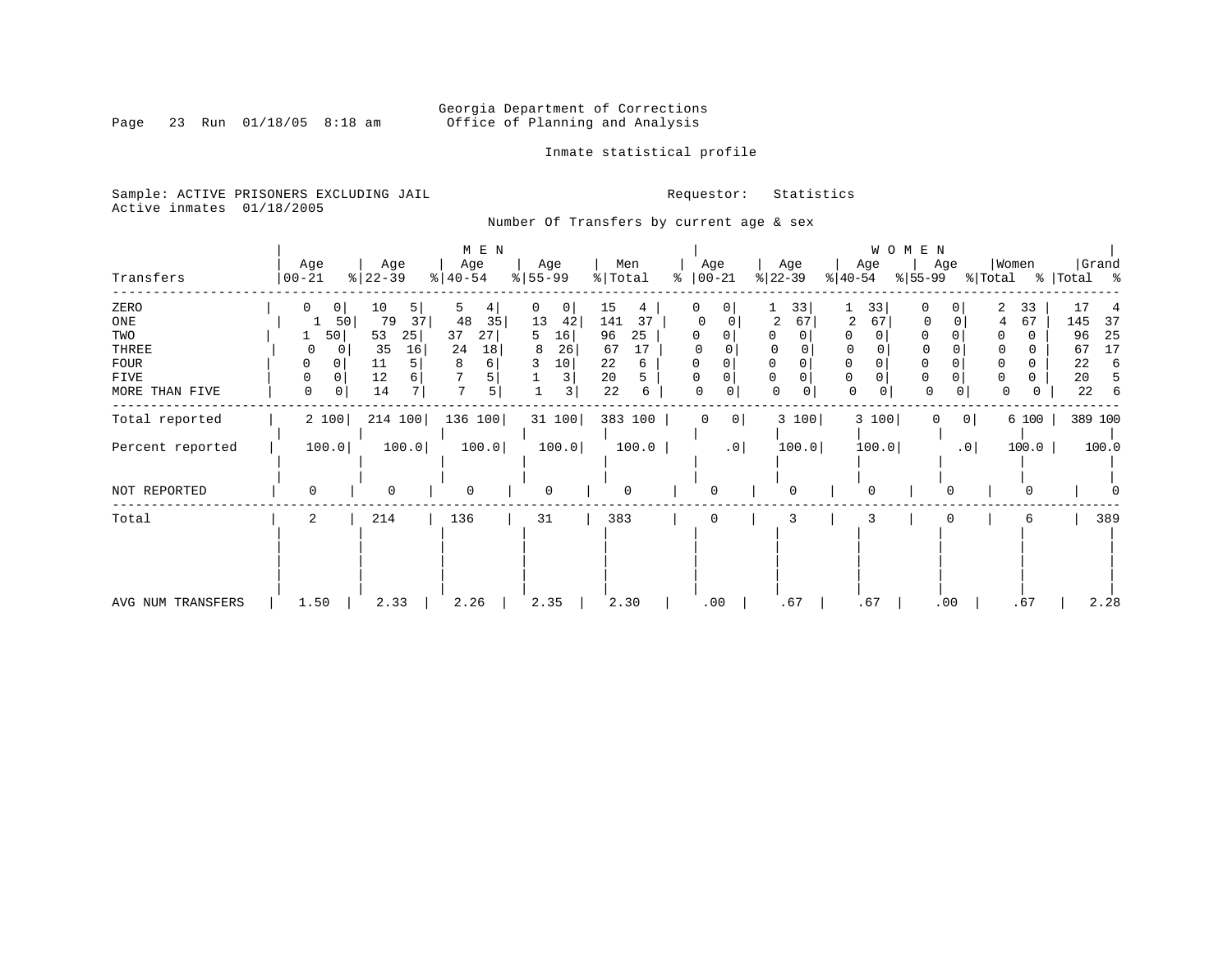# Georgia Department of Corrections<br>Page 24 Run 01/18/05 8:18 am 60ffice of Planning and Analysis Office of Planning and Analysis

Inmate statistical profile

Sample: ACTIVE PRISONERS EXCLUDING JAIL **Requestor:** Statistics Active inmates 01/18/2005

County Of Conviction by current age & sex

|               |                            |             |             |                |              | M E N                         |                         |                  |             |                |              |              |                         |                |                     |             | WOMEN          |              |                |              |             |                |                |
|---------------|----------------------------|-------------|-------------|----------------|--------------|-------------------------------|-------------------------|------------------|-------------|----------------|--------------|--------------|-------------------------|----------------|---------------------|-------------|----------------|--------------|----------------|--------------|-------------|----------------|----------------|
|               |                            | Age         |             | Age            |              | Age                           |                         | Age              |             |                | Men          |              | Age                     |                | Age                 |             | Age            |              | Age            | Women        |             | Grand          |                |
|               | County Of Conviction 00-21 |             |             | $ 22-39$       |              | $8140 - 54$                   |                         | $8 55-99$        |             | % Total        |              |              | $% 00-21$               | $ 22-39$       |                     | $8 40-54$   |                | $8 55-99$    |                | % Total      |             | %   Total      | ိ              |
|               |                            |             |             |                |              |                               |                         |                  |             |                |              |              |                         |                |                     |             |                |              |                |              |             |                |                |
| Appling       |                            | 0           | 0           | 1              | 0            | 0<br>0                        |                         | 3<br>1           |             | 2              | -1           | 0            | 0                       | 0              | 0                   | 0           | 0              | 0            | 0              | O            | 0           | 2              |                |
| Atkinson      |                            | 0           | $\mathbf 0$ | $\mathbf 0$    | 0            | 0                             | 0 <sup>1</sup>          | 1                | 3           |                | $\Omega$     |              | $\Omega$<br>0           | $\mathbf 0$    | 0                   | $\mathbf 0$ | 0              | $\mathbf{0}$ | $\mathbf 0$    | $\Omega$     | $\mathbf 0$ | $\mathbf{1}$   | $\Omega$       |
| Bacon         |                            | $\mathbf 0$ | 0           | 0              | 0            | $\mathbf 1$<br>1              |                         | $\mathbf 0$<br>0 |             | 1              | $\Omega$     | 0            | $\overline{0}$          | <sup>0</sup>   | $\overline{0}$      | 0           | 0              | 0            | 0              | $\Omega$     | 0           |                | $\cap$         |
| Baldwin       |                            | $\mathbf 0$ | 0           | $\overline{a}$ | 1            | 3                             | 2                       | $\Omega$         | 0           | 5              | 1            |              | $\Omega$<br>$\mathbf 0$ | $\Omega$       | 0                   | $\mathbf 0$ | 0              | 0            | 0              | 0            | $\Omega$    | 5              |                |
| Banks         |                            | 0           | 0           | 0              | 0            | 0<br>$\Omega$                 |                         |                  | 3           | 1              | $\Omega$     | 0            | 0                       | O              | $\Omega$            | 0           | 0              | $\Omega$     | $\Omega$       | $\Omega$     | 0           |                | C              |
| Barrow        |                            | $\Omega$    | 0           | $\overline{2}$ | $\mathbf{1}$ | $\Omega$                      | 0                       | $\mathbf{1}$     | 3           | 3              | $\mathbf{1}$ | $\Omega$     | $\Omega$                | $\Omega$       | $\Omega$            | $\Omega$    | $\Omega$       | $\Omega$     | $\Omega$       | $\Omega$     | $\Omega$    | 3              |                |
| Bartow        |                            | 0           | 0           | 0              | 0            | 2<br>1                        |                         | 0<br>0           |             | $\overline{2}$ | 1            | 0            | 0                       | 0              | $\Omega$            | 0           | $\Omega$       | $\Omega$     | $\Omega$       | 0            | 0           | 2              |                |
| Ben Hill      |                            | $\Omega$    | $\mathbf 0$ | 2              | $\mathbf{1}$ | $\Omega$<br>$\mathbf 0$       |                         | $\mathbf 0$      | $\mathbf 0$ | $\overline{a}$ | $\mathbf{1}$ | $\Omega$     | $\mathbf 0$             | $\Omega$       | $\Omega$            | $\Omega$    | 0              | $\Omega$     | $\Omega$       | $\mathbf{0}$ | 0           | 2              |                |
| Berrien       |                            | $\Omega$    | $\mathbf 0$ | 1              | $\mathbf 0$  | $\mathbf 0$<br>$\mathbf 0$    |                         | 0<br>0           |             | $\mathbf{1}$   | $\mathbf 0$  | $\Omega$     | 0                       | $\mathbf 0$    | $\Omega$            | 0           | 0              | $\mathbf{0}$ | 0              | 0            | 0           | $\mathbf{1}$   | $\bigcap$      |
| <b>Bibb</b>   |                            | $\Omega$    | 0           | 9              | 4            | $\mathbf 1$<br>$\overline{2}$ |                         | 3<br>10          |             | 14             | 4            | 0            | 0                       | 0              | $\mathbf 0$         | 0           | 0              | $\mathbf{0}$ | 0              | 0            | 0           | 14             |                |
| Bleckley      |                            | $\mathbf 0$ | 0           | $\mathbf{1}$   | $\mathbf 0$  | 0<br>0                        |                         | $\mathbf 0$      | 0           | $\mathbf 1$    | $\Omega$     | $\Omega$     | $\mathbf 0$             | $\Omega$       | 0                   | $\Omega$    | $\Omega$       | $\mathbf 0$  | 0              | 0            | 0           |                |                |
| Brantley      |                            | $\Omega$    | 0           | $\mathbf 0$    | 0            | $1\vert$<br>1                 |                         | 0                | 0           | $\mathbf 1$    | 0            | 0            | 0                       | $\Omega$       | $\mathbf{0}$        | 0           | 0              | $\mathbf 0$  | $\overline{0}$ | 0            | 0           | 1              |                |
| <b>Brooks</b> |                            | $\Omega$    | 0           | 0              | 0            | 1                             | $\mathbf{1}$            | 0                | $\mathbf 0$ | $\mathbf{1}$   | 0            |              | 0<br>$\mathbf 0$        | $\Omega$       | 0                   | O           | 0              | 0            | 0              | 0            | 0           | 1              |                |
| Bulloch       |                            | 0           | 0           | $\mathbf 0$    | 0            | 1<br>$\mathbf{1}$             |                         | 0                | $\circ$     | 1              | 0            | 0            | 0                       | 0              | $\overline{0}$      | 0           | 0              | 0            | $\overline{0}$ | 0            | 0           |                |                |
| Burke         |                            | 0           | 0           | 3              | 1            | 2                             | 1                       | $\Omega$         | 0           | 5              | 1            |              | O<br>0                  |                | 0<br>0 <sup>1</sup> | $\cap$      | 0 <sup>1</sup> | $\cap$       | $\overline{0}$ | 0            | $\Omega$    | 5              |                |
| <b>Butts</b>  |                            | 0           | 0           | 1              | 0            | 1<br>1                        |                         | 1                | 3           | 3              |              | 0            | 0                       | O              | 0                   | 0           | 0              | 0            | 0              | 0            | 0           | 3              |                |
| Camden        |                            | $\mathbf 0$ | $\mathbf 0$ | $\mathbf 0$    | $\Omega$     | $\mathbf{1}$                  | 1                       | 0                | 0           |                | U            |              | 0                       | 0              | 0<br>$\Omega$       |             | 0<br>0         | U            | 0              | 0            | $\Omega$    | 1              |                |
| Carroll       |                            | 0           | 0           | $\overline{a}$ | 1            | 0<br>0                        |                         | 0<br>$\mathbf 0$ |             | 2              |              | 0            | 0                       | 0              | 0                   | 0           | 0              | 0            | 0              | 0            | 0           | 2              |                |
| Catoosa       |                            | $\Omega$    | 0           | 0              | 0            |                               | 1                       |                  | 3           |                | 2<br>1       |              | 0                       | 0              | 0<br>$\mathbf 0$    |             | 0<br>0         | 0            | 0              | 0            | 0           | $\overline{2}$ |                |
| Charlton      |                            | $\mathbf 0$ | 0           | 0              | 0            | 1<br>1                        |                         | 0<br>0           |             | 1              | $\Omega$     | 0            | 0                       | $\Omega$       | $\mathbf 0$         | 0           | 0              | $\Omega$     | 0              | 0            | 0           | $\mathbf{1}$   | C              |
| Chatham       |                            | 0           | 0           | 11             | 5            | 4                             | 3                       | $\mathbf{1}$     |             | $\overline{3}$ | 16           | 4            | 0                       | 0              | 0<br>0              |             | $\Omega$<br>0  | $\Omega$     | 0              | 0            | $\mathbf 0$ | 16             |                |
| Cherokee      |                            | 0           | 0           | 1              | 0            | 1<br>1                        |                         | $\mathbf 0$<br>0 |             | 2              | $\mathbf{1}$ | 0            | $\mathbf{0}$            | $\Omega$       | $\mathbf 0$         | 0           | 0              | $\Omega$     | 0              | $\Omega$     | 0           | 2              |                |
| Clarke        |                            | 0           | 0           | 5              | 2            | 5                             | 4                       | 0                |             | 0              | 10           | 3            | 0                       | $\overline{0}$ | 0<br>0              | O           | 0              | 0            | $\Omega$       | 0            | 0           | 10             |                |
| Clayton       |                            | 0           | 0           | 10             | 5            | 2<br>1                        |                         | 1                | 3           | 13             | 3            | 0            | 0                       | 0              | 0                   | 0           | 0              | 0            | 0 <sup>1</sup> | 0            | 0           | 13             | 3              |
| Cobb          |                            | 0           | 0           | 8              | 4            | 4                             | $\overline{\mathbf{3}}$ | 1                | 3           |                | 13<br>3      |              | 0<br>0                  |                | $\mathbf 0$<br>0    | $\Omega$    | 0              | 0            | 0              | 0            | $\Omega$    | 13             | 3              |
| Coffee        |                            | $\Omega$    | 0           | $\mathbf{1}$   | 0            | $\mathbf 1$<br>1              |                         | $\mathbf 0$<br>0 |             | $\overline{2}$ | $\mathbf{1}$ | <sup>0</sup> | 0                       | <sup>0</sup>   | 0                   | 0           | 0              | $\mathbf{0}$ | $\overline{0}$ | 0            | 0           | $\overline{2}$ | $\overline{1}$ |
| Colquit       |                            | $\mathbf 0$ | 0           | 1              | 0            | 2                             | $\mathbf 1$             | $\Omega$         | 0           | ς              |              |              | O<br>0                  | 0              | 0                   | $\Omega$    | 0              | $\mathbf 0$  | 0              | 0            | 0           | 3              |                |
| Columbia      |                            | $\mathbf 0$ | $\Omega$    | $\overline{a}$ |              | 2<br>$\mathbf 1$              |                         | $\mathbf 0$<br>0 |             | 4              | 1            | 0            | 0                       | <sup>0</sup>   | 0                   | 0           | 0              | $\mathbf 0$  | 0              | 0            | 0           | 4              |                |
| Cook          |                            | 0           | $\mathbf 0$ | 3              | $\mathbf{1}$ | $\Omega$                      | $\Omega$                | O                | $\Omega$    | 3              | 1            |              | $\Omega$<br>$\Omega$    | O              | $\Omega$            | $\Omega$    | $\Omega$       | $\Omega$     | $\Omega$       | $\Omega$     | $\Omega$    | 3              |                |
| Coweta        |                            | 0           | 0           | 2              | 1            | 0<br>$\Omega$                 |                         | 0                | $\circ$     | 2              | 1            | 0            | 0                       | 0              | 0                   | 0           | 0              | $\mathbf 0$  | $\Omega$       | 0            | 0           | 2              |                |
| Crisp         |                            | $\Omega$    | 0           | $\mathbf 0$    | 0            | 1                             | 1                       | 0                | $\mathbf 0$ | $\mathbf{1}$   | $\mathbf 0$  | $\mathbf 0$  | 0                       | $\Omega$       | 0                   | $\mathsf 0$ | 0              | $\Omega$     | 0              | $\mathbf 0$  | $\Omega$    |                | C              |
| Dade          |                            | 0           | 0           | 1              | 0            | $\mathbf 0$<br>0              |                         | 0<br>$\mathbf 0$ |             | $\mathbf{1}$   | 0            | $\Omega$     | 0                       | $\mathbf 0$    | 0                   | 0           | 0              | $\Omega$     | $\mathbf 0$    | $\Omega$     | $\Omega$    | $\mathbf{1}$   | $\bigcap$      |
| Decatur       |                            | 0           | 0           | $\mathbf 0$    | 0            |                               | 1                       | 0                | 0           | 1              | 0            | 0            | 0                       | $\mathbf 0$    | 0                   | $\mathbf 0$ | $\Omega$       | $\Omega$     | 0              | 0            | $\mathbf 0$ |                | O              |
| DeKalb        |                            | $\Omega$    | $\mathbf 0$ | 15             | 7            | 7<br>10                       |                         | 2<br>6           |             | 27             | 7            | <sup>0</sup> | 0                       | $\mathbf{1}$   | 33                  | 0           | 0              | $\Omega$     | $\Omega$       | $\mathbf{1}$ | 17          | 28             |                |
| Dodge         |                            | 0           | $\mathbf 0$ | $\mathbf{1}$   | $\mathbf 0$  | $\mathbf 0$<br>0              |                         | 0                | $\mathbf 0$ | 1              | 0            | 0            | 0                       | 0              | 0                   | 0           | 0              | $\mathbf 0$  | $\mathbf 0$    | 0            | 0           | 1              | $\bigcap$      |
| Dougherty     |                            | $\mathbf 0$ | 0           | 6              | 3            | 3<br>4                        |                         | $\mathbf{1}$     | 3           | 11             | 3            | $\mathbf 0$  | 0                       | $\Omega$       | 0                   | $\Omega$    | 0              | $\mathbf 0$  | 0              | $\mathbf 0$  | 0           | 11             | Р              |
|               |                            |             |             |                |              |                               |                         |                  |             |                |              |              |                         |                |                     |             |                |              |                |              |             |                |                |
|               |                            |             |             |                |              |                               |                         |                  |             |                |              |              |                         |                |                     |             |                |              |                |              |             |                |                |

(continued)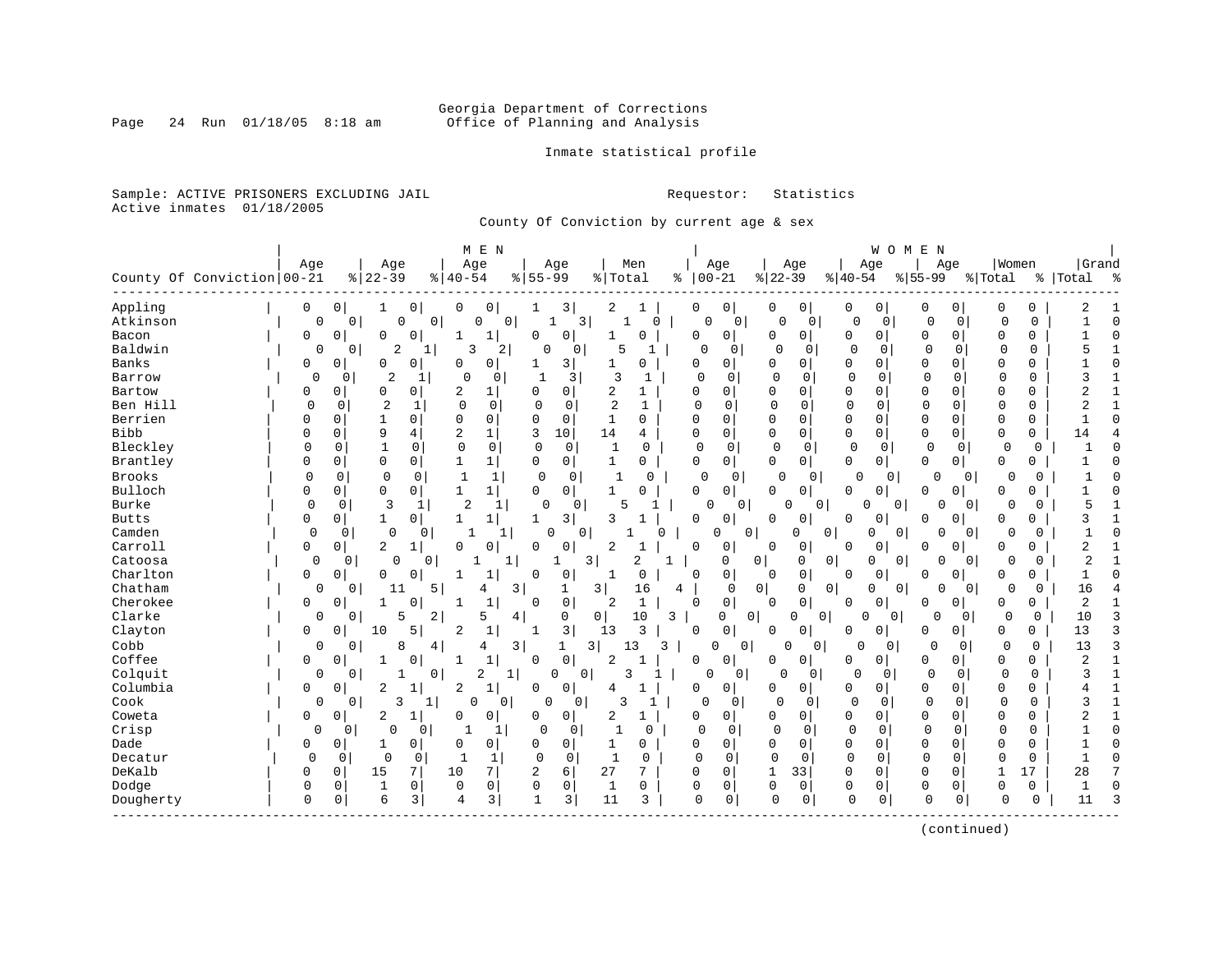# Georgia Department of Corrections<br>Page 25 Run 01/18/05 8:18 am 60ffice of Planning and Analysis Office of Planning and Analysis

Sample: ACTIVE PRISONERS EXCLUDING JAIL **Requestor:** Statistics

# Inmate statistical profile

| M E N<br><b>WOMEN</b><br>Women<br>Grand<br>Age<br>Men<br>Age<br>Age<br>Age<br>Age<br>Age<br>Age<br>Age<br>County Of Conviction   00-21<br>$8   22 - 39$<br>$8 55-99$<br>$ 00-21$<br>$ 22-39$<br>$8   40 - 54$<br>% Total<br>$ 40-54$<br>$8 55-99$<br>%   Total<br>ႜ<br>% Total<br>း<br>Douglas<br>12<br>0<br>$\Omega$<br>6<br>3<br>0<br>0<br>3<br>0<br>$\mathbf 0$<br>$\Omega$<br>0<br>1<br>33<br>$\Omega$<br>0<br>13<br>6<br>4<br>1<br>17<br>0<br>0<br>0 <sup>1</sup><br>0<br>Effingham<br>0<br>$\circ$<br>0<br>0<br>$\mathbf 0$<br>$\overline{0}$<br>0<br>C<br>0<br>0<br>0<br>0<br>$\mathbf{1}$<br>0<br>0<br>0<br>1<br>1<br>$\overline{2}$<br>$\overline{2}$<br>Elbert<br>0<br>3 <br>$\Omega$<br>$\Omega$<br>$\mathbf 0$<br>0<br>$\mathbf 0$<br>0<br>$\mathbf 0$<br>$\overline{1}$<br>0<br>$\circ$<br>$\Omega$<br>$\mathbf{1}$<br>0<br>$\mathbf 0$<br>0<br>1<br>0<br>-1<br>0<br>$\Omega$<br>$\Omega$<br>Emanuel<br>0<br>$\Omega$<br>$\Omega$<br>$\Omega$<br>0<br>0<br>$\Omega$<br>0<br>0<br>$\Omega$<br>0<br>$\Omega$<br>1<br>$\bigcap$<br>$\mathbf{1}$<br>$\Omega$<br>$\mathbf{1}$<br>$\Omega$<br>$\Omega$<br>2<br>0<br>$\mathbf 0$<br>$\overline{2}$<br>Fayette<br>0<br>0<br>$\Omega$<br>$\mathbf 0$<br>3<br>1<br>0<br>$\Omega$<br>0<br>0<br>0<br>$\Omega$<br>0<br>0<br>$\mathbf 0$<br>Floyd<br>0<br>3<br>$\Omega$<br>$\circ$<br>0<br>0<br>$\Omega$<br>$\Omega$<br>0<br>0<br>$\Omega$<br>0<br>$\Omega$<br>$\overline{1}$<br>$\mathbf 0$<br>$\mathbf{1}$<br>1<br>1<br>4<br>1<br>4<br>Forsyth<br>$\Omega$<br>0<br>-1<br>1<br>$\Omega$<br>0<br>1<br>0<br>0<br>0<br>$\Omega$<br>0<br>0<br>0<br>0<br>0<br>0<br>$\Omega$<br>0<br>0<br>0<br>Franklin<br>0<br>$\mathbf{1}$<br>$\Omega$<br>$\Omega$<br>0<br>$\Omega$<br>$\Omega$<br>0<br>$\Omega$<br>$\mathbf{1}$<br>0<br>0<br>1<br>0<br>0<br>0<br>$\mathbf 0$<br>0<br>0<br>0<br>0<br>$\sqrt{ }$<br>Fulton<br>17<br>12<br>36<br>$\Omega$<br>$\mathbf 0$<br>36<br>$\Omega$<br>0<br>8<br>16<br>3<br>10<br>9<br>$\Omega$<br>$\mathbf 0$<br>$\Omega$<br>$\mathbf 0$<br>$\mathbf 0$<br>$\Omega$<br>$\Omega$<br>$\mathbf 0$<br>9<br>Gilmer<br>0<br>$\mathbf{1}$<br>0<br>$\mathbf 0$<br>0<br>0<br>0 <sup>1</sup><br>$\mathbf{1}$<br>$\Omega$<br>0<br>0<br>$\mathbf 0$<br>0<br>$\mathbf 0$<br>$\mathbf 0$<br>$\mathbf{1}$<br>$\Omega$<br>0<br>$\Omega$<br>O<br>0<br>0<br>5<br>3<br>3<br>$\mathbf 0$<br>0<br>Glynn<br>$\overline{a}$<br>10<br>0<br>0<br>$\mathbf 0$<br>$\overline{0}$<br>0<br>10<br>0<br>0<br>4<br>3<br>0<br>0<br>0<br>3<br>1<br>Gordon<br>$\Omega$<br>$\mathbf 0$<br>$\Omega$<br>$\Omega$<br>$\Omega$<br>$\mathbf 0$<br>$\mathbf{1}$<br>3<br>$\mathbf{1}$<br>$\Omega$<br>$\mathbf 0$<br>$\Omega$<br>0<br>$\mathbf 0$<br>$\mathbf 0$<br>$\mathbf 0$<br>$\Omega$<br>0<br>0<br>$\Omega$<br>$\mathbf{1}$<br>ſ<br>0<br>0<br>0 <sup>1</sup><br>Greene<br>0<br>0<br>0<br>1<br>0<br>0<br>0<br>$\Omega$<br>$\overline{0}$<br>0<br>0 <sup>1</sup><br>0<br>0<br>0<br>0<br>0<br>1<br>1<br>C<br>5<br>Gwinnett<br>$\mathbf 0$<br>4<br>2<br>$\mathbf{1}$<br>$\mathbf 0$<br>$\mathbf 0$<br>5<br>$\Omega$<br>$\mathbf{1}$<br>0<br>1<br>1<br>0<br>$\Omega$<br>0<br>$\mathbf{0}$<br>0<br>0 <sup>1</sup><br>0<br>$\Omega$<br>∩<br>Habersham<br>$\mathbf 0$<br>0<br>$\mathbf{1}$<br>$\mathbf{1}$<br>$\Omega$<br>$\circ$<br>$\Omega$<br>0<br>0<br>$\Omega$<br>0<br>0<br>0<br>0<br>$\mathbf{1}$<br>O<br>$\Omega$<br>0<br>0<br>O<br>C<br>5<br>7<br>$\Omega$<br>$\overline{2}$<br>7<br>Hall<br>$\Omega$<br>2<br>1<br>$\Omega$<br>0<br>2<br>$\Omega$<br>$\Omega$<br>$\Omega$<br>$\overline{0}$<br>$\Omega$<br>$\Omega$<br>$\Omega$<br>$\Omega$<br>U<br>$\cap$<br>Harris<br>2<br>0<br>2<br>0<br>2<br>0<br>0<br>0<br>0<br>0 <sup>1</sup><br>0<br>0<br>0<br>0<br>0<br>0 <sup>1</sup><br>0<br>0<br>1<br>0<br>$\overline{c}$<br>$\overline{2}$<br>$\overline{1}$<br>$\mathbf 0$<br>$\mathbf 0$<br>$\mathbf 0$<br>$\mathbf 0$<br>$\overline{4}$<br>Hart<br>0<br>$\mathbf{0}$<br>$\Omega$<br>0<br>0<br>O<br>0<br>$\Omega$<br>0 <sup>1</sup><br>$\Omega$<br>1<br>1<br>-1<br>$\overline{2}$<br>$\overline{2}$<br>6<br>2<br>$\mathbf 0$<br>$\mathbf 0$<br>8<br>0<br>0<br>3<br>1<br>8<br>0<br>0<br>0<br>0<br>0<br>0<br>Henry<br><sup>0</sup><br>0<br>O<br>0<br>2<br>6<br>$\overline{2}$<br>$\overline{2}$<br>3<br>б<br>0 <sup>1</sup><br>$\mathbf 0$<br>0<br> 0 <br>$\mathbf 0$<br>Houston<br>$\Omega$<br>0<br>1<br>0<br>0<br>0<br>0<br>0<br>$\Omega$<br>$\Omega$<br>4<br>2<br>0<br>6<br>2<br>Jackson<br>$\mathbf 1$<br>3<br>6<br>0<br>0 <sup>1</sup><br>0<br>$\mathbf 0$<br>50<br>3<br>1<br>$\Omega$<br>$\Omega$<br>0<br>0<br>0<br>-1<br>0<br>0<br>0<br>$\mathbf 1$<br>$\overline{0}$<br>0<br>$\Omega$<br>Jasper<br>0<br>0<br>0<br>0<br>0<br>$\Omega$<br>0<br>0<br>$\mathbf{1}$<br>0<br>1<br>0<br>0<br>U<br>0<br>0<br>$\Omega$<br>Jeff Davis<br>0<br>0<br>$\Omega$<br>0<br>0<br>0<br>0<br>$\Omega$<br><sup>0</sup><br>$\Omega$<br>$\Omega$<br>1<br>$\Omega$<br>$\Omega$<br>0<br>$\Omega$<br>0<br>C<br>-1<br>0<br>0<br>0<br>0<br>0<br>0<br>0<br>0<br>0<br>0<br>0<br>0<br>$\Omega$<br>$\Omega$<br>$\Omega$<br>$\mathbf{1}$<br>Ω<br>Jones<br>1<br>1<br>0<br>$\Omega$<br>0<br>$\mathbf 0$<br>$\overline{2}$<br>0<br>0<br>0 <sup>1</sup><br>0<br>2<br>0<br>0<br>0<br>1<br>1<br>0<br>0<br>0<br>Laurens<br>-1<br>$\Omega$<br>$\Omega$<br>$\Omega$<br>0<br>Lee<br>0<br>0 <sup>1</sup><br>0<br>$\Omega$<br>$\mathbf 0$<br>$\Omega$<br>0<br>0<br>0<br>0<br>0<br>0<br>0<br>0<br>0 <sup>1</sup><br>0<br>0<br>0<br>$\mathbf{1}$<br>1<br>0<br>0<br>$\mathbf 0$<br>Liberty<br>3<br>$\mathbf{1}$<br>0<br>$\mathbf 0$<br>$\overline{0}$<br>0<br>$\mathbf 0$<br>3<br>0<br>$\Omega$<br>3<br>$\Omega$<br>$\Omega$<br>0<br>$\Omega$<br>0<br>0<br>0<br>-1<br>0<br>3<br>0<br>0<br>3<br>$\overline{0}$<br>3<br>0<br>0<br>$\Omega$<br>$\Omega$<br>0<br>0<br>0<br>0<br>-1<br>Long<br>1<br>0<br>0<br>0<br>0<br>Lowndes<br>0<br>$\mathbf 1$<br>0<br>3<br>0<br>0<br>$\mathbf 0$<br>$\overline{0}$<br>0<br>$\mathbf 0$<br>3<br>$\mathbf{1}$<br>0<br>2<br>$\Omega$<br>1<br>0<br>$\Omega$<br>0<br>0<br>1<br>Madison<br>0<br>$\Omega$<br>0<br>$\Omega$<br>$\Omega$<br>$\mathbf 0$<br>$\mathbf 0$<br>$\mathbf 0$<br>$\mathbf 0$<br>$\Omega$<br>0<br>0<br>0<br>O<br>0<br>0<br>0<br>0<br>0<br>Marion<br>$\mathbf 0$<br>$\mathbf 0$<br>0<br>0<br>0<br>0<br>0<br>0 <sup>1</sup><br>0<br>0<br>0<br>0<br>0<br>0<br>0<br>0<br>1<br>0<br>1<br>0<br>C<br>0<br>$\mathbf 0$<br>$\mathbf 0$<br>$\mathbf 0$<br>$\mathbf 0$<br>$\mathbf 0$<br>0<br>$\mathbf 0$<br>$\mathbf 0$<br>$\mathbf 0$<br>$\mathbf 0$<br>McIntosh<br>0<br>0<br>0<br>1<br>0<br>1<br>0<br>$\mathbf 0$<br>1<br>$\sqrt{ }$<br>$\Omega$<br>$\Omega$<br>Miller<br>0<br>0<br>$\Omega$<br>0<br>$\mathbf 0$<br>0 <sup>1</sup><br>$\mathbf{1}$<br>$\Omega$<br>0<br>$\mathbf 0$<br>$\mathbf 0$<br>0<br>0<br>0<br>0<br>1<br>0<br>$\mathbf{1}$<br>$\Omega$<br>ſ<br>2<br>2<br>0<br>Monroe<br>0<br>0<br>0<br>0<br>$\mathbf{1}$<br>0<br>0<br>0<br>0<br>0<br>0<br>0<br>0<br>0<br>0<br>2<br>1<br>0 | Active inmates | 01/18/2005 | County Of Conviction by current age & sex |  |  | (continued) |  |
|-----------------------------------------------------------------------------------------------------------------------------------------------------------------------------------------------------------------------------------------------------------------------------------------------------------------------------------------------------------------------------------------------------------------------------------------------------------------------------------------------------------------------------------------------------------------------------------------------------------------------------------------------------------------------------------------------------------------------------------------------------------------------------------------------------------------------------------------------------------------------------------------------------------------------------------------------------------------------------------------------------------------------------------------------------------------------------------------------------------------------------------------------------------------------------------------------------------------------------------------------------------------------------------------------------------------------------------------------------------------------------------------------------------------------------------------------------------------------------------------------------------------------------------------------------------------------------------------------------------------------------------------------------------------------------------------------------------------------------------------------------------------------------------------------------------------------------------------------------------------------------------------------------------------------------------------------------------------------------------------------------------------------------------------------------------------------------------------------------------------------------------------------------------------------------------------------------------------------------------------------------------------------------------------------------------------------------------------------------------------------------------------------------------------------------------------------------------------------------------------------------------------------------------------------------------------------------------------------------------------------------------------------------------------------------------------------------------------------------------------------------------------------------------------------------------------------------------------------------------------------------------------------------------------------------------------------------------------------------------------------------------------------------------------------------------------------------------------------------------------------------------------------------------------------------------------------------------------------------------------------------------------------------------------------------------------------------------------------------------------------------------------------------------------------------------------------------------------------------------------------------------------------------------------------------------------------------------------------------------------------------------------------------------------------------------------------------------------------------------------------------------------------------------------------------------------------------------------------------------------------------------------------------------------------------------------------------------------------------------------------------------------------------------------------------------------------------------------------------------------------------------------------------------------------------------------------------------------------------------------------------------------------------------------------------------------------------------------------------------------------------------------------------------------------------------------------------------------------------------------------------------------------------------------------------------------------------------------------------------------------------------------------------------------------------------------------------------------------------------------------------------------------------------------------------------------------------------------------------------------------------------------------------------------------------------------------------------------------------------------------------------------------------------------------------------------------------------------------------------------------------------------------------------------------------------------------------------------------------------------------------------------------------------------------------------------------------------------------------------------------------------------------------------------------------------------------------------------------------------------------------------------------------------------------------------------------------------------------------------------------------------------------------------------------------------------------------------------------------------------------------------------------------------------------------------------------------------------------------------------------------------------------------------------------------------------------------------------------------------------------------------------------------------------------------------------------------------------------------------------------------------------------------------------------------------------------------------------------------------------------------------------------------------------------------------------------------------------------------------------------------------------------------------------------------------------------------------------------------------------------------------------------------------------------------------------------------------------------------------------------------------------------------------------------------------------------------------------------------------------------------------------------------------------------------------------------------------------------------------------------------------------------------------------------|----------------|------------|-------------------------------------------|--|--|-------------|--|
|                                                                                                                                                                                                                                                                                                                                                                                                                                                                                                                                                                                                                                                                                                                                                                                                                                                                                                                                                                                                                                                                                                                                                                                                                                                                                                                                                                                                                                                                                                                                                                                                                                                                                                                                                                                                                                                                                                                                                                                                                                                                                                                                                                                                                                                                                                                                                                                                                                                                                                                                                                                                                                                                                                                                                                                                                                                                                                                                                                                                                                                                                                                                                                                                                                                                                                                                                                                                                                                                                                                                                                                                                                                                                                                                                                                                                                                                                                                                                                                                                                                                                                                                                                                                                                                                                                                                                                                                                                                                                                                                                                                                                                                                                                                                                                                                                                                                                                                                                                                                                                                                                                                                                                                                                                                                                                                                                                                                                                                                                                                                                                                                                                                                                                                                                                                                                                                                                                                                                                                                                                                                                                                                                                                                                                                                                                                                                                                                                                                                                                                                                                                                                                                                                                                                                                                                                                                                                                                       |                |            |                                           |  |  |             |  |
| 0<br>0<br>$\Omega$<br>$\mathbf{1}$<br>O<br>0<br>$\Omega$<br>$\mathbf 0$<br>$\Omega$<br>0<br>$\Omega$<br>O<br>0<br>$\mathbf{1}$<br>0<br>$\Omega$<br>$\mathbf{0}$<br>$\Omega$<br>$\Omega$<br>1<br>ſ<br>Murray                                                                                                                                                                                                                                                                                                                                                                                                                                                                                                                                                                                                                                                                                                                                                                                                                                                                                                                                                                                                                                                                                                                                                                                                                                                                                                                                                                                                                                                                                                                                                                                                                                                                                                                                                                                                                                                                                                                                                                                                                                                                                                                                                                                                                                                                                                                                                                                                                                                                                                                                                                                                                                                                                                                                                                                                                                                                                                                                                                                                                                                                                                                                                                                                                                                                                                                                                                                                                                                                                                                                                                                                                                                                                                                                                                                                                                                                                                                                                                                                                                                                                                                                                                                                                                                                                                                                                                                                                                                                                                                                                                                                                                                                                                                                                                                                                                                                                                                                                                                                                                                                                                                                                                                                                                                                                                                                                                                                                                                                                                                                                                                                                                                                                                                                                                                                                                                                                                                                                                                                                                                                                                                                                                                                                                                                                                                                                                                                                                                                                                                                                                                                                                                                                                           |                |            |                                           |  |  | $\Omega$    |  |

(continued)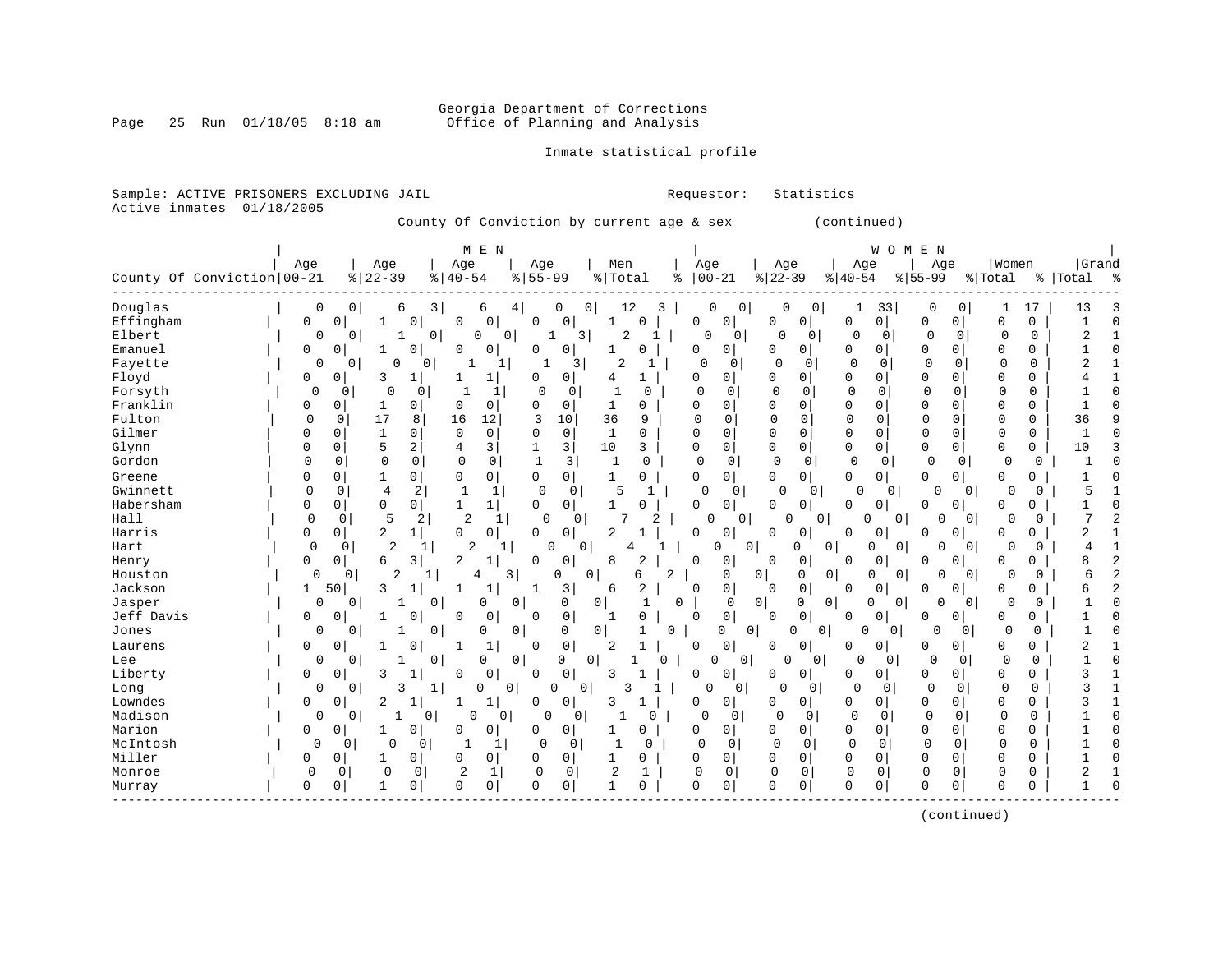# Georgia Department of Corrections<br>Page 26 Run 01/18/05 8:18 am 60ffice of Planning and Analysis Office of Planning and Analysis Inmate statistical profile

Sample: ACTIVE PRISONERS EXCLUDING JAIL **Requestor:** Statistics Active inmates 01/18/2005

County Of Conviction by current age & sex (continued)

|                            |                     |                     | M E N                        |                              |                                       |                      |                            |                            | WOMEN                         |                         |                         |
|----------------------------|---------------------|---------------------|------------------------------|------------------------------|---------------------------------------|----------------------|----------------------------|----------------------------|-------------------------------|-------------------------|-------------------------|
| County Of Conviction 00-21 | Age                 | Age<br>$ 22-39$     | Age<br>$8140 - 54$           | Age<br>$8155 - 99$           | Men<br>%   Total                      | Age<br>$ 00-21$<br>⊱ | Age<br>$ 22-39$            | Age<br>$8 40-54$           | Age<br>$8 55-99$              | Women<br>% Total        | Grand<br>%   Total<br>° |
| Muscogee                   | 0                   | 0<br>7              | 3                            | 5                            | 3 <br>15<br>4                         | 0<br>0               | 0<br>0                     | 0<br>0                     | 0<br>0                        | 0<br>0                  | 15                      |
| Newton                     | 0<br>0              | 2                   | $\mathbf{1}$<br>1            | $\mathbf 0$<br>$\mathbf 0$   | 3<br>$\mathbf{1}$                     | $\mathbf 0$<br>0     | $\Omega$<br>$\mathbf 0$    | 33<br>1                    | $\Omega$<br>0                 | 17<br>1                 | 4                       |
| Oglethorpe                 | 0                   | 0<br>0              | 0                            | 1<br><sup>0</sup>            | $\Omega$<br>$\Omega$                  | 0<br>0               | 0<br>O                     | C<br>0                     | $\Omega$<br>$\Omega$          | $\Omega$<br>0           |                         |
| Paulding                   | 0<br>0              | 0<br>0              | $\mathbf{1}$<br>1            | 0<br>0                       | 1<br>0                                | 0<br>0               | 0<br>0 <sup>1</sup>        | 0<br>$\overline{0}$        | $\mathbf 0$<br>$\overline{0}$ | 0<br>0                  |                         |
| Pierce                     | 0                   | 0<br>1              | 2<br>$\circ$                 | 0<br>0<br>11                 | 3                                     | $\Omega$<br>0        | $\Omega$<br>0              | $\mathbf 0$<br>0           | 0<br>0                        | 0<br>0                  | κ                       |
| Pike                       | 0<br>0              | 0                   | 1<br>1                       | $\overline{\mathbf{3}}$<br>1 | 3<br>$\mathbf{1}$                     | 0<br>0               | $\Omega$<br>0 <sup>1</sup> | 33<br>1                    | $\mathbf 0$<br>0              | 17<br>1                 |                         |
| Polk                       | 0                   | 0                   | 0<br>$\Omega$<br>0           | $\mathbf 0$<br>0             | 0                                     | 0<br>0               | 0<br>O                     | $\mathbf 0$<br>0           | 0<br>$\Omega$                 | 0<br>0                  |                         |
| Pulaski                    | 0<br>0              | 0<br>1              | 0<br>0                       | 0<br>0                       | 0<br>1                                | 0<br>0               | 0<br>$\Omega$              | 0<br>0                     | $\mathbf 0$<br>0              | $\mathbf 0$<br>0        |                         |
| Putnam                     | $\Omega$            | 3<br>0              | -1<br>$\mathbf{1}$<br>1      | $\Omega$<br>$\mathbf 0$      | 4<br>1                                | $\mathbf 0$<br>0     | $\cap$<br>$\Omega$         | $\mathbf 0$<br>0           | $\mathbf 0$<br>0              | O<br>0                  |                         |
| Rabun                      | 0<br>0              | 0<br>1              | $\Omega$<br>0                | $\Omega$<br>0                | $\mathbf{1}$<br>O                     | 0<br>0               | <sup>0</sup><br>$\Omega$   | $\Omega$<br>$\Omega$       | $\Omega$<br>$\Omega$          | 0<br>$\Omega$           |                         |
| Randolph                   | 0<br>0              | 1<br>0              | 0<br>0                       | $\Omega$<br>$\mathbf 0$      | $\mathbf{1}$<br>0                     | 0<br>0               | 0<br>0                     | 0<br>0                     | 0<br>0                        | 0<br>$\Omega$           |                         |
| Richmond                   | 50<br>$\mathbf{1}$  | 7<br>3              | 3<br>4                       | 2<br>6                       | 14<br>4                               | $\Omega$<br>0        | $\mathbf 1$<br>33          | 0<br>0                     | 0<br>$\Omega$                 | $\mathbf{1}$<br>17      | 15                      |
| Rockdale                   | 0<br>$\Omega$       | 3<br>1              | 1<br>1                       | 0<br>0                       | 4<br>1                                | 0<br>0               | $\Omega$<br>$\mathbf{0}$   | 0<br>0                     | $\Omega$<br>0                 | $\Omega$<br>0           | 4                       |
| Spalding                   | $\Omega$<br>0       | 3<br>1              | 2<br>$\mathbf{1}$            | $\mathbf 0$<br>0             | 5<br>1                                | 0<br>0               | $\Omega$<br>0              | $\mathbf 0$<br>0           | 0<br>0                        | $\Omega$<br>0           | 5                       |
| Sumter                     | 0<br>0              | 0<br>0              | 1 <br>1                      | 0<br>$\circ$                 | 1<br>0                                | 0<br>0               | 0<br>$\overline{0}$        | 0<br>0                     | 0<br>$\overline{0}$           | 0<br>0                  |                         |
| Terrell                    | 0<br>$\mathbf 0$    | 0                   | $\mathbf 0$<br>0<br>0        | $\mathbf{1}$<br>3            | $\mathbf{1}$<br>O                     | 0<br>$\overline{0}$  | $\Omega$<br>0              | O<br>$\circ$               | 0<br>0 <sup>1</sup>           | $\mathbf 0$<br>$\Omega$ | $\mathbf{1}$            |
| Thomas                     | 0<br>0              | $\overline{0}$<br>1 | $\mathbf{1}$<br>$\mathbf{1}$ | $\mathbf 0$<br>$\mathbf 0$   | $\overline{2}$                        | $\Omega$<br>0        | <sup>0</sup><br>0          | $\mathbf 0$<br>0           | $\Omega$<br>$\overline{0}$    | 0<br>O                  | 2                       |
| Tift                       | 0<br>0              | $\mathbf 0$         | 0<br>1<br>1                  | 1<br>3                       | 2                                     | O<br>$\mathbf{0}$    | $\Omega$<br>0              | U<br>0                     | $\Omega$<br>$\overline{0}$    | 0<br>$\Omega$           | 2                       |
| Toombs                     | 0<br>0              | 2<br>1              | 1<br>$\mathbf{1}$            | 0<br>0                       | 3                                     | 0<br>0               | 0<br>0                     | 0<br>0                     | $\overline{0}$<br>0           | 0<br>0                  | 3                       |
| Towns                      | $\mathbf 0$         | $\mathbf{1}$<br>0   | 0<br>0<br>O                  | 0<br>0                       | U                                     | $\Omega$             | 0<br>$\Omega$              | 0<br>0<br>0                | $\overline{0}$<br>$\Omega$    | 0<br>$\Omega$           | $\mathbf{1}$            |
| Troup                      | 0<br>0              | $\Omega$<br>0       | 1                            | 0<br>0                       | 0                                     | 0<br>0               | 0<br>$\Omega$              | 0<br>0                     | 0<br>O                        | 0<br>0                  |                         |
| Union                      | 0                   | 0<br>0              | $\mathbf 0$<br>-1            | 1<br>0                       | 0<br>1<br>O                           | 0                    | 0 <br>0<br>$\mathbf 0$     | 0<br>0                     | $\overline{0}$<br>N           | 0<br>$\Omega$           | -1                      |
| Upson                      | 0<br>0              | 0<br>$\Omega$       | 1                            | $\Omega$<br>0                | 0<br>1                                | 0<br>0               | $\mathsf{O}\xspace$<br>0   | 0<br>0                     | $\overline{0}$<br>$\Omega$    | 0<br>0                  |                         |
| Walker                     | 0                   | 2<br>$\mathbf 0$    | 1<br>0                       | 0<br>0                       | 0 I<br>2                              | $\mathbf 0$<br>1     | $\circ$<br>33<br>1         | $\Omega$<br>0 <sup>1</sup> | 0<br>$\mathbf{0}$             | 17<br>$\mathbf{1}$      | 3                       |
| Walton                     | 0<br>0              | 0<br>$\Omega$       | 2<br>1                       | 0<br>$\Omega$                | 2<br>$\mathbf{1}$                     | 0<br>0               | $\mathsf 0$<br>0           | 0<br>0                     | $\overline{0}$<br>0           | 0<br>0                  | 2                       |
| Ware                       | 0                   | 0<br>4              | 2<br>3                       | 2<br>$\mathbf 0$             | 7<br>$\overline{a}$<br>$\overline{0}$ | $\mathbf 0$          | 0 <br>0<br>0               | $\Omega$<br>0              | 0<br>0                        | $\Omega$<br>0           | 7                       |
| Washington                 | 0<br>$\overline{0}$ | 2<br>1              | 0<br>0                       | 0<br>0                       | 2                                     | 0<br>0               | 0 <sup>1</sup><br>$\Omega$ | 0<br>0                     | $\overline{0}$<br>0           | 0<br>0                  | 2                       |
| Wayne                      | 0                   | $\mathbf{0}$<br>1   | 0<br>0                       | 0<br>0                       | 0 <sup>1</sup><br>$\Omega$            | 0<br>$\mathbf{0}$    | 0<br>$\mathbf{0}$          | $\Omega$<br>0              | 0<br>0                        | 0<br>$\Omega$           | $\mathbf{1}$            |
| Whitfield                  | 0<br>0              | 0                   | $\mathbf{1}$<br>2            | 6<br>2                       | 4                                     | 0<br>0               | 0 <sup>1</sup><br>U        | 0<br>0                     | 0<br>$\overline{0}$           | 0<br>0                  | 4                       |
| Wilkes                     | 0                   | 0<br>1              | 0                            | 0<br>0<br>0                  |                                       | 0<br>0               | $\mathbf 0$<br>0           | 0<br>0                     | 0<br>0                        | $\mathbf 0$<br>0        |                         |
| Total reported             | 2 100               | 214 100             | 136 100                      | 31 100                       | 383 100                               | 0<br> 0              | 3 100                      | 3 100                      | $\mathbf 0$<br>0 <sup>1</sup> | 6 100                   | 389 100                 |
| Percent reported           | 100.0               | 100.0               | 100.0                        | 100.0                        | 100.0                                 | .0 <sub>1</sub>      | 100.0                      | 100.0                      | .0 <sub>1</sub>               | 100.0                   | 100.0                   |
|                            |                     |                     |                              |                              |                                       |                      |                            |                            |                               |                         |                         |
| Not reported               | 0                   | 0                   | $\mathsf{O}\xspace$          | $\mathsf{O}\xspace$          | 0                                     | 0                    | 0                          | $\mathbf 0$                | 0                             | U                       |                         |
|                            |                     |                     |                              |                              |                                       |                      |                            |                            |                               |                         |                         |
| Total                      | $\overline{a}$      | 214                 | 136                          | 31                           | 383                                   | $\mathbf 0$          | 3                          | 3                          | 0                             | 6                       | 389                     |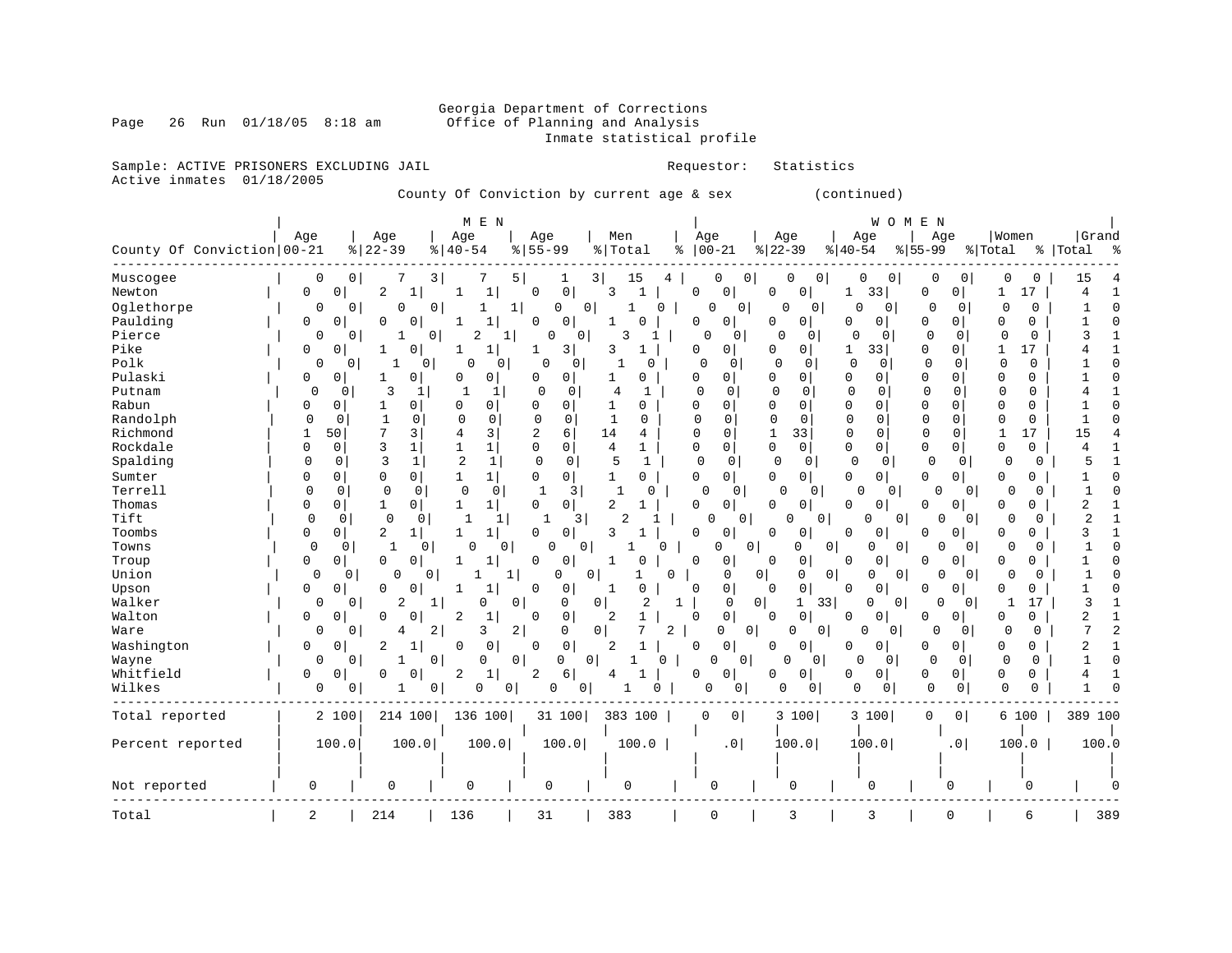# Georgia Department of Corrections<br>Page 27 Run 01/18/05 8:18 am 60ffice of Planning and Analysis Office of Planning and Analysis

Inmate statistical profile

Sample: ACTIVE PRISONERS EXCLUDING JAIL **Requestor:** Statistics Active inmates 01/18/2005

Circ Of Conviction by current age & sex

|                    |             |                            | M E N                                          |                            |                                |                  |                            |                               | W O M                         | E N                                |                         |                                |
|--------------------|-------------|----------------------------|------------------------------------------------|----------------------------|--------------------------------|------------------|----------------------------|-------------------------------|-------------------------------|------------------------------------|-------------------------|--------------------------------|
|                    | Age         | Age                        | Age                                            | Age                        | Men                            | Age              |                            | Age                           | Age                           | Age                                | Women                   | Grand                          |
| Circ Of Conviction | $00 - 21$   | $8   22 - 39$              | $\frac{8}{40} - 54$                            | $8 55-99$                  | % Total                        | $ 00-21$<br>နွ   |                            | $ 22-39$                      | $ 40-54$                      | $ 55-99$                           | % Total                 | %   Total<br>ႜ                 |
| Alapaha            | 0           | 0<br>4                     | 2<br>0                                         | 0<br>1                     | 3<br>5                         | $\mathbf 1$      | 0<br>0                     | 0                             | 0                             | 0<br>0<br>0                        | 0                       | 5                              |
| Alcovy             | 0           | 2<br>$\Omega$              | 2<br>$\mathbf{1}$<br>κ                         | 0<br>U                     | $\mathbf{1}$<br>5              | U                | 0                          | 0<br>$\Omega$                 | 33<br>1                       | 0<br>$\Omega$                      | 17<br>1                 | $\overline{a}$<br>6            |
| Atlanta            | $\Omega$    | 17<br>0                    | 8<br>16                                        | 12<br>3                    | 10<br>36                       | 9                | $\overline{0}$<br>0        | 0<br>$\overline{0}$           | $\Omega$<br>$\overline{0}$    | 0<br>0                             | $\Omega$<br>0           | $\mathsf{Q}$<br>36             |
| Atlantic           | U           | $\Omega$<br>б              | 3<br>1<br>-1                                   | 0<br>$\Omega$              | $\overline{2}$                 | $\Omega$         | $\Omega$                   | 0<br>∩                        | 0<br><sup>0</sup>             | 0<br>O                             | $\Omega$<br>0           | 7<br>$\overline{\mathbf{c}}$   |
| Augusta            | -1          | 50<br>12                   | 8<br>6                                         | 2<br>6                     | 23<br>6                        | 6                | 0<br>$\overline{0}$        | 33<br>1                       | O<br>$\Omega$                 | $\Omega$<br>$\Omega$               | 17<br>1                 | 6<br>24                        |
| Blue Ridge         | $\Omega$    | $\Omega$<br>1              | U<br>1<br>-1                                   | 0<br>$\Omega$              | 2                              | $\Omega$         | $\Omega$                   | 0<br>n                        | $\Omega$<br>0                 | O<br>$\Omega$                      | $\Omega$<br>$\Omega$    | $\overline{2}$                 |
| Brunswick          | $\Omega$    | 8<br>0                     | 5<br>4                                         | 2<br>4                     | 6<br>15                        | 4                | $\mathbf 0$<br>U           | <sup>0</sup><br>$\Omega$      | $\cap$<br>$\Omega$            | $\Omega$<br>$\Omega$               | $\Omega$<br>$\Omega$    | 15<br>4                        |
| Chattahoochee      | 0           | 0<br>10                    | 5<br>5                                         | 3<br>1                     | 18<br>5                        | 0                | 0                          | 0<br>0                        | 0<br>0                        | 0<br>0                             | 0<br>$\Omega$           | 5<br>18                        |
| Cherokee           | $\Omega$    | $\Omega$<br>0              | 2<br>$\mathbf 0$                               | $\mathbf{1}$<br>1          | $\overline{3}$<br>3            | $\Omega$<br>1    | $\Omega$                   | $\Omega$<br>$\Omega$          | $\Omega$<br>$\Omega$          | $\Omega$<br>$\mathbf 0$            | $\Omega$<br>$\Omega$    | $\mathbf{1}$<br>3              |
| Clayton            | O           | $\overline{0}$<br>10       | 5 <sup>1</sup><br>$\overline{c}$<br>1          | 3                          | 13<br>3                        | 0                | 0                          | 0<br>$\Omega$                 | $\mathbf 0$<br>0              | 0<br>$\Omega$                      | $\Omega$<br>$\Omega$    | 3<br>13                        |
| Cobb               | $\Omega$    | 8<br>0                     | 4<br>4                                         | 3<br>1                     | 3<br>13                        | 3<br>$\mathbf 0$ | $\mathbf 0$                | $\mathcal{C}$<br>$\mathbf 0$  | $\overline{0}$<br>$\mathbf 0$ | $\Omega$<br>0                      | $\mathbf 0$<br>0        | 13<br>3                        |
| Conasauga          | U           | $\Omega$                   | $\overline{c}$<br>0<br>$1\vert$                | $\overline{2}$<br>6        | 5                              | 0                | 0                          | $\Omega$<br>0                 | 0<br>0                        | $\Omega$<br>O                      | $\Omega$<br>$\Omega$    | 5<br>1                         |
| Cordele            | 0           | $\mathfrak{D}$<br>$\Omega$ | 1<br>1<br>-1                                   | $\Omega$<br>$\Omega$       | 3<br>1                         | $\Omega$         | $\Omega$                   | $\Omega$<br>O                 | $\Omega$<br>$\Omega$          | $\Omega$<br>$\Omega$               | $\mathbf 0$<br>$\Omega$ | 3                              |
| Coweta             |             | $\Omega$<br>4              | 2<br>1                                         | 0<br>U                     | 5<br>1                         | 0                | $\Omega$                   | $\Omega$<br>0                 | $\Omega$<br>$\mathbf 0$       | 0<br>$\Omega$                      | $\Omega$<br>$\Omega$    | 5                              |
| Dougherty          | $\Omega$    | 6<br>$\Omega$              | 3<br>3<br>4                                    | $\mathbf{1}$<br>3          | 11<br>3                        | 0                | $\Omega$                   | $\Omega$<br>$\Omega$          | $\Omega$<br>$\mathbf 0$       | $\Omega$<br>$\Omega$               | $\Omega$<br>$\Omega$    | 3<br>11                        |
| Dublin             |             | $\mathbf{1}$<br>0          | $\mathbf{1}$<br>$\Omega$<br>$\mathbf{1}$       | $\Omega$<br>0              | $\overline{2}$<br>$\mathbf{1}$ | $\Omega$         | $\Omega$                   | $\Omega$<br>0                 | $\Omega$<br>$\mathbf 0$       | 0<br>0                             | $\Omega$<br>$\Omega$    | $\overline{2}$<br>$\mathbf{1}$ |
| Eastern            |             | $\mathbf 0$<br>11          | $\overline{\mathsf{3}}$<br>5<br>$\overline{4}$ | 3<br>$\mathbf{1}$          | 16<br>4                        | $\Omega$         | $\Omega$                   | $\mathbf 0$<br>0              | 0<br>$\Omega$                 | 0<br>$\Omega$                      | $\Omega$<br>$\Omega$    | 16<br>4                        |
| Flint              | U           | 6<br>$\Omega$              | 3<br>$\overline{2}$<br>1                       | $\mathbf 0$<br>$\mathbf 0$ | 8<br>2                         | $\Omega$         | $\mathbf 0$                | $\Omega$<br>$\Omega$          | $\mathbf 0$<br>0              | $\Omega$<br>$\mathbf 0$            | $\Omega$<br>$\Omega$    | 8                              |
| Griffin            |             | $\mathbf 0$<br>4           | 4 <br>21<br>5                                  | 6<br>2                     | 11<br>3                        | 0                | $\overline{0}$             | $\mathbf 0$<br>$\overline{0}$ | $\mathbf{1}$<br>331           | 0<br>$\overline{0}$                | 17<br>1                 | 12<br>3                        |
| Gwinnett           | $\Omega$    | 0<br>4                     | 2<br>$\mathbf{1}$<br>$\mathbf{1}$              | $\mathbf 0$<br>0           | 5                              | 1<br>0           | 0                          | O<br>$\overline{0}$           | 0<br>0                        | $\Omega$<br>$\circ$                | 0<br>$\Omega$           | 5                              |
| Houston            | U           | 2<br>0                     | $\overline{3}$<br>4<br>$1\vert$                | $\mathbf{0}$<br>$\Omega$   | 6<br>2                         | <sup>0</sup>     | 0                          | 0<br>$\Omega$                 | $\Omega$<br>$\mathbf 0$       | 0<br>O                             | 0<br>$\Omega$           | 2<br>6                         |
| Lookout Mountain   | $\Omega$    | 3<br>$\Omega$              | 1                                              | 1                          | 3                              | $\Omega$         | 0                          | 33                            | Ω<br>0                        | 0<br>$\overline{0}$                | 17                      | $\overline{a}$<br>6            |
| Macon              | U           | $\Omega$<br>9              | 2<br>$1\vert$<br>4                             | 3<br>10                    | 14                             | U                | $\Omega$                   | $\Omega$<br>0                 | $\Omega$<br>0                 | $\Omega$<br>O                      | $\Omega$<br>$\Omega$    | 14<br>4                        |
| Middle             | 0           | 5<br>0                     | 2                                              | 0<br>1                     | 0<br>6                         |                  | $\Omega$<br>0              | 0<br>0                        | 0                             | 0<br>0<br>$\overline{0}$           | 0<br>$\Omega$           | $\overline{c}$<br>6            |
| Mountain           | O           | $\Omega$                   | 0                                              | 0<br>0                     | 2                              | 0                | $\mathbf 0$                | 0<br>$\Omega$                 | $\Omega$<br>0                 | $\Omega$<br>0                      | $\Omega$<br>$\Omega$    | 2                              |
| Northeastern       | $\mathbf 0$ | 5<br>0                     | 2<br>2                                         | $\mathbf{1}$<br>$\Omega$   | 0                              | $\overline{2}$   | 0<br>$\mathbf 0$           | $\Omega$<br>0                 | 0                             | $\mathbf 0$<br>0<br>$\overline{0}$ | $\Omega$<br>$\Omega$    | $\overline{2}$<br>7            |
| Northern           | 0           | 0<br>5                     | 2<br>2<br>κ                                    | 3<br>1                     | 2<br>9                         | <sup>0</sup>     | 0                          | 0<br>$\Omega$                 | 0<br><sup>0</sup>             | $\mathbf 0$<br>N                   | 0<br>0                  | 2<br>9                         |
| Ocmulgee           | $\Omega$    | R<br>0                     | 4<br>4                                         | 3<br>0                     | 0<br>12                        | 3                | 0 <sup>1</sup><br>$\Omega$ | 0<br>0                        | 0<br>0                        | $\Omega$<br>$\mathbf 0$            | $\Omega$<br>$\Omega$    | $\mathbf{3}$<br>12             |
| Oconee             | 0           | 3<br>0                     | $\Omega$<br>$\Omega$                           | 0<br>0                     | $\mathbf{1}$<br>3              | U                | 0                          | 0<br>$\Omega$                 | 0<br>$\Omega$                 | $\Omega$<br>O                      | $\Omega$<br>$\Omega$    | ζ                              |
| Ogeechee           | $\Omega$    | 0                          | 0<br>1                                         | 1<br>0                     | $\mathbf 0$<br>$\overline{2}$  | 1                | 0<br>0                     | U<br>0                        | 0<br>$\overline{0}$           | $\Omega$<br>0                      | $\cap$<br>0             | 2                              |
| Pataula            | 0           | 0<br>2                     | 1<br>0<br>$\Omega$                             | 3 <br>$\mathbf{1}$         | κ                              | <sup>0</sup>     | 0                          | 0<br>$\Omega$                 | 0<br>0                        | 0 <sup>1</sup><br>0                | $\Omega$<br>0           | 3                              |
| Piedmont           | 1           | 50<br>5                    | $\overline{2}$                                 | 3<br>$\mathbf{1}$          | 10<br>10                       | 3                | O<br>0                     | 0<br>0                        | $\Omega$<br>$\Omega$          | $\Omega$<br>0                      | 0<br>$\Omega$           | 3<br>10                        |
| Rome               | U           | $\overline{0}$<br>3        |                                                | 0<br>$\Omega$              |                                | O                | $\Omega$                   | 0<br><sup>0</sup>             | 0<br>0                        | 0<br>$\mathbf{0}$                  | 0<br>0                  | 4                              |
| South Georgia      | $\Omega$    | $\Omega$<br>U              | $\Omega$                                       | $1\vert$<br>$\Omega$       | $\Omega$<br>1                  | $\Omega$<br>U    | U                          | U<br>$\Omega$                 | C<br>$\Omega$                 | $\Omega$<br>0                      | $\Omega$<br>$\mathbf 0$ | $\cap$                         |
| Southern           | 0           | 0<br>4                     | 2<br>4<br>5                                    | 0<br>O                     | 2<br>q                         | O                | $\Omega$                   | 0<br>$\Omega$                 | 0<br>0                        | 0<br>0                             | 0<br>0                  | 9                              |
| Southwestern       | $\mathbf 0$ | 0                          | 0<br>1                                         | $\Omega$<br>1              | 0<br>2                         | 0<br>1           | 0                          | 0<br>0                        | $\Omega$<br>0                 | $\mathbf 0$<br>0                   | $\Omega$<br>0           | $\overline{2}$<br>$\mathbf{1}$ |
|                    |             |                            |                                                |                            |                                |                  |                            |                               |                               |                                    |                         |                                |

(continued)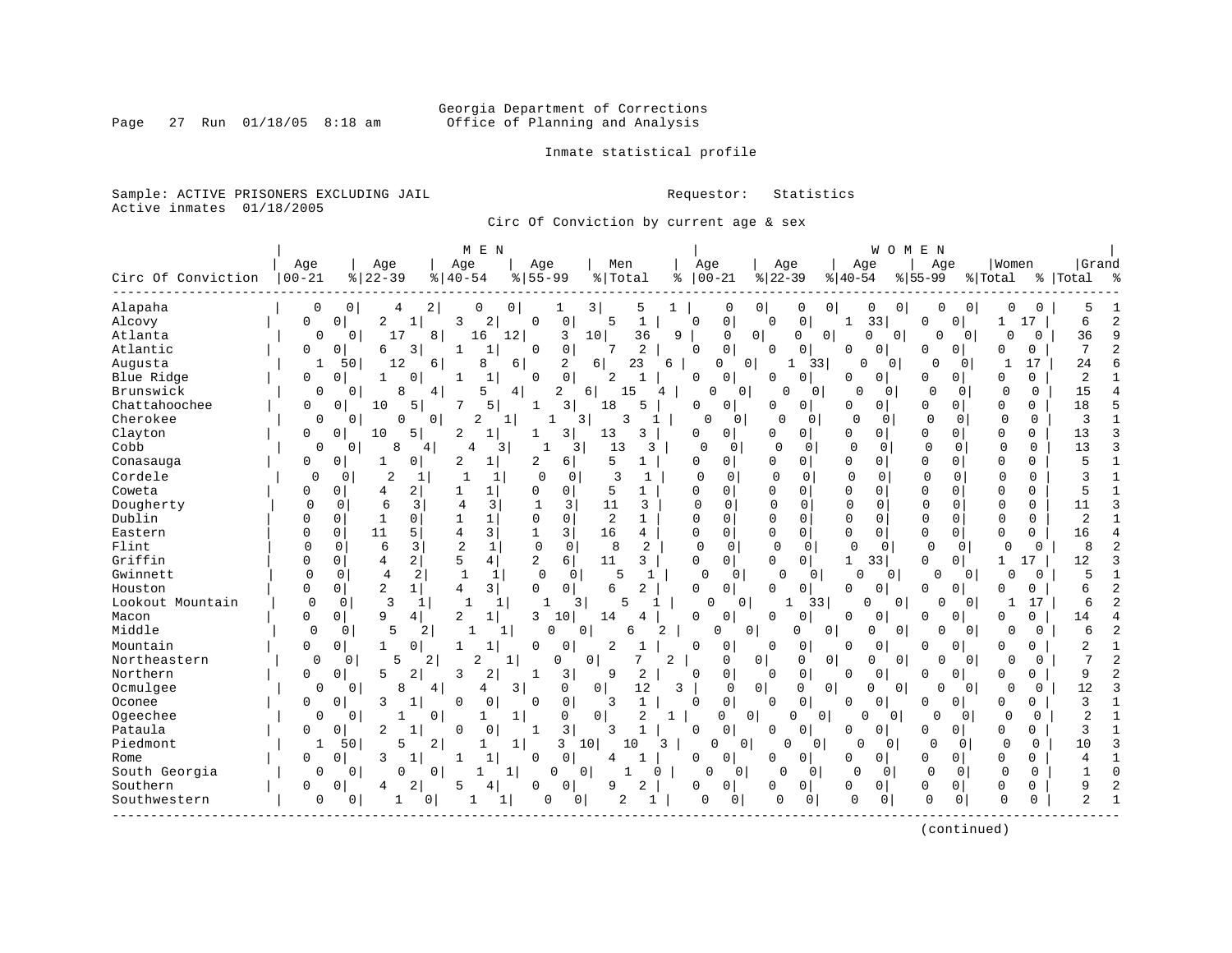# Georgia Department of Corrections<br>Page 28 Run 01/18/05 8:18 am 60ffice of Planning and Analysis Office of Planning and Analysis

Inmate statistical profile

Sample: ACTIVE PRISONERS EXCLUDING JAIL **Requestor:** Statistics Active inmates 01/18/2005 Circ Of Conviction by current age & sex (continued)

| Circ Of Conviction | Age<br>$ 00 - 21$ | Age<br>$ 22-39 $         | M E N<br>Age<br>$8   40 - 54$ | Age<br>$8 55-99$         | Men<br>$\frac{1}{2}$ Total | Age<br>$8   00 - 21$          | Age<br>$ 22-39 $                      | <b>WOMEN</b><br>Age<br>$8 40-54$ | Age<br>$ 55-99 $    | Women<br>% Total<br>ႜၟ | Grand<br>Total % |
|--------------------|-------------------|--------------------------|-------------------------------|--------------------------|----------------------------|-------------------------------|---------------------------------------|----------------------------------|---------------------|------------------------|------------------|
| Stone Mountain     | 0<br>0            | 7<br>15                  | 10                            | 2<br>6                   | 27                         | 0<br>0 <sup>1</sup>           | 33                                    | 0<br>0                           |                     | 17                     | 28               |
| Tallapoosa         | $\Omega$          | 0 <sup>1</sup><br>0<br>ı | $\Omega$                      | $\Omega$<br>$\mathbf{0}$ | 0                          | 0<br>$\Omega$                 | $\circ$<br>0<br>$\Omega$              | O<br>$\Omega$                    | $\Omega$            |                        |                  |
| Tifton             | $\Omega$          | $\Omega$<br>0            | 1                             | 3                        |                            | 0<br>$\Omega$                 | $\circ$                               | 0 <sup>1</sup><br>0              | 0 l<br>U            |                        |                  |
| Toombs             | O                 | $\Omega$                 | $\Omega$<br>$\Omega$          | $\Omega$<br>$\Omega$     | $\overline{0}$             | 0<br><sup>0</sup>             | 0 <sup>1</sup><br>$\overline{0}$<br>0 | $\Omega$                         | $\Omega$            | 0                      |                  |
| Waycross           | $\Omega$          | 6<br>3                   | q                             | $\mathbf 0$<br>$\Omega$  | 15                         | 0                             | $\Omega$                              | 0<br>0 <sup>1</sup>              | $\Omega$            |                        | 15               |
| Western            | 0                 | $\mathbf 0$<br>5         | $\overline{2}$                | 4  <br>$\Omega$          | $\overline{0}$<br>10       | 3<br>0                        | 0 <sup>1</sup><br>0                   | $\Omega$<br>$\Omega$             | 0                   |                        | 10               |
| Rockdale           | 0                 |                          |                               | 0                        | 4                          | 0                             | 0 <sup>1</sup>                        | U<br>0                           |                     |                        |                  |
| Douglas            | $\Omega$          | $\Omega$<br>6            | 3<br>6                        | 4  <br>0                 | 12<br>$\overline{0}$       | 0 <sup>1</sup>                | O<br>$\Omega$                         | 33                               |                     | 17                     | 13               |
| Appalachian        | 0<br>$\Omega$     | 0                        | 0                             | $\Omega$<br><sup>0</sup> | <sup>o</sup>               | $\circ$                       | $\Omega$                              |                                  |                     |                        |                  |
| Enotah             | $\Omega$          | $\Omega$                 | $\Omega$                      | 0<br>$\Omega$<br>11      | 2                          | $\Omega$<br>$\Omega$          | $\Omega$                              |                                  | $\Omega$            | U                      |                  |
| Bell-Forsyth       | 0<br>0            | 0<br>0                   |                               | 0<br>0                   | 0                          | 0<br>0                        | $\Omega$<br>0                         | $\mathbf 0$                      | 0<br>0              |                        |                  |
| Towaliga           | 0                 | 0<br>0                   | 2                             | 3                        |                            | 0<br>$\Omega$                 | $\Omega$                              | $\mathbf 0$<br>U                 | $\mathbf 0$         |                        |                  |
| Paulding           | 0                 | 0                        |                               | 0                        |                            | U<br>0                        | 0                                     | 0                                | O                   |                        |                  |
| Total reported     | 2 100             | 214 100                  | 136 100                       | 31 100                   | 383 100                    | $\overline{0}$<br>$\mathbf 0$ | 3 100                                 | 3 100                            | $\circ$<br>$\Omega$ | 6 100                  | 389 100          |
| Percent reported   | 100.0             | 100.0                    | 100.0                         | 100.0                    | 100.0                      | .0 <sub>1</sub>               | 100.0                                 | 100.0                            | .0 <sub>1</sub>     | 100.0                  | 100.0            |
| Not reported       | 0                 | <sup>0</sup>             | $\Omega$                      | $\Omega$                 | $\Omega$                   |                               | 0                                     | $\Omega$                         |                     |                        |                  |
| Total              | 2                 | 214                      | 136                           | 31                       | 383                        | $\Omega$                      | 3                                     | 3                                |                     |                        | 389              |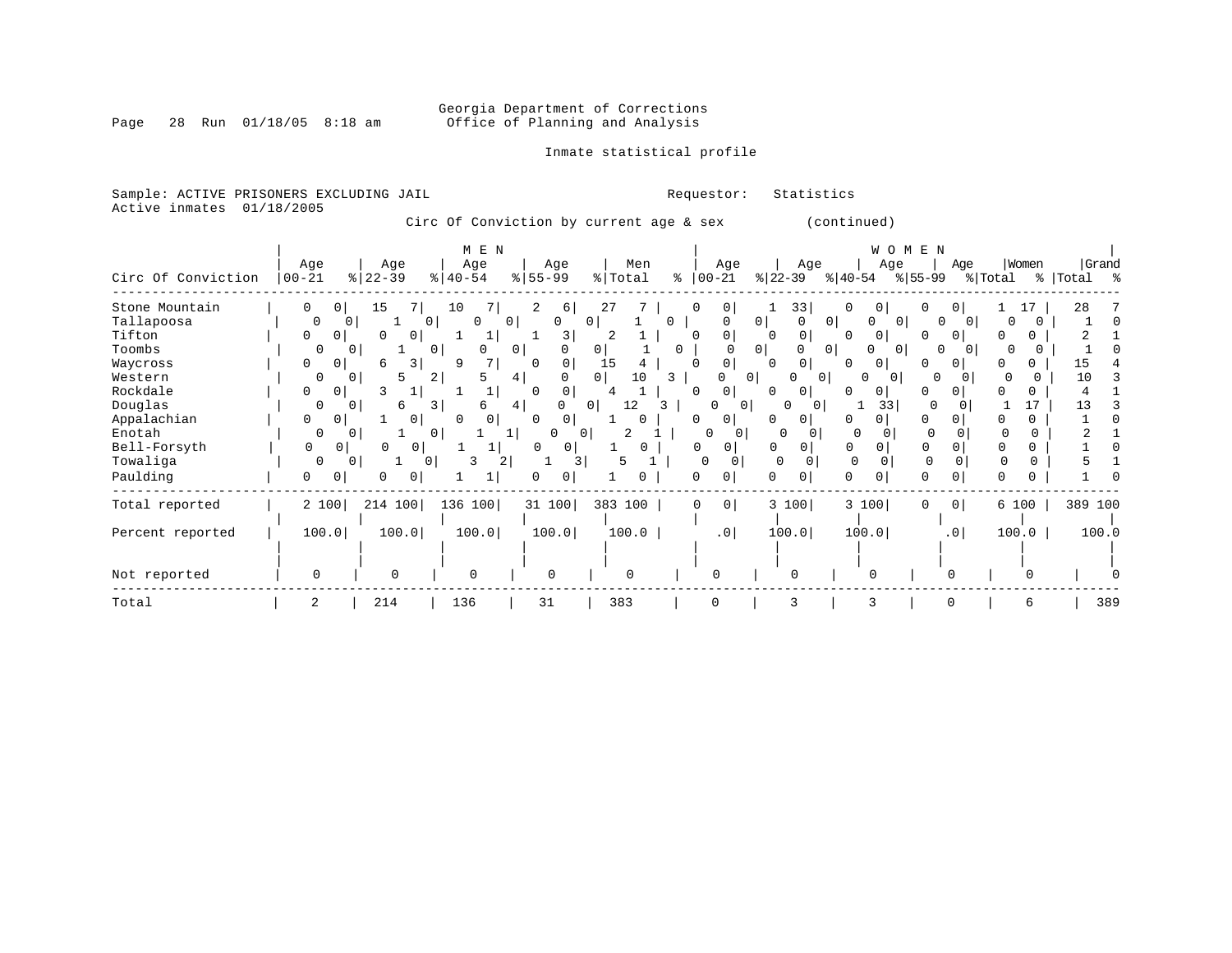# Georgia Department of Corrections<br>Page 29 Run 01/18/05 8:18 am 60ffice of Planning and Analysis Office of Planning and Analysis

Inmate statistical profile

Sample: ACTIVE PRISONERS EXCLUDING JAIL **Requestor:** Statistics Active inmates 01/18/2005

Home County by current age & sex

|              |              |                            | M E N                             |                            |                |                |                            |                                       |                            | WOMEN                           |                            |                            |
|--------------|--------------|----------------------------|-----------------------------------|----------------------------|----------------|----------------|----------------------------|---------------------------------------|----------------------------|---------------------------------|----------------------------|----------------------------|
|              | Age          | Age                        | Age                               | Age                        | Men            |                | Age                        | Age                                   | Age                        | Age                             | Women                      | Grand                      |
| Home County  | $ 00 - 21$   | $ 22-39$                   | $8   40 - 54$                     | $8 55-99$                  | % Total        |                | $8   00 - 21$              | $ 22-39$                              | $ 40-54$                   | $\frac{1}{6}$   55-99           | % Total                    | %   Total<br>း             |
| Appling      | 0            | 0<br>1                     | 0<br>1<br>0                       | 4                          | 2              | 1              | 0<br>0                     | 0<br>0                                | 0<br>0                     | 0<br>0                          | 0<br>0                     | 2                          |
| Atkinson     | 0            | 0<br>0                     | $\mathbf 0$<br>0                  | $\mathbf 0$<br>1           | 4              | 0              | $\Omega$                   | 0 <sup>1</sup><br>0<br>0              | $\Omega$<br>$\overline{0}$ | $\Omega$<br>$\Omega$            | U<br><sup>0</sup>          | $\mathbf{1}$<br>$\bigcap$  |
| Baldwin      | 0            | 0<br>1                     | 2<br>1<br>2                       | 0<br>$\Omega$              | 3              |                | $\Omega$<br>0              | 0<br>0                                | 0<br>0                     | 0<br>0                          | $\Omega$<br>0              | 3                          |
| Barrow       | $\Omega$     | 2<br>$\Omega$              | 1<br>0                            | 0<br>1                     | ζ<br>4         |                | $\Omega$<br>0              | 0<br>0                                | $\cap$<br>0                | 0<br>$\Omega$                   | $\Omega$<br>$\Omega$       | 3                          |
| Bartow       | O            | 0<br>O                     | 3<br>$\Omega$<br>3                | $\mathbf 0$<br>$\Omega$    | 3              |                | 0<br>$\Omega$              | 0<br><sup>0</sup>                     | 0<br>0                     | $\Omega$<br>0                   | $\Omega$<br>0              |                            |
| Ben Hill     | 0            | 2<br>0                     | 1<br>O                            | 0<br>0                     | 0<br>2         |                | 0<br>0                     | $\Omega$<br>$\Omega$                  | $\Omega$<br>0              | $\Omega$<br>$\Omega$            | 0<br>$\Omega$              | 2                          |
| Bibb         | $\Omega$     | $\mathbf 0$<br>5           | 3<br>$\mathbf{1}$<br>1            | 8<br>2                     | 8              | $\overline{2}$ | $\overline{0}$<br>$\Omega$ | 0<br>0                                | 0<br>$\Omega$              | $\Omega$<br>$\Omega$            | $\Omega$<br>0              | 2                          |
| Bleckley     | 0            | 0<br>2                     | 1                                 | 1<br>$\Omega$              | 0<br>3         | 1              | 0<br>0                     | $\Omega$<br>0                         | $\mathbf 0$<br>0           | $\mathbf 0$<br>$\Omega$         | $\mathbf 0$<br>$\mathbf 0$ | 3                          |
| Brooks       | 0            | 0<br>1                     | $\mathbf{1}$<br>$\mathbf 0$<br>0  | 0<br>0                     |                | 0              | $\mathbf 0$<br>0           | $\mathbf 0$<br>0                      | 0<br>$\mathbf 0$           | $\Omega$<br>0                   | $\mathbf 0$<br>0           | $\Omega$                   |
| Bulloch      | 0            | 0<br>$\Omega$              | 0                                 | $\Omega$<br>1              | 0<br>1         | 0              | 0<br>$\mathbf 0$           | 0<br>$\mathbf{0}$                     | $\mathbf 0$<br>0           | $\Omega$<br>0                   | 0<br>0                     | $\cap$                     |
| <b>Burke</b> | 0            | 2<br>0                     | 1<br>1                            | 0<br>0                     | 3              | 1              | $\Omega$<br>0              | 0<br>0                                | 0<br>0                     | $\Omega$<br>0                   | 0<br>0                     |                            |
| <b>Butts</b> | <sup>0</sup> | 0<br>$\Omega$              | 0<br>$\Omega$<br>0                | 1<br>4                     | $\mathbf 1$    | 0              | $\Omega$<br>$\Omega$       | 0<br>0                                | 0<br>0                     | 0<br>0                          | 0<br>0                     | $\cap$                     |
| Camden       | N            | 0<br>0                     | 0<br>1<br>1                       | 0<br>0                     | 1              | 0              | 0<br>0                     | $\mathbf 0$<br>0                      | 0<br>0                     | $\Omega$<br>0                   | $\mathbf 0$<br>0           |                            |
| Carroll      | O            | 0<br>$\mathbf{1}$          | 1<br>$\mathbf{1}$<br>$\mathbf{1}$ | $\mathbf 0$<br>$\Omega$    | 2              | $\mathbf{1}$   | 0<br>0                     | 0<br>$\mathbf 0$                      | $\mathbf 0$<br>0           | 0<br>0                          | $\mathbf 0$<br>0           | 2                          |
| Catoosa      | 0            | $\mathbf 0$<br>0           | $\Omega$<br>$\mathbf{1}$<br>1     | $\mathbf{0}$<br>0          | $\mathbf{1}$   | 0              | 0<br>0                     | 0<br>0                                | $\mathbf 0$<br>$\mathbf 0$ | 0<br>0                          | 0<br>0                     | $\mathbf{1}$               |
| Chatham      | 0            | 11<br>0                    | 7<br>6<br>6                       | $\mathbf{1}$<br>4          | 19             | 6              | $\mathbf 0$<br>0           | $\mathbf 0$<br>0                      | 0<br>0                     | $\mathbf 0$<br>0                | 0<br>$\Omega$              | 19                         |
| Cherokee     | $\Omega$     | $\mathbf{1}$<br>0          | 1<br>1<br>1                       | $\mathbf 0$<br>0           | $\overline{2}$ |                | $\mathbf 0$<br>0           | 0<br><sup>0</sup>                     | 0<br>0                     | 0<br>0                          | 0<br>0                     | 2                          |
| Clarke       | 0            | 5<br>0                     | 3  <br>3<br>4                     | 0<br>$\Omega$              | 9              | 3              | 0<br>$\Omega$              | $\Omega$<br>0                         | 0<br>0                     | $\Omega$<br>0                   | $\Omega$<br>0              | 9                          |
| Clayton      | 0            | 7<br>0                     | 4                                 | $\mathbf{1}$<br>1          | 9<br>4         | 3              | $\Omega$<br>0              | 33<br>1                               | 0<br>0                     | 0<br>0                          | 17                         | 10                         |
| Cobb         | 0            | 0 <sub>1</sub><br>6        | $\overline{\mathbf{3}}$<br>5<br>4 | $\mathbf 1$<br>4           | 12             | 4              | 0<br>0                     | 0<br>0                                | 0<br>0                     | 0<br>0                          | 0<br>$\Omega$              | 12                         |
| Coffee       | $\Omega$     | $\mathbf 0$<br>$\mathbf 0$ | 0<br>1                            | $\mathbf{1}$<br>$\Omega$   | 0              | 0              | 0<br>0                     | 0 <sup>1</sup><br>O                   | $\Omega$                   | 0 <sup>1</sup><br>O<br>$\Omega$ | 0<br>0                     | $\sqrt{ }$<br>-1           |
| Colquit      | $\Omega$     | $\Omega$<br>0              | 2<br>2<br>0                       | $\mathbf 0$<br>$\Omega$    | 2              |                | 0<br>$\Omega$              | 0<br>$\Omega$                         | 0<br>0                     | O<br><sup>0</sup>               | U<br>Ω                     | $\overline{2}$             |
| Columbia     | $\mathbf 0$  | 0<br>0                     | 0<br>$\Omega$                     | $\mathbf 0$<br>1           | 4              | Ω              | $\Omega$                   | 0<br>0                                | 0<br>$\Omega$              | 0 <sup>1</sup><br>0<br>$\Omega$ | 0<br>0                     | $\sqrt{ }$<br>$\mathbf{1}$ |
| Cook         | 0            | 0<br>1                     | $\Omega$<br>0<br>1                | $\Omega$<br>0              |                | 0              | $\Omega$<br>0              | 0<br>$\Omega$                         | 0<br>0                     | 0<br>$\Omega$                   | $\Omega$<br>0              |                            |
| Coweta       | 0            | 0                          | 1<br>0                            | 0<br>0                     | 0              | 0              | $\mathbf 0$                | $\overline{0}$<br>0                   | 0<br>$\Omega$              | $\overline{0}$<br>O<br>$\Omega$ | 0<br>0                     | 1                          |
| Crisp        | 0            | $\mathbf 0$<br>0           | 0<br>1<br>1                       | $\mathbf 0$<br>0           |                | 0              | $\mathbf 0$<br>$\mathbf 0$ | 0<br>0                                | 0<br>0                     | 0<br>0                          | $\Omega$<br>0              |                            |
| Decatur      | $\Omega$     | 0<br>$\Omega$              | 2<br>0                            | $\overline{2}$<br>0        | 0              | 2<br>1         | $\Omega$                   | 0 <sup>1</sup><br>0<br>0 <sup>1</sup> | 0<br>0                     | $\Omega$<br>$\Omega$            | $\Omega$<br>0              | $\overline{2}$             |
| DeKalb       | 0            | 12<br>21<br>$\mathbf 0$    | 5<br>6                            | $\mathsf 0$<br>$\Omega$    | 27             | 8              | 0<br>$\mathbf 0$           | 0<br>$\Omega$                         | 0<br>$\Omega$              | 0<br>0                          | 0<br>$\Omega$              | 27                         |
| Dougherty    | O            | $\Omega$<br>4              | 2<br>4                            | 3 <br>1                    | 4              | 9<br>3         | $\overline{0}$<br>0        | $\Omega$<br>$\Omega$                  | 0<br>$\Omega$              | $\Omega$<br>$\Omega$            | $\Omega$<br>$\Omega$       | 9                          |
| Douglas      | 0            | 0<br>2                     | 3<br>$\mathbf{1}$<br>3            | $\mathbf 0$<br>$\mathbf 0$ | 5              | 2              | 0<br>0                     | 0<br>0                                | 33<br>1                    | 0<br>0                          | $\mathbf{1}$<br>17         | 2<br>6                     |
| Effingham    | 0            | 0                          | 1<br>0                            | 0 <sub>1</sub><br>0        | $\mathbf 0$    | 0              | 0<br>$\cap$                | 0<br>0                                | $\mathbf 0$<br>0           | 0<br>0                          | 0<br>0                     |                            |
| Elbert       | 0            | 0<br>$\mathbf{1}$          | 0<br>$\mathbf{1}$<br>0            | $\mathbf{1}$<br>4          | 2              | 1              | 0<br>0                     | 0<br>0                                | 0<br>0                     | 0<br>0                          | 0<br>0                     | 2                          |
| Fayette      | 0            | $\Omega$<br>0              | 0 <sup>1</sup>                    | 1                          | 2<br>4         |                | 0<br>0                     | $\circ$<br>0                          | 0<br>0                     | 0<br>0                          | 0<br>0                     | 2                          |
| Floyd        | 0            | 3<br>0                     | 2<br>0<br>$\Omega$                | 0<br>0                     | 3              | $\mathbf{1}$   | 0<br>0                     | 0<br>0                                | 0<br>0                     | 0<br>0                          | 0<br>$\Omega$              | 3                          |
| Franklin     | $\Omega$     | 2<br>0 <sup>1</sup>        | U<br>1                            | 0<br>0                     | 0<br>2         | $\mathbf{1}$   | 0<br>$\mathbf 0$           | 0<br>$\Omega$                         | 0<br>0                     | 0<br>0                          | 0<br>0                     | 2                          |
| Fulton       | 0            | 13<br>23<br>$\mathbf{0}$   | 18<br>15                          | 3<br>13                    | 13<br>44       |                | 0<br>0                     | 0<br>0                                | $\mathbf 0$<br>0           | $\Omega$<br>0                   | $\mathbf 0$<br>0           | 13<br>44                   |

(continued)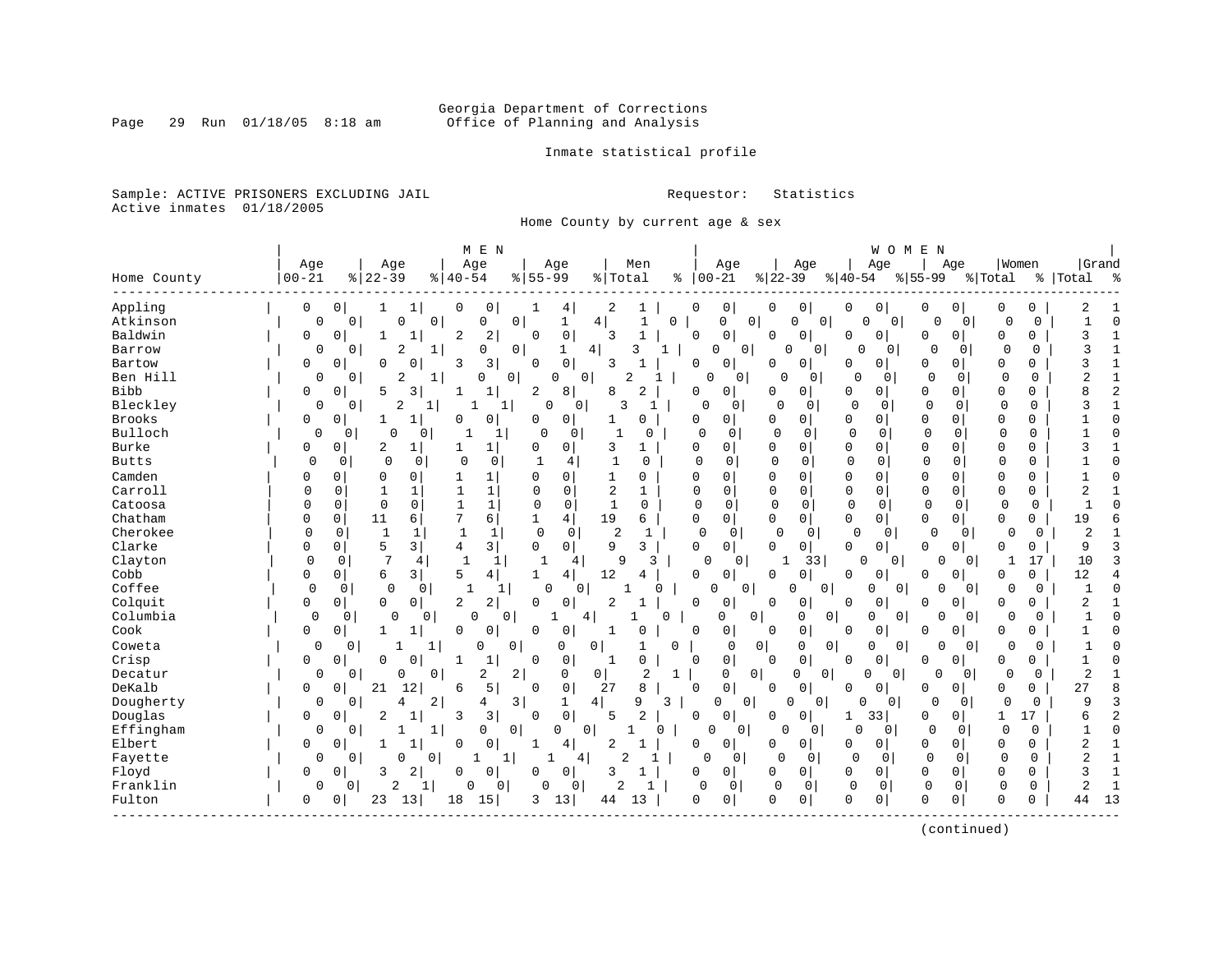### Georgia Department of Corrections<br>Page 30 Run 01/18/05 8:18 am 60ffice of Planning and Analysis Office of Planning and Analysis

Inmate statistical profile

#### Sample: ACTIVE PRISONERS EXCLUDING JAIL **Requestor:** Statistics Active inmates 01/18/2005

Home County by current age & sex (continued)

|             |              |                                  | M E N                                        |                            |                                |                |                            |                            |                            | WOMEN                      |                                  |                                |
|-------------|--------------|----------------------------------|----------------------------------------------|----------------------------|--------------------------------|----------------|----------------------------|----------------------------|----------------------------|----------------------------|----------------------------------|--------------------------------|
|             | Age          | Age                              | Age                                          | Age                        | Men                            |                | Age                        | Age                        | Age                        | Age                        | Women                            | Grand                          |
| Home County | $00 - 21$    | $ 22-39$                         | $8   40 - 54$                                | $8 55-99$                  | % Total                        | ႜ              | $00 - 21$                  | $ 22-39$                   | $ 40-54$                   | $ 55-99$                   | % Total                          | %   Total<br>್ಠಿ               |
| Gilmer      | 0            | 0                                | 1<br>0                                       | 0<br>0                     | 0<br>1                         | $\mathbf 0$    | 0                          | 0 <sup>1</sup><br>0        | 0<br>0                     | 0 <sup>1</sup><br>0        | 0<br>0<br>0                      | ſ                              |
| Glynn       | 0            | $\mathbf 0$<br>4                 | 2<br>2<br>2                                  | 4<br>1                     | 7<br>2                         |                | 0<br>$\Omega$              | $\mathbf 0$<br>$\Omega$    | $\mathbf 0$<br>0           | 0<br><sup>0</sup>          | $\mathbf 0$<br>0                 | 7<br>2                         |
| Gordon      | 0            | 0                                | 1                                            | 1<br>1                     | 4<br>3                         | 1              | $\Omega$                   | 0 <br>$\mathbf 0$          | $\mathbf{0}$<br>0          | 0<br>0                     | 0<br>$\Omega$<br>0               | 3                              |
| Greene      | 0            | $\mathbf{1}$<br>0                | $\Omega$<br>0                                | 0<br>$\Omega$              | 0                              |                | $\mathbf 0$<br>$\Omega$    | 0<br>0                     | 0<br>0                     | 0<br>0                     | 0<br>$\Omega$                    | $\cap$                         |
| Gwinnett    | $\Omega$     | 2<br>$\Omega$                    | 1<br>4                                       | 3<br>0                     | 6<br>$\mathbf{0}$              | $\overline{2}$ | 0<br>$\Omega$              | 0<br>O                     | $\Omega$                   | $\Omega$<br>0              | $\Omega$<br>$\Omega$<br>$\Omega$ | 6                              |
| Habersham   | 0            | 0<br>O                           | $\mathbf{1}$<br>$\Omega$<br>-1               | $\mathbf 0$<br>$\Omega$    | C<br>$\mathbf{1}$              |                | 0<br>$\Omega$              | 0<br><sup>0</sup>          | $\Omega$<br>0              | 0<br>0                     | $\Omega$<br>0                    |                                |
| Hall        | 0            | 4<br>$\Omega$                    | 2                                            | 1<br>1                     | 4<br>6                         | 2              | 0<br>0                     | 0<br>U                     | U                          | 0<br>0                     | $\Omega$<br>0<br>0               | 6                              |
| Hancock     | 0            | $\mathbf 0$<br>$\mathbf 0$       | 2<br>$\Omega$<br>$\overline{2}$              | $\mathbf 0$<br>$\mathbf 0$ | 2                              |                | 0<br>$\Omega$              | 0<br>0                     | 0<br>$\Omega$              | 0<br>0                     | 0<br>$\Omega$                    | 2                              |
| Harris      | $\Omega$     | $\Omega$<br>0                    | $\Omega$<br>1                                | $\Omega$<br>1              | $\Omega$<br>1                  | U              | $\cap$<br>0                | $\Omega$<br>$\Omega$       | $\Omega$                   | $\Omega$<br>0              | $\Omega$<br>$\Omega$<br>$\Omega$ |                                |
| Hart        | 0            | 0<br>$\mathbf{1}$<br>1           | 1                                            | 0<br>0                     | 2<br>$\mathbf{1}$              |                | 0<br>0                     | $\mathbf 0$<br>0           | 0<br>$\mathbf 0$           | $\Omega$<br>0              | $\Omega$<br>0                    | 2                              |
| Henry       | $\Omega$     | 2<br>0                           | $\mathbf{1}$<br>1                            | 0<br>1                     | 0<br>3<br>1                    |                | $\mathbf 0$<br>$\mathbf 0$ | 0<br>$\Omega$              | $\mathbf 0$<br>0           | $\mathbf 0$<br>$\Omega$    | $\Omega$<br>$\Omega$             | 3                              |
| Houston     | 0            | 2<br>0                           | $\mathbf{1}$<br>3<br>4                       | 0<br>$\Omega$              | 2<br>6                         |                | 0<br>$\Omega$              | 0<br>0                     | 0<br>0                     | 0<br>0                     | $\Omega$<br>0                    | $\overline{\mathbf{c}}$        |
| Jackson     | $\mathbf{1}$ | 50<br>0                          | $\mathbf{1}$<br>0                            | 1<br>4                     | 3<br>$\mathbf{1}$              |                | 0<br>0                     | $\Omega$<br>0              | $\mathbf 0$<br>$\mathbf 0$ | $\Omega$<br>O              | 0<br>0                           |                                |
| Jeff Davis  | 0            | 0<br>1                           | 0<br>1<br>$\Omega$                           | $\Omega$<br>0              | $\mathbf{1}$<br>0              |                | $\Omega$<br>$\Omega$       | $\Omega$<br>$\Omega$       | $\Omega$<br>$\mathbf 0$    | $\Omega$<br>$\Omega$       | $\Omega$<br>$\Omega$             | $\cap$                         |
| Jenkins     | $\Omega$     | $\overline{2}$<br>0              | $\mathbf 0$<br>1<br>0                        | $\mathbf 0$<br>0           | $\overline{c}$                 |                | $\cap$<br>$\mathbf 0$      | $\mathbf 0$<br>$\mathbf 0$ | $\mathbf 0$<br>0           | 0<br>$\Omega$              | 0<br>0                           | 2                              |
| Laurens     | U            | $\overline{2}$<br>$\mathbf 0$    | 0<br>$\mathbf{1}$<br>$\Omega$                | 0<br>$\Omega$              | 2<br>$\mathbf 1$               |                | $\Omega$<br>0              | $\mathbf 0$<br>$\mathbf 0$ | 0<br>$\mathbf 0$           | $\mathbf 0$<br>0           | $\mathbf 0$<br>0                 | 2                              |
| Liberty     | 0            | 2<br>$\mathbf 0$                 | $\mathbf{1}$<br>$\mathbf{1}$<br>$\mathbf{1}$ | 0<br>$\Omega$              | 3<br>$\mathbf 1$               |                | $\Omega$<br>0              | 0<br>$\mathbf 0$           | 0<br>$\mathbf 0$           | $\mathbf 0$<br>$\Omega$    | $\mathbf 0$<br>0                 |                                |
| Lincoln     | $\Omega$     | $\Omega$<br>$\mathbf{1}$         | $\Omega$<br>$\Omega$<br>$\mathbf{1}$         | $\Omega$<br>$\Omega$       | $\mathbf{1}$<br>0              |                | $\Omega$<br>$\mathbf 0$    | $\Omega$<br>$\Omega$       | $\Omega$<br>$\Omega$       | $\Omega$                   | $\Omega$<br>$\Omega$<br>$\Omega$ |                                |
| Long        | 0            | 0<br>1                           | 0<br>$\mathbf{1}$<br>0                       | $\mathbf 0$<br>$\Omega$    | 1<br>0                         |                | $\overline{0}$<br>0        | $\Omega$<br>$\mathbf 0$    | 0<br>0                     | $\Omega$<br>0              | 0<br>0                           |                                |
| Lowndes     | $\Omega$     | $\overline{2}$<br>$\mathbf 0$    | $\mathbf{1}$<br>$\mathbf{1}$<br>$\mathbf{1}$ | $\mathbf 0$<br>0           | 3<br>1                         |                | $\mathbf 0$<br>$\mathbf 0$ | 0<br>$\Omega$              | $\mathbf 0$                | $\Omega$<br>0              | $\mathbf 0$<br>0<br>0            | 3                              |
| Marion      | $\Omega$     | $\mathbf{1}$<br>0                | $\mathbf{1}$<br>$\mathbf 0$<br>0             | $\mathbf 0$<br>0           | 1<br>0                         |                | $\overline{0}$<br>$\Omega$ | 0<br>0                     | 0<br>0                     | 0<br>0                     | $\Omega$<br>0                    |                                |
| McDuffie    | $\mathbf 0$  | 0<br>0                           | $\mathbf{1}$<br>0                            | $\mathbf 0$<br>1<br>0      |                                | $\Omega$       | $\mathbf 0$<br>0           | $\Omega$<br>0              | $\cap$                     | 0<br>O                     | 0<br>$\Omega$<br>O               |                                |
| McIntosh    | 0            | 0<br>1<br>1                      | 1<br>1                                       | 0<br>$\Omega$              | $\overline{2}$                 |                | 0<br>$\mathbf 0$           | 0<br>$\Omega$              | 0<br>0                     | O<br>0                     | $\Omega$<br>0                    | 2                              |
| Miller      | 0            | $\Omega$<br>$\mathbf{1}$         | 1<br>0                                       | $\Omega$<br>0              | $\Omega$                       | 0              | $\Omega$<br>0              | 0                          | $\Omega$<br>$\cap$         | 0 <sup>1</sup><br>O        | 0<br>O<br>$\Omega$               |                                |
| Mitchell    | 0            | $\mathbf 0$<br>$\mathbf{1}$<br>1 | 0<br>0                                       | $\Omega$<br>0              | C                              |                | $\mathbf 0$<br>0           | 0<br>$\Omega$              | $\mathbf 0$<br>0           | 0<br>0                     | $\Omega$<br>U                    |                                |
| Monroe      | $\Omega$     | 0<br>$\Omega$                    | $\Omega$<br>$\mathbf{1}$                     | $1\vert$<br>$\Omega$       | $\Omega$                       | $\Omega$       | $\Omega$                   | $\circ$<br>0               | 0<br>$\Omega$              | $\circ$<br>O               | $\Omega$<br>$\Omega$<br>$\Omega$ | $\mathbf{1}$                   |
| Morgan      | 0            | 0<br>1<br>$\mathbf{1}$           | 0<br>0                                       | $\Omega$<br>0              | $\Omega$<br>1                  |                | 0<br>$\Omega$              | 0<br>0                     | 0<br>0                     | 0<br>0                     | 0<br>0                           | 1                              |
| Muscogee    | $\Omega$     | $\Omega$                         | 4<br>5                                       | 0<br>$\overline{4}$        | $\mathbf 0$<br>12              | 4              | $\mathbf 0$                | $\overline{0}$<br>0        | 0<br>0                     | 0 <sup>1</sup><br>$\Omega$ | 0<br>$\Omega$<br>$\Omega$        | 12                             |
| Newton      | 0            | 2<br>0                           | $\mathbf{1}$<br>0<br>0                       | $\mathsf 0$<br>$\mathbf 0$ | $\mathbf{1}$<br>$\overline{2}$ |                | $\mathbf 0$<br>0           | 0<br>0                     | 33<br>1                    | 0<br>$\overline{0}$        | 1<br>17                          | 3                              |
| Oglethorpe  | 0            | 0<br>1                           | $\mathbf{1}$<br>0                            | 0<br>1                     | 2<br>4                         | 1              | $\Omega$                   | 0<br>0                     | 0<br>$\Omega$              | 0<br>0 <sup>1</sup>        | $\Omega$<br>0<br>0               | $\overline{2}$<br>$\mathbf{1}$ |
| Paulding    | 0            | 0<br>O                           | $\mathbf 0$<br>$\mathbf{1}$<br>1             | $\mathsf 0$<br>$\Omega$    | $\Omega$                       |                | 0<br>$\Omega$              | 0<br><sup>0</sup>          | 0<br>0                     | $\Omega$<br>0              | 0<br>O                           | $\cap$                         |
| Pierce      | $\Omega$     | O<br>$\Omega$                    | 0                                            | 1<br>$\Omega$              | 0<br>1                         | $\Omega$       | $\Omega$<br>0              | 0<br>0                     | O                          | 0<br>$\Omega$              | $\Omega$<br>$\Omega$<br>$\Omega$ | $\cap$                         |
| Pike        | 0            | 0<br>1                           | $\mathbf 1$<br>1<br>1                        | $\mathbf 0$<br>$\Omega$    | 2<br>1                         |                | 0<br>0                     | $\mathbf 0$<br>$\Omega$    | 33<br>1                    | $\Omega$<br>0              | 17<br>$\mathbf{1}$               | 3                              |
| Polk        | $\Omega$     | 0                                | 1<br>O                                       | 0<br>0                     | 0                              | O              | $\overline{0}$<br>0        | $\Omega$<br>0              | $\Omega$                   | 0<br>0                     | $\mathbf 0$<br>0<br>$\mathbf 0$  |                                |
| Putnam      | 0            | 0<br>$\mathbf{1}$                | 1                                            | 0<br><sup>0</sup>          | 2                              |                | 0<br>$\Omega$              | 0<br><sup>0</sup>          | 0<br>0                     | 0<br>0                     | 0<br>0                           | 2                              |
|             |              |                                  |                                              |                            |                                |                |                            |                            |                            |                            |                                  |                                |

(continued)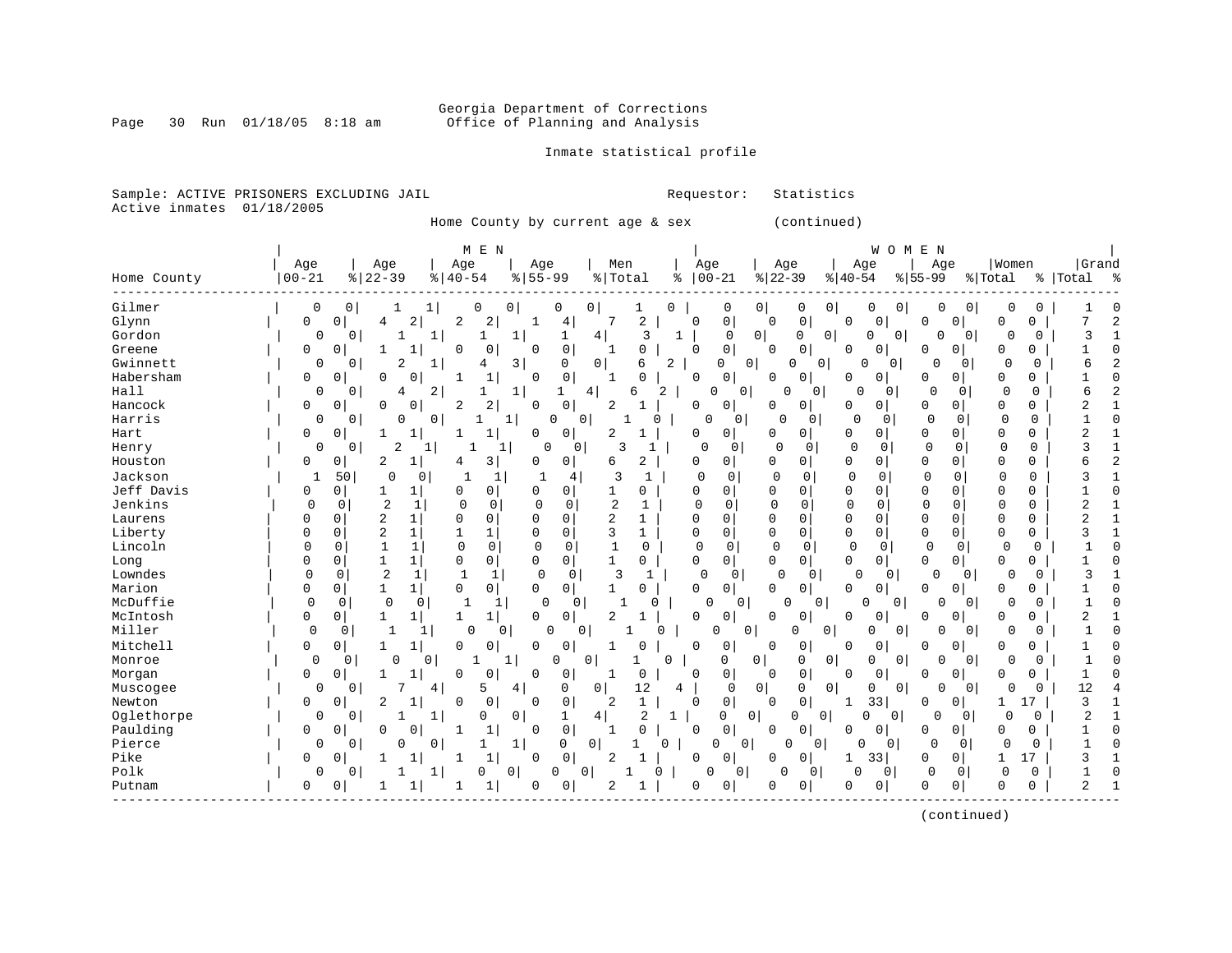# Georgia Department of Corrections<br>Page 31 Run 01/18/05 8:18 am 60ffice of Planning and Analysis Office of Planning and Analysis

### Inmate statistical profile

Sample: ACTIVE PRISONERS EXCLUDING JAIL **Requestor:** Statistics Active inmates 01/18/2005

Home County by current age & sex (continued)

|                  |                      |                           | M E N                            |                                 |                   |                         |                       | WOMEN                        |                      |                          |             |
|------------------|----------------------|---------------------------|----------------------------------|---------------------------------|-------------------|-------------------------|-----------------------|------------------------------|----------------------|--------------------------|-------------|
|                  | Age                  | Age                       | Age                              | Age                             | Men               | Age                     | Age                   | Age                          | Age                  | Women                    | Grand       |
| Home County      | $00 - 21$            | $ 22-39$                  | $8   40 - 54$                    | $8 55-99$                       | %   Total<br>ႜ    | $ 00-21$                | $\frac{1}{6}$   22-39 | $ 40-54$<br>$8 55-99$        |                      | % Total                  | %   Total % |
| Rabun            | 0                    |                           |                                  |                                 |                   | 0                       |                       | 0                            |                      |                          |             |
| Randolph         | 0<br>0               |                           | 0<br>$\Omega$                    | 4                               | 2                 | $\Omega$<br>0           | $\Omega$<br>0         | O<br>0<br>0                  |                      | $\Omega$                 | 2           |
| Richmond         | 50                   | 6<br>3                    | 3                                | 4                               | 12<br>4           | 0<br>O                  | 33<br>1               | $\Omega$<br>0                | $\Omega$             | 17                       | 13          |
| Rockdale         | 0<br>0               | O<br>0                    | 1                                | 0<br>0                          | 0                 | 0<br>0                  | 0<br>0                | $\overline{0}$<br>0<br>O     | 0                    | O<br>O.                  | n           |
| Seminole         | $\Omega$             | 0                         |                                  | 0<br>0<br>0                     | 0                 | 0<br>0 <sup>1</sup>     | 0<br>0                | 0<br>0                       | 0<br>$\Omega$        | U<br>O                   |             |
| Spalding         | 0<br>0               | 3<br>2                    | 2<br>2                           | $\Omega$<br>0                   | 2<br>5            | $\mathbf 0$<br>$\Omega$ | 0<br>$\Omega$         | 0<br>$\overline{0}$<br>O     | 0                    | O                        |             |
| Stephens         | 0                    | 0<br>0                    | 0                                | 0<br>1                          | 0<br>0            | 0<br>O                  | 0<br>0                | 0<br>0                       | $\Omega$<br>$\Omega$ |                          |             |
| Sumter           | 0<br>0               | O<br>$\Omega$             | 1                                | 0<br>$\Omega$                   | 0                 | 0<br>$\Omega$           | 0<br>0                | $\overline{0}$<br>0<br>0     | 0                    | ∩<br>0                   |             |
| Tattnall         | 0                    | 0                         | 0                                | 0 <sup>1</sup><br>0<br>$\Omega$ | 0                 | $\overline{0}$<br>0     | O<br>$\Omega$         | 0<br>0                       | $\Omega$<br>$\Omega$ | $\Omega$<br>O            |             |
| Thomas           | 0<br>$\Omega$        |                           |                                  | 0<br>$\Omega$                   | 2                 | 0<br><sup>0</sup>       | 0<br>U                | O<br>0<br>0                  | 0                    | 0                        |             |
| Tift             | 0                    | 0<br>U                    | 0                                | 4                               |                   | 0                       | O<br>0                | $\Omega$<br>$\Omega$         | 0<br>0               | 0<br>$\Omega$            |             |
| Toombs           | 0<br>0               | 2                         |                                  | 0                               |                   | 0                       | 0                     | 0<br>0<br>0                  | 0                    | 0<br>$\Omega$            |             |
| Troup            | 0                    | 0                         | 0<br>0                           | 0<br>0                          | 0                 | $\Omega$<br>0           | 0<br>0                | 0<br>$\Omega$                | $\Omega$<br>$\Omega$ | $\Omega$<br>$\Omega$     |             |
| Union            | 0<br>0               | 0<br>0                    | 1                                | 0<br>0                          | 0                 | 0                       | 0<br>0                | 0<br>0<br>0                  | 0                    |                          |             |
| Upson            | 0                    | $\Omega$<br>0<br>$\Omega$ |                                  | 0<br>$\Omega$                   | U                 | 0                       | $\Omega$<br>$\Omega$  | $\mathbf 0$<br><sup>0</sup>  | $\Omega$<br>O        | <sup>0</sup><br>$\Omega$ |             |
| Walker           | 0<br>$\Omega$        | 2<br>1                    | 0<br>O                           | $\Omega$<br>O                   | 2                 | $\Omega$<br>$\Omega$    | 33<br>-1              | 0<br>O<br>$\Omega$           |                      | 17                       |             |
| Walton           | $\Omega$<br>$\Omega$ | $\Omega$<br>∩             | $\overline{c}$<br>$\overline{2}$ | $\Omega$<br>$\cap$              | $\overline{2}$    | $\Omega$                | $\Omega$<br>$\Omega$  | $\Omega$<br>U                | $\Omega$<br>$\cap$   | U<br>0                   |             |
| Ware             | 0<br>0               | 2<br>4                    |                                  | O<br>0                          | 5<br>2            | <sup>0</sup><br>O       | $\Omega$<br>0         | $\mathbf 0$<br>0<br>$\Omega$ | 0                    | 0<br>C                   |             |
| Washington       | ∩<br>O               | 3<br>2                    | $\mathbf 0$<br>$\cap$            | 0<br>$\Omega$                   | ζ                 | $\Omega$<br>U           | $\mathbf 0$           | $\mathbf 0$<br>$\Omega$      | 0<br>0               | $\Omega$<br>0            |             |
| Wayne            | O<br>$\Omega$        | 2                         | $\Omega$<br>$\Omega$             | O<br>0                          | 2                 | $\cap$<br>U             | $\Omega$<br>$\Omega$  | 0<br>$\Omega$                | $\Omega$<br>$\Omega$ | $\Omega$<br>$\Omega$     |             |
| Whitfield        | O<br>$\Omega$        | $\Omega$<br>$\Omega$      | 1                                | 0<br>$\Omega$                   | $\mathbf{1}$<br>0 | $\Omega$<br>0           | 0<br>0                | $\mathbf 0$<br>0<br>0        | 0                    | $\Omega$<br>0            |             |
| Wilkinson        | $\Omega$<br>0        | 1                         | $\Omega$<br>$\mathbf 0$          | ∩<br>0                          |                   | $\Omega$<br>0           | <sup>0</sup><br>0     | $\Omega$<br>0                | $\Omega$             | U<br>U                   |             |
| Total reported   | 2 100                | 182 100                   | 119<br>100                       | 24 100                          | 327<br>100        | $\overline{0}$<br>0     | 3 100                 | 3<br>100                     | 0 <br>0              | 6 100                    | 333 100     |
| Percent reported | 100.0                | 85.0                      | 87.5                             | 77.4                            | 85.4              | .0 <sub>1</sub>         | 100.0                 | 100.0                        | .0 <sub>1</sub>      | 100.0                    | 85.6        |
|                  |                      |                           |                                  |                                 |                   |                         |                       |                              |                      |                          |             |
| Not reported     | $\Omega$             | 32                        | 17                               | 7                               | 56                | $\Omega$                | $\Omega$              | $\cap$                       | ∩                    | U                        | 56          |
| Total            | 2                    | 214                       | 136                              | 31                              | 383               | $\Omega$                | 3                     | 3                            |                      | 6                        | 389         |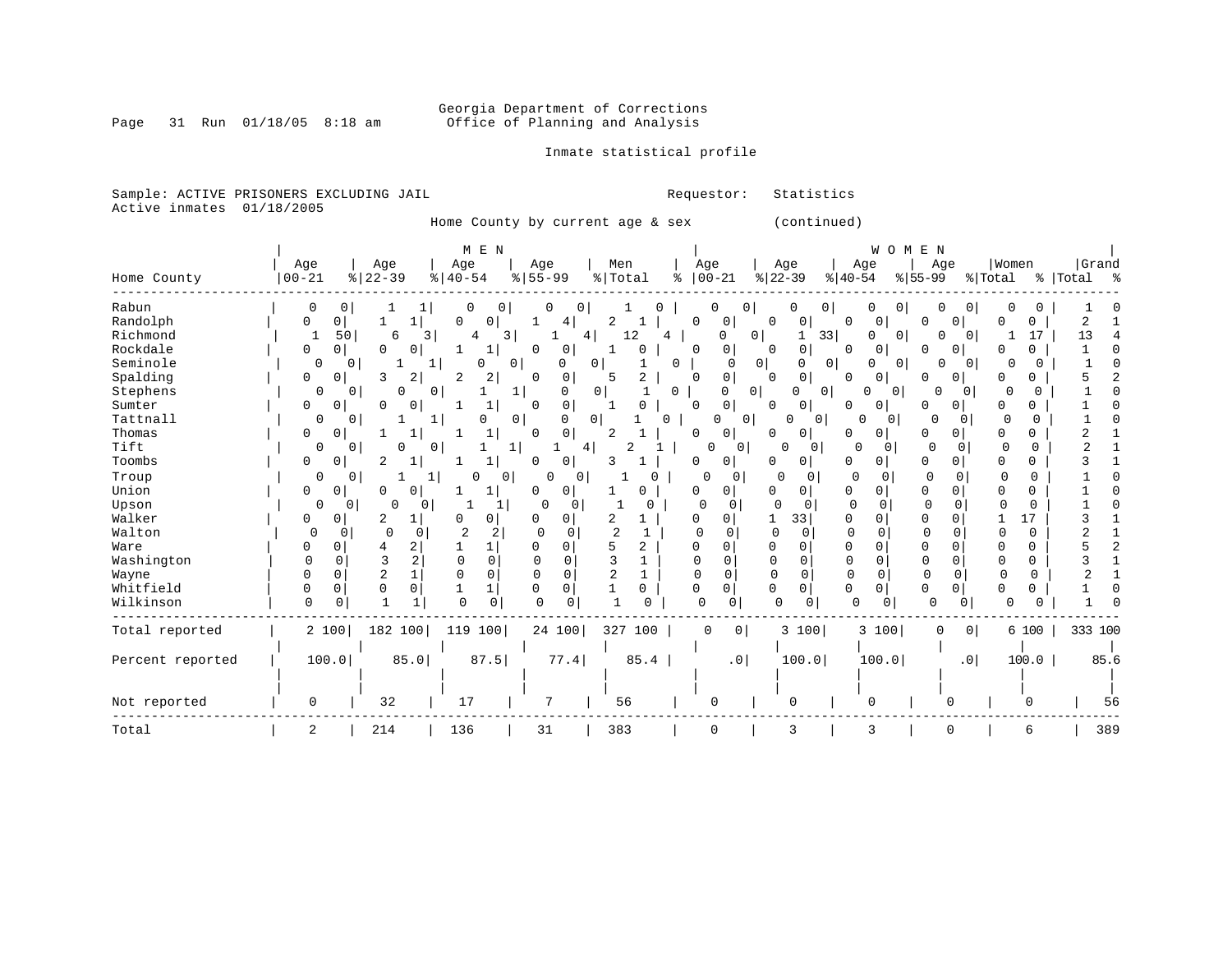# Georgia Department of Corrections<br>Page 32 Run 01/18/05 8:18 am 60ffice of Planning and Analysis Office of Planning and Analysis Inmate statistical profile<br>Requestor: Statistics

Sample: ACTIVE PRISONERS EXCLUDING JAIL Active inmates 01/18/2005

Prison Sentence In Years by current age & sex

| Sentence In Years                                                                                                                                                                                                                                            | Age<br>$ 00 - 21 $                                                                                                                                                                                                                                                                                                                                                                                            | Age<br>$ 22-39 $                                                                                                                                                                                                                                                                                                                                                                                                | M E N<br>Age<br>$8   40 - 54$                                                                                                                                                                                                                                                                                                                                                                                             | Age<br>$ 55 - 99 $                                                                                                                                                                                                                                                                                                                                                                                                                 | Men<br>% Total                                                                                                                                                                                                                                                                                                                                                                                | Age<br>$\approx$   00-21                                                                                                                                                                                                                                                                                                                                                                                          | Age<br>% 22−39                                                                                                                                                                                                                                                                                                                                                                                               | Age                                                                                                                                                                                                                                                           | W O M E N<br>$ 40-54 \t  55-99 \t  Total \t  Total$                                                                                                                                                                                                                                                          | Age                                                                                                                                                                                                                                                                   | Women                                                                                                                                                                                                                                                                                                                                                                                                           | Grand<br>း ေ                                                                                                                                                                                                                                                                                                                                                                                                 |
|--------------------------------------------------------------------------------------------------------------------------------------------------------------------------------------------------------------------------------------------------------------|---------------------------------------------------------------------------------------------------------------------------------------------------------------------------------------------------------------------------------------------------------------------------------------------------------------------------------------------------------------------------------------------------------------|-----------------------------------------------------------------------------------------------------------------------------------------------------------------------------------------------------------------------------------------------------------------------------------------------------------------------------------------------------------------------------------------------------------------|---------------------------------------------------------------------------------------------------------------------------------------------------------------------------------------------------------------------------------------------------------------------------------------------------------------------------------------------------------------------------------------------------------------------------|------------------------------------------------------------------------------------------------------------------------------------------------------------------------------------------------------------------------------------------------------------------------------------------------------------------------------------------------------------------------------------------------------------------------------------|-----------------------------------------------------------------------------------------------------------------------------------------------------------------------------------------------------------------------------------------------------------------------------------------------------------------------------------------------------------------------------------------------|-------------------------------------------------------------------------------------------------------------------------------------------------------------------------------------------------------------------------------------------------------------------------------------------------------------------------------------------------------------------------------------------------------------------|--------------------------------------------------------------------------------------------------------------------------------------------------------------------------------------------------------------------------------------------------------------------------------------------------------------------------------------------------------------------------------------------------------------|---------------------------------------------------------------------------------------------------------------------------------------------------------------------------------------------------------------------------------------------------------------|--------------------------------------------------------------------------------------------------------------------------------------------------------------------------------------------------------------------------------------------------------------------------------------------------------------|-----------------------------------------------------------------------------------------------------------------------------------------------------------------------------------------------------------------------------------------------------------------------|-----------------------------------------------------------------------------------------------------------------------------------------------------------------------------------------------------------------------------------------------------------------------------------------------------------------------------------------------------------------------------------------------------------------|--------------------------------------------------------------------------------------------------------------------------------------------------------------------------------------------------------------------------------------------------------------------------------------------------------------------------------------------------------------------------------------------------------------|
| $0 - 1$<br>$1.1 - 2$<br>$2.1 - 3$<br>$3.1 - 4$<br>$4.1 - 5$<br>$5.1 - 6$<br>$6.1 - 7$<br>$7.1 - 8$<br>$8.1 - 9$<br>$9.1 - 10$<br>$10.1 - 12$<br>$12.1 - 15$<br>$15.1 - 20$<br>$20.1 - OVER$<br>LIFE<br><b>DEATH</b><br>LIFE W/O PAROLE<br>YOUTHFUL OFFENDERS | $\Omega$<br>0 <sup>1</sup><br>$\mathbf 0$<br>0<br>0<br>0 <sup>1</sup><br>0<br>$\Omega$<br>$\Omega$<br>$\Omega$<br>$\cap$<br>$\Omega$<br>$\Omega$<br>$\Omega$<br>$\Omega$<br>$\Omega$<br>$\Omega$<br>$\Omega$<br>$\Omega$<br>$\Omega$<br>$\Omega$<br>$\Omega$<br>$\Omega$<br>$\Omega$<br>$\Omega$<br>$\Omega$<br>2 100<br>$\Omega$<br>0<br>$\Omega$<br>0<br>$\Omega$<br>$\Omega$<br>$\Omega$<br>0 <sup>1</sup> | 0<br>0 <sup>1</sup><br>0 <sup>1</sup><br>0<br>0<br>0 <sup>1</sup><br>$\Omega$<br>$\mathbf 0$<br>0<br>$\Omega$<br>$\Omega$<br>$\Omega$<br>$\Omega$<br>$\Omega$<br>$\mathbf 0$<br>$\Omega$<br>$\Omega$<br>$\Omega$<br>$\Omega$<br>$\Omega$<br>$\Omega$<br>$\Omega$<br>0<br>$\Omega$<br>0<br>$\Omega$<br>214 100<br>$\Omega$<br>0<br>0 <sup>1</sup><br>$\Omega$<br>0<br>$\Omega$<br>$\mathbf{0}$<br>$\overline{0}$ | $\overline{0}$<br>0<br>0<br>0<br>$\Omega$<br>0 <sup>1</sup><br>0<br>$\Omega$<br>$\Omega$<br>$\Omega$<br>$\Omega$<br>$\cap$<br>$\Omega$<br>$\Omega$<br>$\overline{0}$<br>0<br>$\Omega$<br>$\Omega$<br>$\Omega$<br>$\Omega$<br>$\mathbf 0$<br>$\Omega$<br>$\Omega$<br>$\overline{0}$<br>0<br>$\Omega$<br>136 100<br>$\Omega$<br>$\Omega$<br>$\Omega$<br>0 <sup>1</sup><br>$\overline{0}$<br>$\Omega$<br>0 <sup>1</sup><br>0 | $\Omega$<br>0<br>$\circ$<br>$\mathbf 0$<br>$\Omega$<br>0 <sup>1</sup><br>$\Omega$<br>$\Omega$<br>$\Omega$<br>$\Omega$<br>$\Omega$<br>$\Omega$<br>$\Omega$<br>$\Omega$<br>$\Omega$<br>$\overline{0}$<br>$\Omega$<br>$\Omega$<br>$\Omega$<br>$\Omega$<br>$\Omega$<br>$\Omega$<br>$\Omega$<br>$\Omega$<br>$\Omega$<br>$\Omega$<br>31 100<br>$\Omega$<br>0 <sup>1</sup><br>0<br>$\Omega$<br>0 <sup>1</sup><br>0<br>0 <sup>1</sup><br>0 | $\mathbf{0}$<br>0<br>$\Omega$<br>0<br>$\Omega$<br>$\Omega$<br>$\Omega$<br>$\Omega$<br>$\Omega$<br>$\Omega$<br>$\Omega$<br>$\Omega$<br>$\Omega$<br>$\Omega$<br>$\Omega$<br>0<br>$\Omega$<br>$\Omega$<br>$\Omega$<br>$\Omega$<br>$\Omega$<br>$\Omega$<br>$\Omega$<br>0<br>$\Omega$<br>$\Omega$<br>383 100<br>$\Omega$<br>$\Omega$<br>$\Omega$<br>$\Omega$<br>0<br>0<br>$\mathbf{0}$<br>$\Omega$ | 0<br>0<br>0<br>0<br>$\Omega$<br>$\overline{0}$<br>$\Omega$<br>$\Omega$<br>U<br>$\Omega$<br>$\Omega$<br>$\Omega$<br>$\Omega$<br>$\Omega$<br>0 <sup>1</sup><br>$\Omega$<br>$\Omega$<br>$\circ$<br>$\Omega$<br>0 <sup>1</sup><br>$\Omega$<br>$\Omega$<br>0 <sup>1</sup><br>$\Omega$<br>0<br>$\Omega$<br>0 <sup>1</sup><br>$\Omega$<br>$\Omega$<br>$\Omega$<br>$\circ$<br>0<br>$\Omega$<br>0 <sup>1</sup><br>$\Omega$ | $\Omega$<br>0<br>$\mathbf{0}$<br>$\Omega$<br>$\Omega$<br>$\Omega$<br>$\Omega$<br>$\Omega$<br>$\Omega$<br>$\Omega$<br>$\Omega$<br>$\Omega$<br>$\Omega$<br>$\Omega$<br>$\Omega$<br>0<br>$\Omega$<br>$\Omega$<br>$\Omega$<br>$\Omega$<br>$\Omega$<br>$\Omega$<br>$\Omega$<br>0 <sup>1</sup><br>0<br>3 100<br>$\Omega$<br>$\Omega$<br>$\overline{0}$<br>0 <sup>1</sup><br>$\Omega$<br>0 <sup>1</sup><br>$\Omega$ | 0<br>$\mathbf 0$<br>$\Omega$<br>$\Omega$<br>$\Omega$<br>$\Omega$<br>$\Omega$<br>0<br>$\Omega$<br>$\Omega$<br>$\Omega$<br>$\Omega$<br>0 <sup>1</sup><br>$\Omega$<br>3 100<br>$\Omega$<br>$\Omega$<br>$\Omega$<br>$\mathbf 0$<br>$\overline{0}$<br>$\mathbf{0}$ | 0<br>0<br>0<br>0<br>$\overline{0}$<br>0<br>$\Omega$<br>n<br>$\Omega$<br>O<br>$\Omega$<br>O<br>$\Omega$<br>$\Omega$<br>$\Omega$<br>$\Omega$<br>$\Omega$<br>$\Omega$<br>$\Omega$<br>0<br>$\Omega$<br>$\Omega$<br>0<br>$\overline{0}$<br>0<br>0<br>0 <sup>1</sup><br>0<br>$\overline{0}$<br>0 <sup>1</sup><br>0 | $\mathbf{0}$<br>$\Omega$<br>$\Omega$<br>$\Omega$<br>$\Omega$<br>$\Omega$<br>$\Omega$<br>$\Omega$<br>$\Omega$<br>$\Omega$<br>$\Omega$<br>$\Omega$<br>$\Omega$<br>0<br>. O I<br>0 <sup>1</sup><br>$\Omega$<br>0 I<br>$\Omega$<br>$\Omega$<br>$\Omega$<br>0 <sup>1</sup> | $\Omega$<br>$\Omega$<br>$\Omega$<br>$\Omega$<br>$\Omega$<br>$\Omega$<br>$\Omega$<br>$\Omega$<br>$\Omega$<br>$\Omega$<br>$\Omega$<br>$\Omega$<br>$\Omega$<br>$\Omega$<br>$\Omega$<br>$\Omega$<br>$\Omega$<br>$\Omega$<br>$\Omega$<br>$\Omega$<br>U<br>$\Omega$<br>$\Omega$<br>$\Omega$<br>0<br>$\Omega$<br>6 100<br>$\Omega$<br>$\Omega$<br>$\Omega$<br>$\Omega$<br>$\Omega$<br>$\Omega$<br>$\Omega$<br>$\Omega$ | $\cap$<br>$\Omega$<br>$\Omega$<br>$\Omega$<br>$\Omega$<br>$\Omega$<br>$\Omega$<br>$\Omega$<br>$\Omega$<br>$\Omega$<br>$\cap$<br>$\cap$<br>$\Omega$<br>$\Omega$<br>$\Omega$<br>$\Omega$<br>$\Omega$<br>$\Omega$<br>$\Omega$<br>$\Omega$<br>$\Omega$<br>$\cap$<br>$\cap$<br>$\Omega$<br>$\Omega$<br>$\Omega$<br>389<br>100<br>$\Omega$<br>$\Omega$<br>$\Omega$<br>$\Omega$<br>$\Omega$<br>$\Omega$<br>$\Omega$ |
| Total reported                                                                                                                                                                                                                                               |                                                                                                                                                                                                                                                                                                                                                                                                               | 2 100 214 100                                                                                                                                                                                                                                                                                                                                                                                                   | 136 100                                                                                                                                                                                                                                                                                                                                                                                                                   | 31 100                                                                                                                                                                                                                                                                                                                                                                                                                             | 383 100                                                                                                                                                                                                                                                                                                                                                                                       | $\Omega$<br>0 <sup>1</sup>                                                                                                                                                                                                                                                                                                                                                                                        | 3 100                                                                                                                                                                                                                                                                                                                                                                                                        | 3 100                                                                                                                                                                                                                                                         | $\Omega$                                                                                                                                                                                                                                                                                                     | 0 <sup>1</sup>                                                                                                                                                                                                                                                        | 6 100                                                                                                                                                                                                                                                                                                                                                                                                           | 389 100                                                                                                                                                                                                                                                                                                                                                                                                      |
| Percent reported                                                                                                                                                                                                                                             | 100.0                                                                                                                                                                                                                                                                                                                                                                                                         | 100.0                                                                                                                                                                                                                                                                                                                                                                                                           | 100.0                                                                                                                                                                                                                                                                                                                                                                                                                     | 100.0                                                                                                                                                                                                                                                                                                                                                                                                                              | 100.0                                                                                                                                                                                                                                                                                                                                                                                         | .0 <sub>1</sub>                                                                                                                                                                                                                                                                                                                                                                                                   | 100.0                                                                                                                                                                                                                                                                                                                                                                                                        | 100.0                                                                                                                                                                                                                                                         |                                                                                                                                                                                                                                                                                                              | .0 <sub>1</sub>                                                                                                                                                                                                                                                       | 100.0                                                                                                                                                                                                                                                                                                                                                                                                           | 100.0                                                                                                                                                                                                                                                                                                                                                                                                        |
| NOT REPORTED                                                                                                                                                                                                                                                 | $\Omega$                                                                                                                                                                                                                                                                                                                                                                                                      | $\Omega$                                                                                                                                                                                                                                                                                                                                                                                                        | $\Omega$                                                                                                                                                                                                                                                                                                                                                                                                                  | $\Omega$                                                                                                                                                                                                                                                                                                                                                                                                                           | $\Omega$                                                                                                                                                                                                                                                                                                                                                                                      | $\Omega$                                                                                                                                                                                                                                                                                                                                                                                                          | $\Omega$                                                                                                                                                                                                                                                                                                                                                                                                     |                                                                                                                                                                                                                                                               | 0                                                                                                                                                                                                                                                                                                            |                                                                                                                                                                                                                                                                       |                                                                                                                                                                                                                                                                                                                                                                                                                 |                                                                                                                                                                                                                                                                                                                                                                                                              |
| Total                                                                                                                                                                                                                                                        | 2                                                                                                                                                                                                                                                                                                                                                                                                             | 214                                                                                                                                                                                                                                                                                                                                                                                                             | 136                                                                                                                                                                                                                                                                                                                                                                                                                       | 31                                                                                                                                                                                                                                                                                                                                                                                                                                 | 383                                                                                                                                                                                                                                                                                                                                                                                           | $\Omega$                                                                                                                                                                                                                                                                                                                                                                                                          | 3                                                                                                                                                                                                                                                                                                                                                                                                            |                                                                                                                                                                                                                                                               | 3                                                                                                                                                                                                                                                                                                            | $\Omega$                                                                                                                                                                                                                                                              | 6                                                                                                                                                                                                                                                                                                                                                                                                               | 389                                                                                                                                                                                                                                                                                                                                                                                                          |
| AVG EXCLUDING<br>LIFE, DEATH, YO                                                                                                                                                                                                                             |                                                                                                                                                                                                                                                                                                                                                                                                               |                                                                                                                                                                                                                                                                                                                                                                                                                 |                                                                                                                                                                                                                                                                                                                                                                                                                           |                                                                                                                                                                                                                                                                                                                                                                                                                                    | 246.30   246.30   246.30   246.30   246.30   $\cdot$ .00   246.30   246.30                                                                                                                                                                                                                                                                                                                    |                                                                                                                                                                                                                                                                                                                                                                                                                   |                                                                                                                                                                                                                                                                                                                                                                                                              |                                                                                                                                                                                                                                                               |                                                                                                                                                                                                                                                                                                              | .00                                                                                                                                                                                                                                                                   | $\vert 246.30 \vert$                                                                                                                                                                                                                                                                                                                                                                                            | 246.30                                                                                                                                                                                                                                                                                                                                                                                                       |

 | | | | | | | | | | | | | | | | | | | | | | | | | | | | | | | | | AVG INCLUDING  $|\hspace{.1cm} | \hspace{.1cm} |\hspace{.1cm} | \hspace{.1cm} |\hspace{.1cm} | \hspace{.1cm} |\hspace{.1cm} | \hspace{.1cm} |\hspace{.1cm} |\hspace{.1cm} |\hspace{.1cm} |\hspace{.1cm} |\hspace{.1cm} |\hspace{.1cm} |\hspace{.1cm} |\hspace{.1cm} |\hspace{.1cm} |\hspace{.1cm} |\hspace{.1cm} |\hspace{.1cm} |\hspace{.1cm} |\hspace{.1cm} |\hspace{.1cm} |\hspace{.1cm} |\hspace{.1cm} |\hs$ LIFE=21, YO=3 YRS | 246.30 | 246.30 | 246.30 | 246.30 | 246.30 | .00 | 246.30 | 246.30 | .00 | 246.30 | 246.30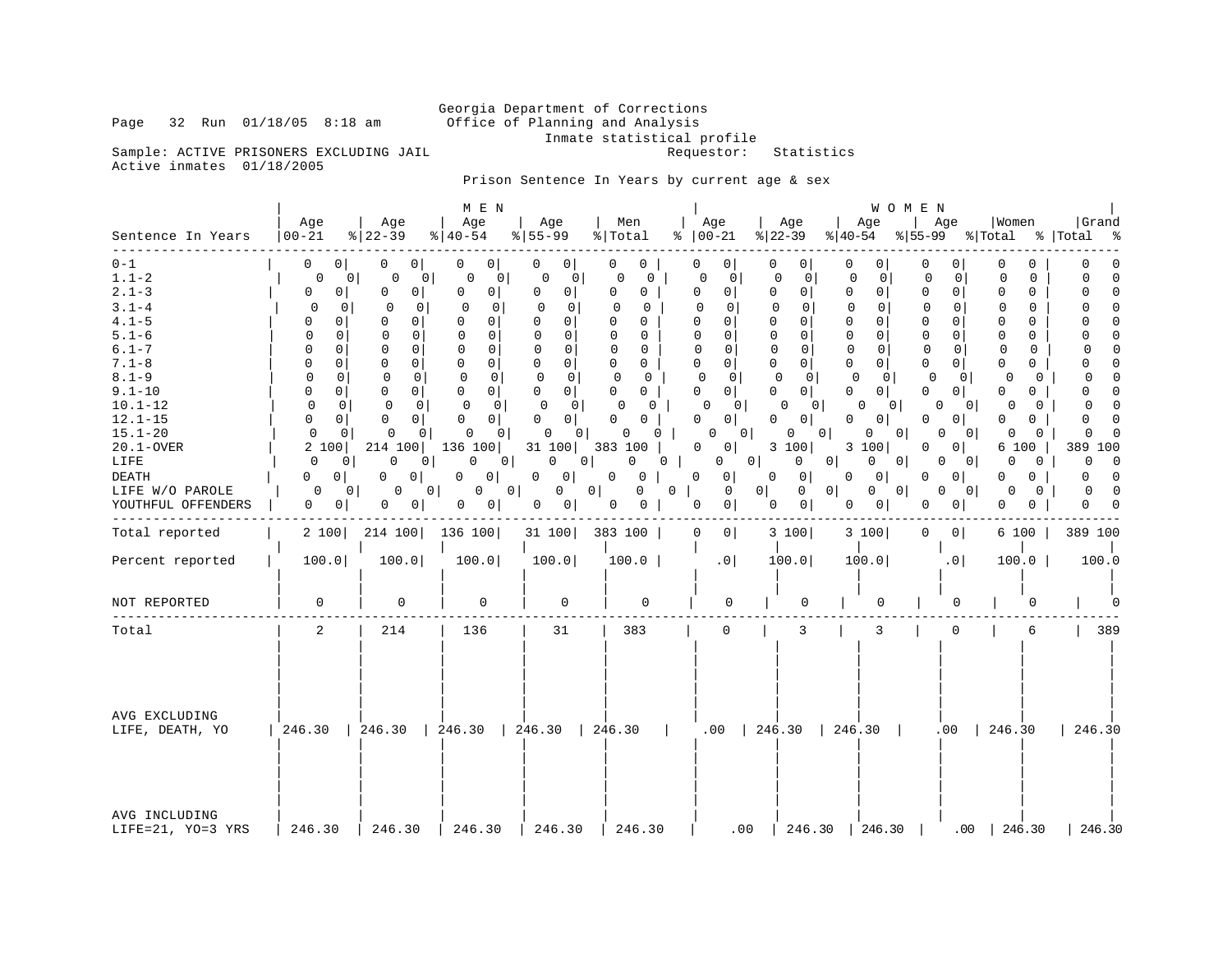# Georgia Department of Corrections<br>Page 33 Run 01/18/05 8:18 am 60ffice of Planning and Analysis Office of Planning and Analysis

Inmate statistical profile

Sample: ACTIVE PRISONERS EXCLUDING JAIL **Requestor:** Statistics Active inmates 01/18/2005

Probation To Follow Prison by current age & sex

|                                     |                   |                     |                                           | M E N              |                  |                      |                          |                     |                     |                     |           |                  | WOMEN     |                |                          |                            |           |                |       |
|-------------------------------------|-------------------|---------------------|-------------------------------------------|--------------------|------------------|----------------------|--------------------------|---------------------|---------------------|---------------------|-----------|------------------|-----------|----------------|--------------------------|----------------------------|-----------|----------------|-------|
| Prob After Prison                   | Age<br>$ 00 - 21$ |                     | Age<br>$8 22-39$                          | Age<br>$8140 - 54$ | Age<br>$8 55-99$ | Men<br>% Total       | Age                      | $ 00 - 21$          | $ 22 - 39 $         | Age                 | $ 40-54 $ | Age              | $ 55-99 $ | Age            | Women<br>% Total         |                            | %   Total | Grand          | း - ေ |
| PROBATION TO FOLLOW<br>NO PROBATION | $\Omega$<br>0     | 0<br>0 <sup>1</sup> | 7 100<br>$\overline{0}$<br>$\overline{0}$ | 53<br>9<br>47<br>8 | 5<br>83          | 57<br>17<br>13<br>43 | $\Omega$<br>$\mathbf{0}$ | 0<br>0 <sup>1</sup> | 0<br>$\overline{0}$ | 0<br>0 <sup>1</sup> | 0<br>0    | 0<br>$\mathbf 0$ | 0<br>0    | 0<br>0         | $\Omega$<br>$\mathbf{0}$ | $\Omega$<br>$\overline{0}$ |           | 17 57<br>13 43 |       |
| Total reported                      | 0                 | 0                   | 7100                                      | 17 100             | 6 100            | 30 100               | $\Omega$                 | 0 <sup>1</sup>      | 0                   | 0                   | 0         | 0 <sup>1</sup>   |           | 0 <sup>1</sup> | 0                        | 0                          |           | 30 100         |       |
| Percent reported                    |                   | .0 <sub>1</sub>     | 3.3                                       | 12.5               | 19.4             | 7.8                  |                          | $\cdot$ 0           |                     | $.0$                |           | .0 <sup>1</sup>  |           | $\cdot$ 0      |                          | $\cdot$ 0                  |           |                | 7.7   |
| NOT REPORTED                        | 2                 |                     | 207                                       | 119                | 25               | 353                  |                          | 0                   |                     |                     |           |                  |           |                |                          | 6                          |           |                | 359   |
| Total                               | 2                 |                     | 214                                       | 136                | 31               | 383                  |                          | 0                   |                     |                     |           |                  |           |                |                          | 6                          |           |                | 389   |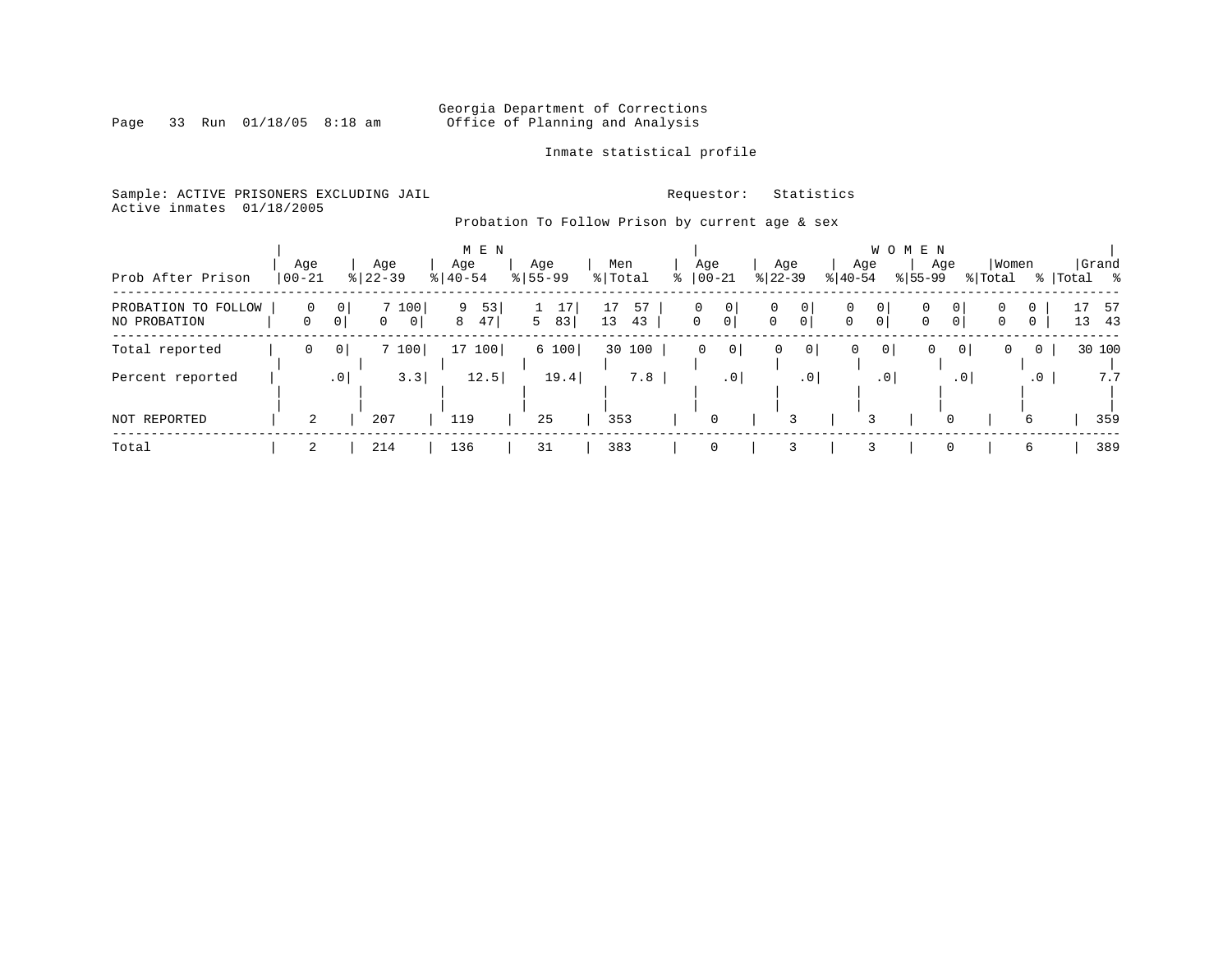# Georgia Department of Corrections<br>Page 34 Run 01/18/05 8:18 am 60ffice of Planning and Analysis Office of Planning and Analysis

Inmate statistical profile

Sample: ACTIVE PRISONERS EXCLUDING JAIL **Requestor:** Statistics Active inmates 01/18/2005

Admission Type by current age & sex

|                      |                    |                           | M E N                    |                         |                    |                 |                          |                   | WOMEN                      |               |             |
|----------------------|--------------------|---------------------------|--------------------------|-------------------------|--------------------|-----------------|--------------------------|-------------------|----------------------------|---------------|-------------|
|                      | Age                | Age                       | Age                      | Age                     | Men                | Age             | Age                      | Age               | Age                        | Women         | Grand       |
| Admission Type       | $00 - 21$          | $ 22-39$                  | $8140 - 54$              | $8 55-99$               | % Total<br>°≈      | $00 - 21$       | $ 22-39 $                | $ 40-54 $         | $ 55-99$                   | % Total       | %   Total % |
| COMMITTED FROM COURT | 0<br>0             | 60<br>28                  | 39<br>29                 | 8<br>26                 | 107<br>-28         | 0               | 2.<br>67                 | 33                | $\left( \right)$           | 50            | 28<br>110   |
| RETURN APPEAL/BOND   | $\Omega$           | $\Omega$<br>$\Omega$<br>O | 0 <sup>1</sup><br>O      | $\Omega$<br>$\Omega$    | U                  | ∩<br>0          | $\Omega$<br><sup>n</sup> | $\Omega$<br>U     | U<br>$\Omega$              | $\Omega$<br>U | U<br>C      |
| PAROLE REV/NEW SENT  | 0                  | 12<br>6                   | 17<br>13                 | 10<br>3                 | 32<br>8            | 0               | 0                        |                   | U<br>0                     | O.            | 32          |
| PAR REV/NO NEW SENT  |                    | 3                         |                          | 0<br>0                  |                    | U               | O                        |                   |                            | ∩             |             |
| PROB VIOL/TOTAL REV  | 0                  | 0                         | 0                        | 0                       | <sup>0</sup>       | 0               | <sup>0</sup>             | U                 | $\Omega$                   |               |             |
| PROB VIOL/PARTIAL    |                    |                           |                          | 0                       |                    | U               |                          | n                 | $\Omega$<br>0              | U             |             |
| ADMIT FM OTHER CUST  | 0                  | 0                         | 0                        |                         |                    | N               |                          |                   |                            |               |             |
| SHOCK INCARCERATION  | <sup>0</sup>       |                           | $\Omega$                 | 0<br>n                  | n<br>U             | ∩               | $\Omega$                 | U                 | <sup>0</sup><br>0          | U             |             |
| PROB REV/REMAINDER   |                    |                           | 2                        | $\Omega$                | 10                 | 0               | $\Omega$                 | U<br>n            | ∩                          | 0             | 10          |
| NEW SENT/PAR REV PND | <sup>0</sup>       | $\Omega$<br>n             | $\mathbf{1}$             | U<br>$\Omega$           | $\mathbf{1}$<br>0  | 0<br>U          | $\Omega$                 | 0<br>0            | $\Omega$                   | 0             |             |
| LIFE W/O PAROLE      | 100<br>2           | 130<br>61                 | 73<br>54                 | 20<br>65                | 225<br>59          | U<br>0          | 33                       | 2<br>67           | O<br><sup>0</sup>          | 3<br>50       | 228<br>59   |
| PAROLE REV BOOT CAMP | 0                  | $\Omega$<br>0             | $\Omega$<br>0            | $\Omega$<br>$\mathbf 0$ | 0<br>0             | 0               | $\Omega$                 | 0<br>0            | ∩<br>0                     | 0             |             |
| PAR REV/RSN UNKNOWN  | U<br>0             | $\Omega$                  | 1                        | $\Omega$<br>∩           | <sup>0</sup>       | $\Omega$<br>n   | O<br>0                   | 0<br>C            | ∩<br>O                     | O             |             |
| PROBATION/PAROLE REV | 0<br>U             | 0<br>O                    | $\Omega$<br><sup>0</sup> | U<br>$\Omega$           | U<br>0             | 0               | 0                        | O.<br>0           | 0                          | 0             |             |
| PB PAROLE RESCINDED  | $\Omega$<br>$\cap$ | $\Omega$<br>$\Omega$      | $\Omega$<br>∩            | n                       |                    | 0               | U<br>0                   | 0<br>$\Box$       |                            | U             |             |
| PROB REVOC/SPEC COND | <sup>0</sup>       | 0<br>0                    | 0                        | U<br>n                  |                    |                 | U                        | Ω                 |                            |               |             |
| PAR REV/REVOC CENTER | U<br>U             | <sup>0</sup>              | O                        | U                       |                    |                 | 0<br>0                   | O                 |                            |               |             |
| INFORMATION ONLY     | Ω                  | 0                         | 0                        |                         |                    | Ω<br>0          | 0                        |                   |                            |               |             |
| INCOMPLETE SENT PKG  | 0                  | 0                         | 0                        |                         | O<br>0             |                 | 0<br>0<br>0              | 0                 |                            |               |             |
| HANCOCK REVOC CENTER | 0                  | 0                         | 0                        | 0                       |                    | 0               | 0                        | 0                 |                            |               |             |
| WHITWORTH DETENTION  |                    | 0<br>0<br>O               | $\overline{0}$<br>0      | 0                       | 0<br>$\Omega$<br>0 | $\Omega$        | 0 <sup>1</sup><br>0<br>0 | $\Omega$          | 0                          | O             |             |
| DCYS AT RISK         | 0                  | 0<br>O                    | 0                        | 0<br>n                  | 0<br>0             | 0<br>$\Omega$   | 0<br><sup>0</sup>        | $\mathbf{0}$<br>Ω | 0                          | 0             |             |
| OTHER                | 0                  | O<br>0<br>0               | 0<br>$\overline{0}$      | O                       | 0<br>0.            | 0               | 0<br>0<br>0              | 0<br>0            | 0<br>0                     |               |             |
| Total reported       | 2 100              | 214 100                   | 136 100                  | 31 100                  | 383 100            | $\Omega$        | 3 100<br>0 <sup>1</sup>  | 3 100             | $\Omega$<br>0 <sup>1</sup> | 6 100         | 389 100     |
|                      |                    |                           |                          |                         |                    |                 |                          |                   |                            |               |             |
| Percent reported     | 100.0              | 100.0                     | 100.0                    | 100.0                   | 100.0              | .0 <sub>1</sub> | 100.0                    | 100.0             | .0 <sub>1</sub>            | 100.0         | 100.0       |
|                      |                    |                           |                          |                         |                    |                 |                          |                   |                            |               |             |
| <b>UNKNOWN</b>       |                    |                           | 0                        | 0                       |                    |                 | O                        |                   |                            |               |             |
| Total                | 2                  | 214                       | 136                      | 31                      | 383                | 0               | 3                        |                   |                            | 6             | 389         |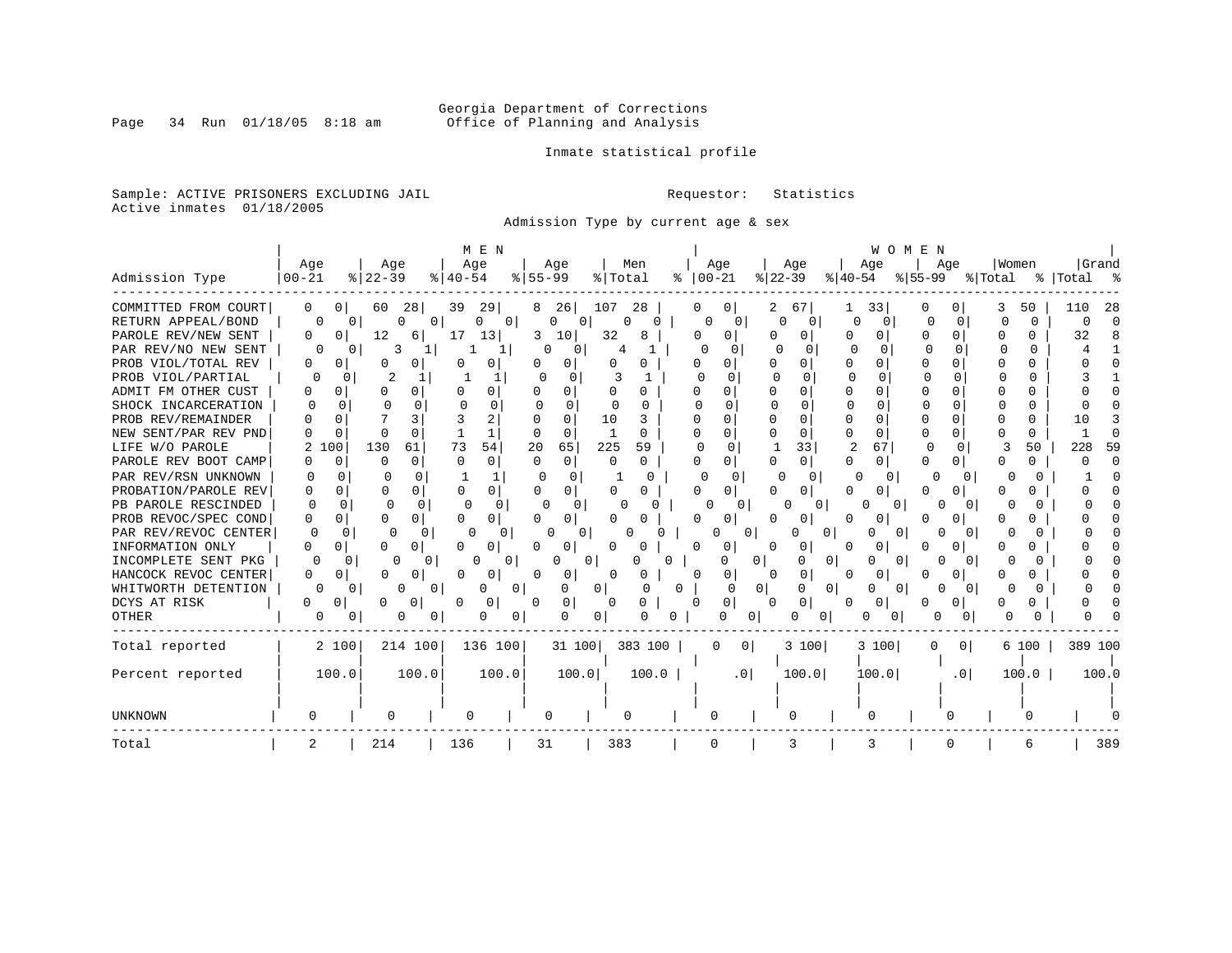Georgia Department of Corrections Page 35 Run 01/18/05 8:18 am Office of Planning and Analysis

Inmate statistical profile

Sample: ACTIVE PRISONERS EXCLUDING JAIL **Requestor:** Statistics Active inmates 01/18/2005 Release Type by current age & sex | M E N | W O M E N | | Age | Age | Age | Age | Men | Age | Age | Age | Age |Women |Grand Release Type |00-21 %|22-39 %|40-54 %|55-99 %|Total % |00-21 %|22-39 %|40-54 %|55-99 %|Total % |Total % ------------------------------------------------------------------------------------------------------------------------------------ Active | 2 100| 214 100| 136 100| 31 100| 383 100 | 0 0| 3 100| 3 100| 0 0| 6 100 | 389 100 ------------------------------------------------------------------------------------------------------------------------------------ Total | 2 | 214 | 136 | 31 | 383 | 0 | 3 | 3 | 0 | 6 | 389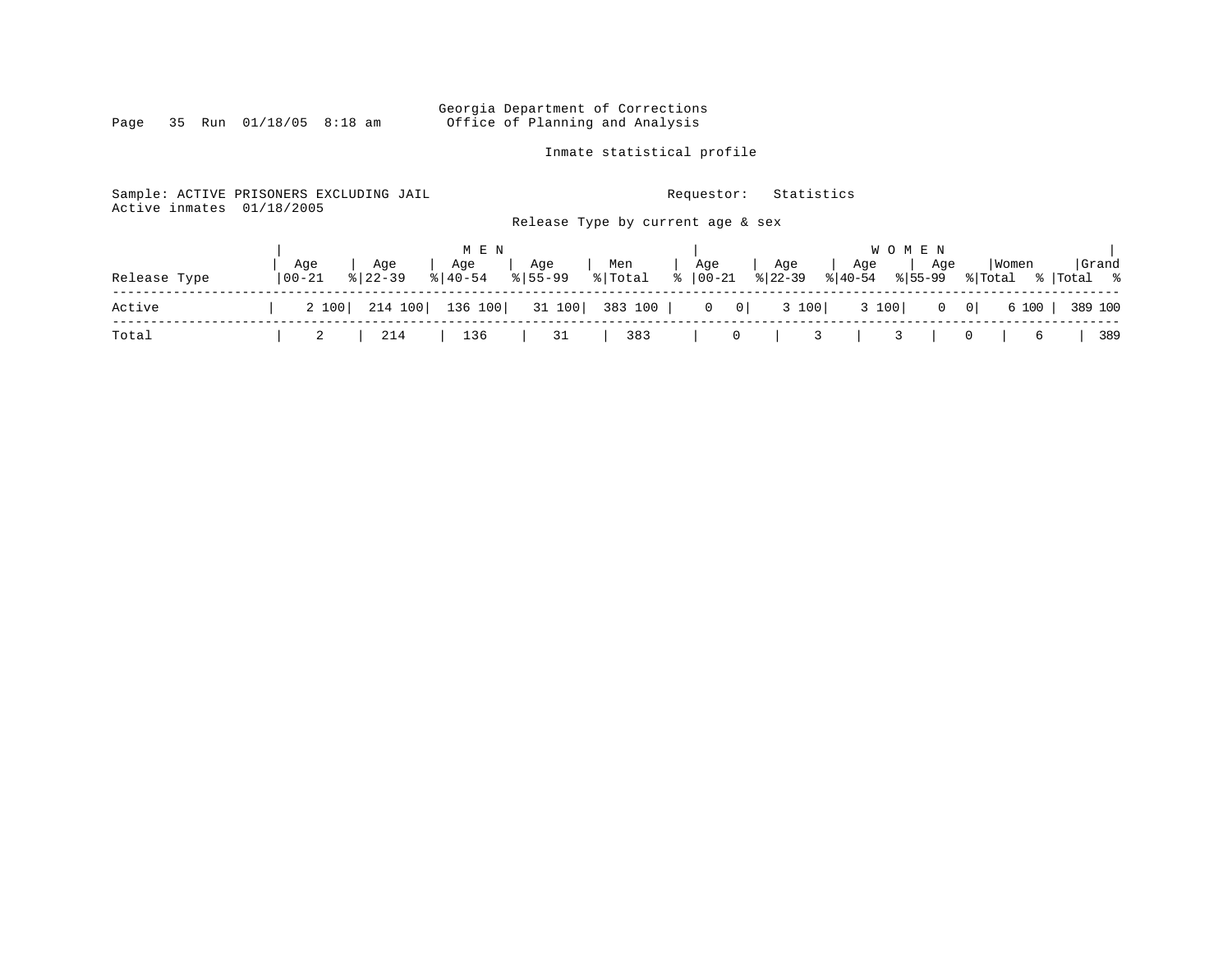Georgia Department of Corrections<br>Page 36 Run 01/18/05 8:18 am Office of Planning and Analysis Office of Planning and Analysis

Inmate statistical profile

| Sample: ACTIVE PRISONERS EXCLUDING JAIL<br>Active inmates | 01/18/2005 |                |                                |                        | Requestor:                                     | Statistics |       |              |         |            |
|-----------------------------------------------------------|------------|----------------|--------------------------------|------------------------|------------------------------------------------|------------|-------|--------------|---------|------------|
|                                                           |            |                |                                |                        | Inst By Group by current age & sex             |            |       |              |         |            |
|                                                           |            |                | M E N                          |                        |                                                |            |       | W O M E N    |         |            |
|                                                           | Age        | Age<br>% 22-39 | Age   Age  <br>% 40-54 % 55-99 |                        | Men   Age   Age<br>  % Total %  00-21 %  22-39 |            |       |              | Women   | Grand      |
| Inst By Group                                             | $100 - 21$ |                |                                |                        |                                                |            |       |              | % Total | %  Total % |
| State prison                                              | 2 100      | 214 100        |                                | 136 100 31 100 383 100 | $\begin{array}{ccc} & 0 & 0 \end{array}$       | 3 100      | 3 100 | $0 \qquad 0$ | 6 100   | 389 100    |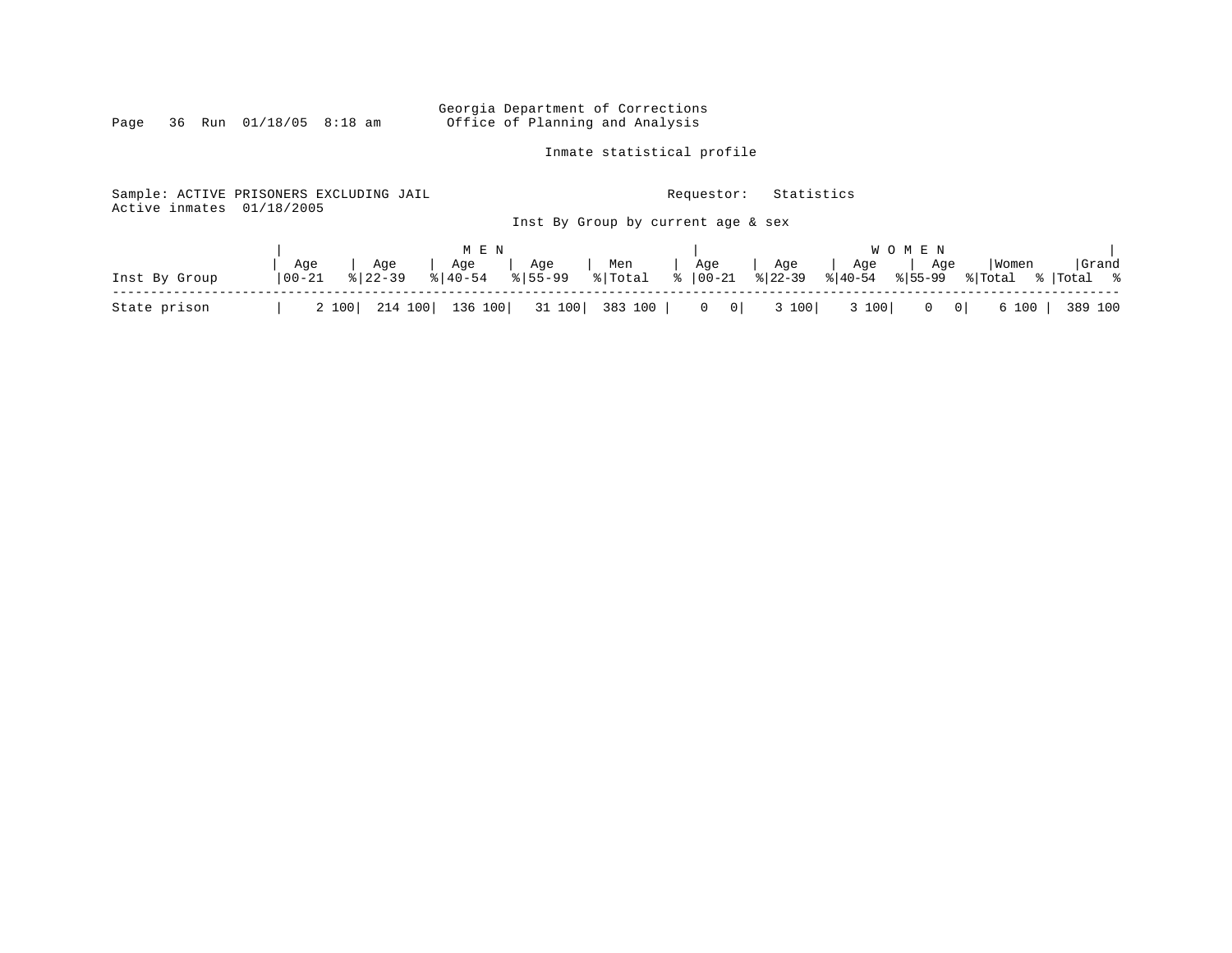# Georgia Department of Corrections<br>Page 37 Run 01/18/05 8:18 am 60ffice of Planning and Analysis Office of Planning and Analysis

Inmate statistical profile

Sample: ACTIVE PRISONERS EXCLUDING JAIL **Requestor:** Statistics Active inmates 01/18/2005

Institution by current age & sex

|                      |                      |                          | M E N                      |                                |                        |                            |                                       | WOMEN                         |                         |              |             |
|----------------------|----------------------|--------------------------|----------------------------|--------------------------------|------------------------|----------------------------|---------------------------------------|-------------------------------|-------------------------|--------------|-------------|
|                      | Age                  | Age                      | Age                        | Age                            | Men                    | Age                        | Age                                   | Age                           | Age                     | Women        | Grand       |
| Institution          | $00 - 21$            | $8   22 - 39$            | $ 40-54 $                  | $8 55-99$                      | % Total                | $8   00 - 21$              | $ 22 - 39 $                           | % 40-54 % 55-99               |                         | % Total      | %   Total % |
| Ware Prison          | 0<br>0 <sup>1</sup>  | 16<br>7 I                | 13<br>10                   | 6                              | 31<br>8                | 0<br>O                     | 0                                     | 0                             |                         |              | 31          |
| Phillips Prison      | O                    | 9<br>$\Omega$<br>4       | 4 <br>б                    |                                | 16<br>3 <br>4          |                            | 0 <sup>1</sup><br>$\Omega$<br>O       | $\Omega$                      | $\Omega$                |              | 16          |
| Arrendale Prison     | 0<br>0               | 9<br>4                   | 6<br>8                     | $\Omega$<br>0                  | 17<br>4                | 0<br>$\Omega$              | 0<br>$\Omega$                         | 0<br>0 <sub>1</sub>           | 0                       | 0            | 17          |
| Georgia State Prison | $\Omega$             | 31<br>14<br>0            | 18<br>13                   | 19<br>6                        | 55<br>14               |                            | 0 <sup>1</sup><br>0<br>0 <sup>1</sup> | $\Omega$<br>0                 | $\cap$<br>$\Omega$      |              | 14<br>55    |
| Mens Prison          | 0<br>0               | U<br>0                   | $\Omega$<br>0              | 3                              | $\Omega$               | $\overline{0}$<br>$\Omega$ | $\cap$<br>0                           | 0<br>0<br><sup>0</sup>        |                         |              |             |
| Jackson Prison-Diag  | 0                    | 2<br>4<br>$\Omega$       | 3<br>4                     |                                | 2<br>0 <sup>1</sup>    | 0 <sup>1</sup>             | ∩<br>$\Omega$                         | U<br>$\Omega$                 |                         | <sup>n</sup> |             |
| Jackson Prison-Perm  | $\Omega$             | 0<br>$\Omega$<br>0       | 2                          | 0<br>$\Omega$                  | 2                      | O<br>$\circ$               | 0 <sup>1</sup>                        | n                             | 0<br>U                  | 0            |             |
| Coastal Prison       |                      | 9                        | $\Omega$<br>0 <sup>1</sup> | $\Omega$                       | 9                      | 0<br>0                     | 0                                     | $\Omega$                      |                         | 0            |             |
| Central Prison       | ∩<br>$\Omega$        | 0<br>0                   | $\Omega$<br><sup>n</sup>   | 3 I                            |                        | 0.<br><sup>0</sup>         | 0                                     | 0<br>n<br><sup>o</sup>        | $\Omega$                | 0            |             |
| Augusta Med Prison   | 0                    | 8<br>0                   | 2                          | 16<br>5                        | 16                     | $\Omega$<br>O              | $\Omega$                              | $\Omega$<br>Ω                 | O                       | <sup>0</sup> | 16          |
| Valdosta Prison      | 0<br>0               | 20<br>91                 | 13<br>10                   | <sup>0</sup><br>0 <sup>1</sup> | 33<br>9                | U<br>0                     | 0                                     | O<br>0                        |                         | 0            | 33          |
| Hays Prison          |                      | 13<br>50<br><sup>6</sup> | 14<br>10                   | 13<br>4                        | 32                     | $\Omega$                   | $\Omega$                              | $\Omega$<br>$\Omega$          |                         | <sup>0</sup> | 32          |
| Hancock Prison       | 0                    | 18<br>8                  | 4<br>6                     | 3                              | 25                     | 0                          | 0                                     | 0                             |                         |              | 25<br>6     |
| Telfair Prison       | 50                   | 27<br>13                 | 20<br>15                   | 2<br>6                         | 50<br>13               | U                          | $\cap$<br>U                           |                               |                         | U            | 13<br>50    |
| Macon Prison         | $\Omega$             | 29<br>14                 | 19<br>14                   | 13                             | 14<br>52               | U.                         | 0                                     | O                             |                         | O            | 13<br>52    |
| Smith Prison         | <sup>n</sup>         | 20<br>9                  | 10<br>7                    | 13<br>4                        | 34<br>9                |                            | $\cap$                                |                               |                         | 0            | q<br>34     |
| Washingtn Women Pris | $\Omega$<br>U        | $\Omega$<br>$\Omega$     | $\Omega$                   | $\Omega$                       | $\cap$<br><sup>0</sup> | $\cap$                     | $\Omega$                              | 67<br>∩                       |                         | 33           |             |
| Baldwin Prison       | $\Omega$             |                          | 0<br><sup>0</sup>          | $\Omega$<br><sup>n</sup>       | 0                      | $\Omega$                   | $\Omega$                              | U<br>$\Omega$<br><sup>0</sup> |                         | 0            |             |
| Metro Womens Prison  | $\Omega$<br>$\Omega$ | $\Omega$<br>$\Omega$     | $\Omega$<br>$\Omega$       | $\Omega$<br>0                  | $\Omega$<br>$\Omega$   | 0<br>$\mathbf 0$           | 33                                    | 33                            | $\mathbf 0$<br>$\Omega$ | 33           |             |
| Pulaski Womens Pris  | 0<br>$\Omega$        | $\Omega$<br>$\Omega$     | 0<br>n                     | $\Omega$<br>$\cap$             | <sup>n</sup>           | $\Omega$                   | 67                                    | $\Omega$<br>0<br><sup>0</sup> | $\Omega$                | 33           |             |
| Total reported       | 4 100                | 428 100                  | 272 100                    | 62 100                         | 766 100                | $\overline{0}$<br>$\Omega$ | 6 100                                 | 6 100<br>$\Omega$             | 0 <sup>1</sup>          | 12 100       | 778 100     |
| Percent reported     | 100.0                | 100.0                    | 100.0                      | 100.0                          | 100.0                  | .0 <sub>1</sub>            | 100.0                                 | 100.0                         | .0 <sub>1</sub>         | 100.0        | 100.0       |
|                      |                      |                          |                            |                                |                        |                            |                                       |                               |                         |              |             |
| Not Reported         | 0                    | $\Omega$                 |                            |                                | $\Omega$               | <sup>0</sup>               |                                       |                               |                         |              |             |
| Total                | 2                    | 214                      | 136                        | 31                             | 383                    |                            | 3                                     | 3                             |                         | 6            | 389         |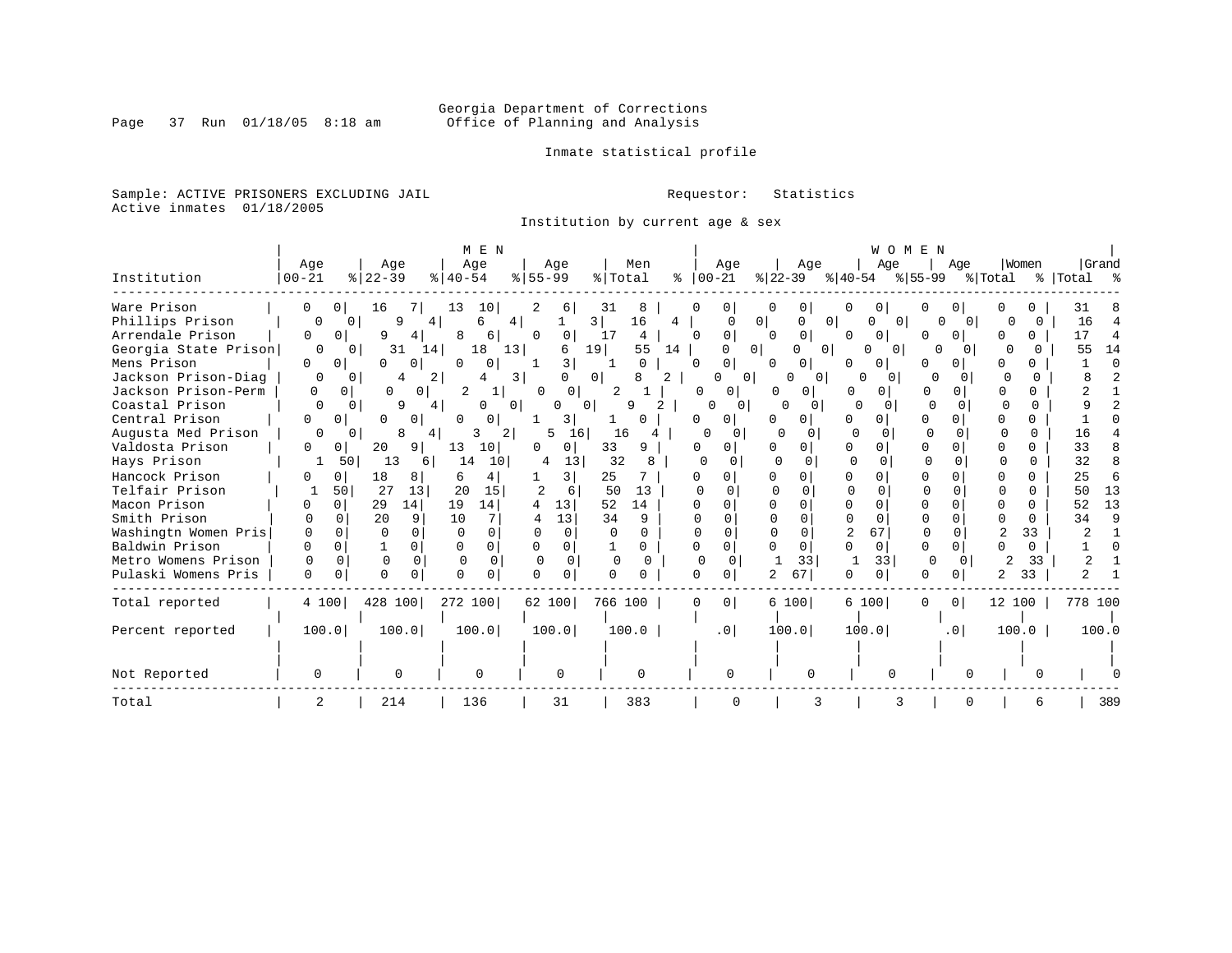# Georgia Department of Corrections<br>Page 38 Run 01/18/05 8:18 am 60ffice of Planning and Analysis Office of Planning and Analysis

Inmate statistical profile

Sample: ACTIVE PRISONERS EXCLUDING JAIL **Requestor:** Statistics Active inmates 01/18/2005

Misdemeanors And Felonies by current age & sex

|                       |                  |                                                      | M E N                       |                                     |                              |                                 |                              | W O                                  | M E N            |                                          |                        |
|-----------------------|------------------|------------------------------------------------------|-----------------------------|-------------------------------------|------------------------------|---------------------------------|------------------------------|--------------------------------------|------------------|------------------------------------------|------------------------|
| Crime Type            | Age<br>$00 - 21$ | Age<br>$8 22-39$                                     | Age<br>$8   40 - 54$        | Age<br>$8155 - 99$                  | Men<br>% Total               | Age<br>$8   00 - 21$            | Age<br>$ 22-39 $             | Age<br>$ 40-54 $                     | Age<br>$ 55-99 $ | Women<br>% Total                         | Grand<br>% Total %     |
| MISDEMEANOR<br>FELONY | 0<br>2 100       | 0 <sup>1</sup><br>$\mathbf 0$<br>$\Omega$<br>214 100 | $\mathbf 0$<br>0<br>136 100 | $\overline{0}$<br>$\circ$<br>31 100 | 0<br>$\mathbf{0}$<br>383 100 | 0<br> 0 <br> 0 <br>$\mathbf{0}$ | $\mathbf{0}$<br> 0 <br>3 100 | $\mathbf 0$<br>$\mathbf{0}$<br>3 100 | 0<br>$\mathbf 0$ | 0<br>$\Omega$<br>0 <sup>1</sup><br>6 100 | $0 \quad 0$<br>389 100 |
| Total reported        | 2 100            | 214 100                                              | 136 100                     | 31 100                              | 383 100                      | 0 <sup>1</sup><br>0             | 3 100                        | 3 100                                | 0                | 0 <sup>1</sup><br>6 100                  | 389 100                |
| Percent reported      | 100.0            | 100.0                                                | 100.0                       | 100.0                               | 100.0                        | .0 <sub>1</sub>                 | 100.0                        | 100.0                                |                  | 100.0<br>.0 <sup>1</sup>                 | 100.0                  |
| NOT REPORTED          |                  | 0                                                    | 0                           | $\mathbf 0$                         | $\mathbf 0$                  | 0                               |                              | 0                                    |                  | $\Omega$                                 | $\Omega$               |
| Total                 |                  | 214                                                  | 136                         | 31                                  | 383                          | 0                               |                              |                                      |                  | 6                                        | 389                    |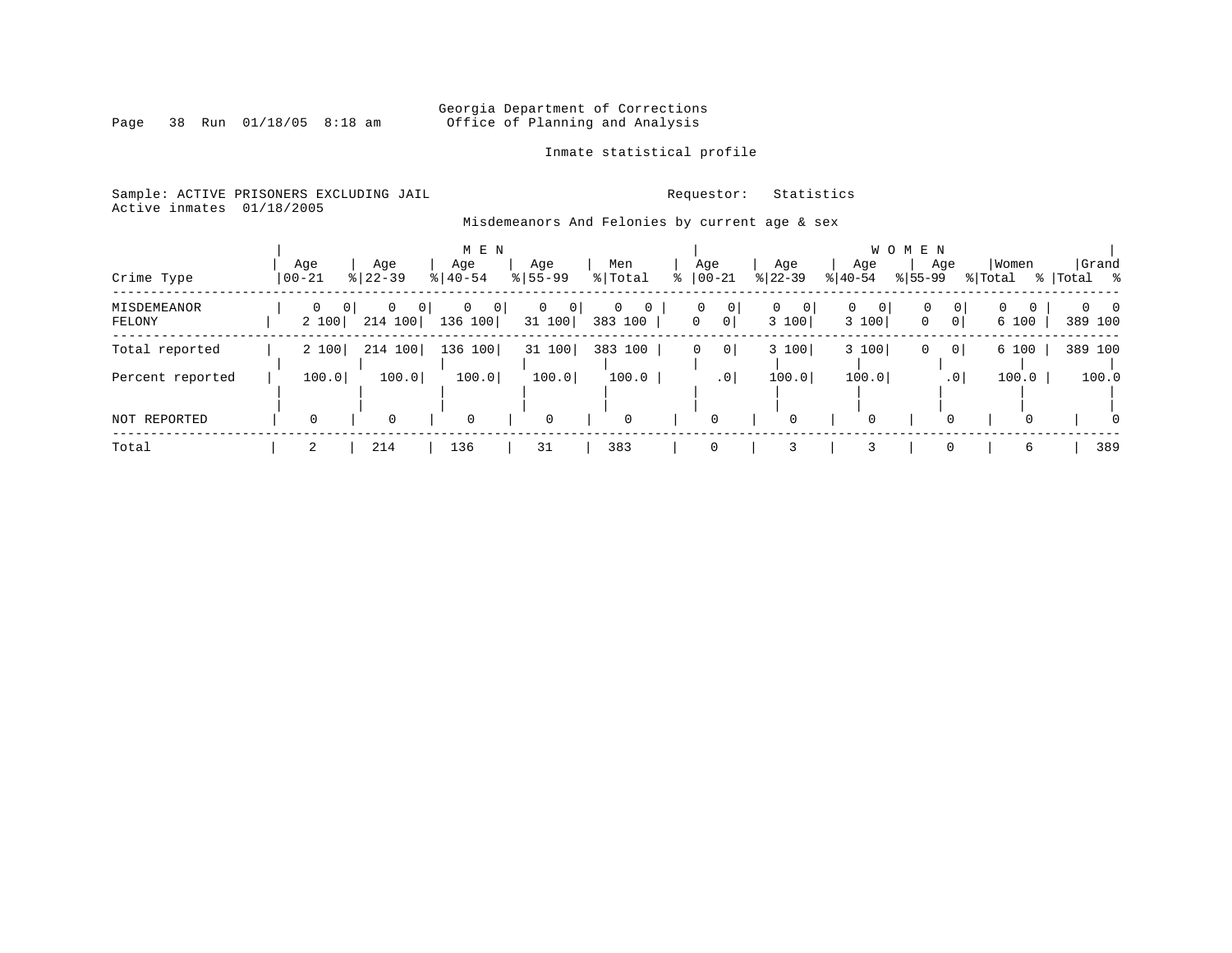# Georgia Department of Corrections<br>Page 39 Run 01/18/05 8:18 am 60ffice of Planning and Analysis Office of Planning and Analysis

Inmate statistical profile

Sample: ACTIVE PRISONERS EXCLUDING JAIL **Requestor:** Statistics Active inmates 01/18/2005

Crimes By Group by current age & sex

| Age<br>Age<br>Age<br>Age<br>Men<br>Age<br>Age<br>Age<br>Aqe<br>  Women<br>$8$   22-39<br>$00 - 21$<br>$ 22-39 $<br>$ 55-99$<br>Crimes By Group<br>$00 - 21$<br>$8155 - 99$<br>$ 40-54 $<br>% Total<br>응   40-54<br>% Total<br>68<br>55<br>223<br>58<br>3 100<br>HOMICIDE<br>2 100<br>145<br>59<br>43<br>17<br>0<br>0 <sup>1</sup><br>3 100<br>0<br>0<br>6 100<br>ABORTION<br>$\mathbf{0}$<br>$\Omega$<br>0<br>0<br>$\Omega$<br>$\Omega$<br>$\Omega$<br>0<br>0<br>0<br>0<br>0<br>0<br>0 <sup>1</sup><br>0<br>0<br>0<br>$\Omega$<br>0<br>0<br>22<br>BODILY INJRY&REL OFF<br>0<br>19<br>9<br>16<br>2<br>43<br>11<br>0<br>0<br>6 I<br>0<br>0<br>0<br>$\Omega$<br>$\Omega$<br>0<br>C<br>O<br>O<br>ARSON & REL OFF<br>$\Omega$<br>0<br>O<br>0<br>O<br>O<br>$\Omega$<br>0<br>$\Omega$<br>0<br><sup>0</sup><br>0<br>O<br>0<br>0<br>0<br>0<br><sup>o</sup><br><sup>0</sup><br>O<br>DAMAGE OF PROPERTY<br>0<br>0<br>$\Omega$<br>O<br>0<br>O<br>0<br>$\Omega$<br>O<br>O<br>0<br>0<br>0<br>$\Omega$<br>O<br>O<br>O<br>C<br>O<br>BURGLARY & REL OFF<br>$\Omega$<br>O<br>$\Omega$<br>$\Omega$<br>N<br>O<br>0<br>$\Omega$<br>$\Omega$<br>O<br>$\Omega$<br>$\Omega$<br>∩<br>O<br>1<br>O<br>FORGERY & REL OFF<br>0<br>U<br>0<br>0<br>U<br>0<br>O<br>0<br>0<br>O<br><sup>0</sup><br>0<br>O<br>O<br>n<br>O<br>O<br>O<br>O<br>O<br>THEFT<br>$\Omega$<br>$\Omega$<br>$\cap$<br>$\Omega$<br>$\Omega$<br>$\Omega$<br>0<br>$\Omega$<br>0<br>$\Omega$<br>0<br>0<br>0<br><sup>0</sup><br>$\Omega$<br>O<br>0<br>0<br>O<br><b>ROBBERY</b><br>0<br>25<br>12<br>24<br>18<br>8<br>26<br>57<br>$\Omega$<br>O<br>15<br>O<br>0<br>O<br>0<br>0<br>$\Omega$<br>0<br>O<br>0 |                    |
|----------------------------------------------------------------------------------------------------------------------------------------------------------------------------------------------------------------------------------------------------------------------------------------------------------------------------------------------------------------------------------------------------------------------------------------------------------------------------------------------------------------------------------------------------------------------------------------------------------------------------------------------------------------------------------------------------------------------------------------------------------------------------------------------------------------------------------------------------------------------------------------------------------------------------------------------------------------------------------------------------------------------------------------------------------------------------------------------------------------------------------------------------------------------------------------------------------------------------------------------------------------------------------------------------------------------------------------------------------------------------------------------------------------------------------------------------------------------------------------------------------------------------------------------------------------------------------------------------------------------------------------|--------------------|
|                                                                                                                                                                                                                                                                                                                                                                                                                                                                                                                                                                                                                                                                                                                                                                                                                                                                                                                                                                                                                                                                                                                                                                                                                                                                                                                                                                                                                                                                                                                                                                                                                                        | Grand              |
|                                                                                                                                                                                                                                                                                                                                                                                                                                                                                                                                                                                                                                                                                                                                                                                                                                                                                                                                                                                                                                                                                                                                                                                                                                                                                                                                                                                                                                                                                                                                                                                                                                        | %  Total           |
|                                                                                                                                                                                                                                                                                                                                                                                                                                                                                                                                                                                                                                                                                                                                                                                                                                                                                                                                                                                                                                                                                                                                                                                                                                                                                                                                                                                                                                                                                                                                                                                                                                        | 229<br>59          |
|                                                                                                                                                                                                                                                                                                                                                                                                                                                                                                                                                                                                                                                                                                                                                                                                                                                                                                                                                                                                                                                                                                                                                                                                                                                                                                                                                                                                                                                                                                                                                                                                                                        | $\Omega$<br>$\cap$ |
|                                                                                                                                                                                                                                                                                                                                                                                                                                                                                                                                                                                                                                                                                                                                                                                                                                                                                                                                                                                                                                                                                                                                                                                                                                                                                                                                                                                                                                                                                                                                                                                                                                        | 43<br>11           |
|                                                                                                                                                                                                                                                                                                                                                                                                                                                                                                                                                                                                                                                                                                                                                                                                                                                                                                                                                                                                                                                                                                                                                                                                                                                                                                                                                                                                                                                                                                                                                                                                                                        | $\Omega$<br>O      |
|                                                                                                                                                                                                                                                                                                                                                                                                                                                                                                                                                                                                                                                                                                                                                                                                                                                                                                                                                                                                                                                                                                                                                                                                                                                                                                                                                                                                                                                                                                                                                                                                                                        |                    |
|                                                                                                                                                                                                                                                                                                                                                                                                                                                                                                                                                                                                                                                                                                                                                                                                                                                                                                                                                                                                                                                                                                                                                                                                                                                                                                                                                                                                                                                                                                                                                                                                                                        |                    |
|                                                                                                                                                                                                                                                                                                                                                                                                                                                                                                                                                                                                                                                                                                                                                                                                                                                                                                                                                                                                                                                                                                                                                                                                                                                                                                                                                                                                                                                                                                                                                                                                                                        |                    |
|                                                                                                                                                                                                                                                                                                                                                                                                                                                                                                                                                                                                                                                                                                                                                                                                                                                                                                                                                                                                                                                                                                                                                                                                                                                                                                                                                                                                                                                                                                                                                                                                                                        |                    |
|                                                                                                                                                                                                                                                                                                                                                                                                                                                                                                                                                                                                                                                                                                                                                                                                                                                                                                                                                                                                                                                                                                                                                                                                                                                                                                                                                                                                                                                                                                                                                                                                                                        | 15<br>57           |
| SEXUAL OFFENSES<br>21<br>10<br>25<br>18<br>13<br>50<br>$\Omega$<br>$\Omega$<br>0<br>4<br>13<br>$\Omega$<br>O<br>0<br>C<br><sup>0</sup><br><sup>0</sup><br>N<br>n                                                                                                                                                                                                                                                                                                                                                                                                                                                                                                                                                                                                                                                                                                                                                                                                                                                                                                                                                                                                                                                                                                                                                                                                                                                                                                                                                                                                                                                                       | 13<br>50           |
| OBSCENITY CRIMES<br>$\Omega$<br>$\Omega$<br>$\Omega$<br>$\Omega$<br>0<br><sup>0</sup><br>0<br>U<br>∩<br>∩<br>U<br>U<br>∩<br>N<br>$\Omega$<br>$\Omega$<br>U<br>C<br>N                                                                                                                                                                                                                                                                                                                                                                                                                                                                                                                                                                                                                                                                                                                                                                                                                                                                                                                                                                                                                                                                                                                                                                                                                                                                                                                                                                                                                                                                   | $\Gamma$           |
| $\Omega$<br>0<br>0<br>0<br>TREASON & REL OFF<br>U<br>0<br>$\Omega$<br>$\Omega$<br>0<br><sup>0</sup><br>0<br>U<br>n<br>n<br>O<br>0<br>O<br>O<br>n<br>0                                                                                                                                                                                                                                                                                                                                                                                                                                                                                                                                                                                                                                                                                                                                                                                                                                                                                                                                                                                                                                                                                                                                                                                                                                                                                                                                                                                                                                                                                  |                    |
| CRIMES INVOLVNG GOVT<br>$\Omega$<br>0<br>$\Omega$<br>$\Omega$<br>$\Omega$<br>0<br>$\Omega$<br>O<br>$\Omega$<br><sup>0</sup><br>O<br>$\Omega$<br>0<br>n<br>O<br>0<br>U<br>O                                                                                                                                                                                                                                                                                                                                                                                                                                                                                                                                                                                                                                                                                                                                                                                                                                                                                                                                                                                                                                                                                                                                                                                                                                                                                                                                                                                                                                                             |                    |
| 0<br>FALSIFICATIONS<br>$\mathbf 0$<br>0<br>0<br>0<br>0<br>0<br>0<br>$\Omega$<br>$\Omega$<br>0<br>$\Omega$<br>0<br>0<br>0<br>$\Omega$<br>0<br>U<br>0                                                                                                                                                                                                                                                                                                                                                                                                                                                                                                                                                                                                                                                                                                                                                                                                                                                                                                                                                                                                                                                                                                                                                                                                                                                                                                                                                                                                                                                                                    |                    |
| OBSTRUCT LAW ENFORCE<br>$\Omega$<br>$\Omega$<br>$\Omega$<br>$\Omega$<br>$\Omega$<br>0<br>$\Omega$<br>$\Omega$<br>0<br>$\Omega$<br>$\Omega$<br>U<br>0<br>$\Omega$<br>U<br>0<br>0<br>U<br>O                                                                                                                                                                                                                                                                                                                                                                                                                                                                                                                                                                                                                                                                                                                                                                                                                                                                                                                                                                                                                                                                                                                                                                                                                                                                                                                                                                                                                                              |                    |
| DISORDERLY CONDUCT<br>$\Omega$<br>$\Omega$<br>0<br>0<br>$\Omega$<br>0<br>0<br>0<br>N<br>0<br>$\Omega$<br>0<br>U<br>0<br>0<br>0<br>$\Omega$<br>0<br>U<br>O                                                                                                                                                                                                                                                                                                                                                                                                                                                                                                                                                                                                                                                                                                                                                                                                                                                                                                                                                                                                                                                                                                                                                                                                                                                                                                                                                                                                                                                                              |                    |
| $\Omega$<br>GAMBLING & REL OFF<br>$\Omega$<br>0<br>$\Omega$<br>0<br><sup>0</sup><br>$\Omega$<br>$\Omega$<br>C<br><sup>0</sup><br>U<br>$\Omega$<br>n<br>0<br>U<br>n<br><sup>0</sup><br>U                                                                                                                                                                                                                                                                                                                                                                                                                                                                                                                                                                                                                                                                                                                                                                                                                                                                                                                                                                                                                                                                                                                                                                                                                                                                                                                                                                                                                                                |                    |
| CRUELTY TO CHILDREN<br>$\Omega$<br>0<br>0<br>0<br>N<br>0<br>O<br>$\Omega$<br>0<br>O<br>0<br>0<br>O<br>U<br>U<br>U<br>O<br>O<br>0                                                                                                                                                                                                                                                                                                                                                                                                                                                                                                                                                                                                                                                                                                                                                                                                                                                                                                                                                                                                                                                                                                                                                                                                                                                                                                                                                                                                                                                                                                       |                    |
| CRIMES WITH GUNS<br>0<br>0<br>0<br>0<br>0<br>0<br>O<br>0<br>N<br>0<br>0<br>0<br>$\overline{0}$<br>0<br>0<br>0<br>O<br>0                                                                                                                                                                                                                                                                                                                                                                                                                                                                                                                                                                                                                                                                                                                                                                                                                                                                                                                                                                                                                                                                                                                                                                                                                                                                                                                                                                                                                                                                                                                |                    |
| INVASION PRIVACY<br>0<br>O<br>0<br>$\Omega$<br>0<br>0<br>0<br>0<br>0<br>U<br>0<br>N<br><sup>0</sup><br>O<br>N<br>$\Omega$<br>0                                                                                                                                                                                                                                                                                                                                                                                                                                                                                                                                                                                                                                                                                                                                                                                                                                                                                                                                                                                                                                                                                                                                                                                                                                                                                                                                                                                                                                                                                                         |                    |
| <b>RACKETEERING</b><br>$\Omega$<br>0<br>0<br>0<br><sup>0</sup><br>U<br>Λ<br>0<br>U<br><sup>0</sup><br>0<br>U<br>O<br>0<br>0<br>O<br>0<br>0<br>O<br>O                                                                                                                                                                                                                                                                                                                                                                                                                                                                                                                                                                                                                                                                                                                                                                                                                                                                                                                                                                                                                                                                                                                                                                                                                                                                                                                                                                                                                                                                                   |                    |
| DRUG ABUSE OFFENSES<br>0<br>3<br>5<br>8<br>0<br>0<br>4<br>$\Omega$<br>O<br>0<br>U<br>0<br>N<br>O<br>n<br>U                                                                                                                                                                                                                                                                                                                                                                                                                                                                                                                                                                                                                                                                                                                                                                                                                                                                                                                                                                                                                                                                                                                                                                                                                                                                                                                                                                                                                                                                                                                             |                    |
| DRUG TRAFFICKING<br>0<br>0<br>O<br>0<br>$\Omega$<br>$\Omega$<br>N<br>O<br>O<br>0<br>$\Omega$<br>$\Omega$<br>O<br>O<br>Ω                                                                                                                                                                                                                                                                                                                                                                                                                                                                                                                                                                                                                                                                                                                                                                                                                                                                                                                                                                                                                                                                                                                                                                                                                                                                                                                                                                                                                                                                                                                |                    |
| 0<br>0<br>AUTO CRIMES<br>0<br>0<br>O<br>0<br>0<br>0<br>N<br>$\Omega$<br>0<br>$\Omega$<br>$\Omega$<br>0<br>0<br>0<br>0<br>O<br>O<br>O                                                                                                                                                                                                                                                                                                                                                                                                                                                                                                                                                                                                                                                                                                                                                                                                                                                                                                                                                                                                                                                                                                                                                                                                                                                                                                                                                                                                                                                                                                   |                    |
| REVENUE & CONTRABAND<br>$\Omega$<br>$\overline{0}$<br>0<br>O<br>$\Omega$<br>$\mathbf{0}$<br>$\Omega$<br>0<br>U<br>0<br>O<br>U<br>$\Omega$<br>0<br>$\Omega$<br>O<br>$\Omega$<br>$\Omega$<br>O<br>O                                                                                                                                                                                                                                                                                                                                                                                                                                                                                                                                                                                                                                                                                                                                                                                                                                                                                                                                                                                                                                                                                                                                                                                                                                                                                                                                                                                                                                      |                    |
| CRIMES OF OTH STATES<br>$\mathbf 0$<br>0<br>0<br>$\Omega$<br>0<br>$\mathbf 0$<br>0<br>O<br>0<br>C<br>0<br>N<br>$\Omega$<br>O<br>0<br><sup>0</sup><br>0<br>0<br>O<br>O                                                                                                                                                                                                                                                                                                                                                                                                                                                                                                                                                                                                                                                                                                                                                                                                                                                                                                                                                                                                                                                                                                                                                                                                                                                                                                                                                                                                                                                                  |                    |
| MISC. FELONIES<br>0<br>0<br>U<br>0<br>$\mathbf{0}$<br>$\Omega$<br>0<br>0<br>0<br>O<br>0<br>O<br>$\Omega$<br>$\Omega$<br>$\Omega$<br>n<br>0<br>0<br>0<br>$\Omega$                                                                                                                                                                                                                                                                                                                                                                                                                                                                                                                                                                                                                                                                                                                                                                                                                                                                                                                                                                                                                                                                                                                                                                                                                                                                                                                                                                                                                                                                       |                    |
| MISDEMEANORS<br>0<br>0<br>0<br>0<br>0<br>0<br>0<br>0<br>0<br><sup>0</sup><br>0<br>n<br>0<br>0<br>0<br>0<br>O<br>Ω                                                                                                                                                                                                                                                                                                                                                                                                                                                                                                                                                                                                                                                                                                                                                                                                                                                                                                                                                                                                                                                                                                                                                                                                                                                                                                                                                                                                                                                                                                                      |                    |
| 214 100<br>Total reported<br>2 100<br>136 100<br>31 100<br>383 100<br>0<br>3 100<br>3 100<br>$\overline{0}$<br>6 100<br>O<br><sup>0</sup>                                                                                                                                                                                                                                                                                                                                                                                                                                                                                                                                                                                                                                                                                                                                                                                                                                                                                                                                                                                                                                                                                                                                                                                                                                                                                                                                                                                                                                                                                              | 389 100            |
| 100.0<br>100.0<br>100.0<br>100.0<br>100.0<br>100.0<br>Percent reported<br>100.0<br>.0 <sub>1</sub><br>100.0<br>.0 <sub>1</sub>                                                                                                                                                                                                                                                                                                                                                                                                                                                                                                                                                                                                                                                                                                                                                                                                                                                                                                                                                                                                                                                                                                                                                                                                                                                                                                                                                                                                                                                                                                         | 100.0              |
|                                                                                                                                                                                                                                                                                                                                                                                                                                                                                                                                                                                                                                                                                                                                                                                                                                                                                                                                                                                                                                                                                                                                                                                                                                                                                                                                                                                                                                                                                                                                                                                                                                        |                    |
| NOT REPORTED<br>0<br>0<br>0<br>$\Omega$<br>$\mathbf 0$<br>0<br>O<br>0<br>$\Omega$                                                                                                                                                                                                                                                                                                                                                                                                                                                                                                                                                                                                                                                                                                                                                                                                                                                                                                                                                                                                                                                                                                                                                                                                                                                                                                                                                                                                                                                                                                                                                      |                    |
| $\overline{a}$<br>214<br>383<br>136<br>31<br>0<br>3<br>3<br>$\Omega$<br>Total<br>6                                                                                                                                                                                                                                                                                                                                                                                                                                                                                                                                                                                                                                                                                                                                                                                                                                                                                                                                                                                                                                                                                                                                                                                                                                                                                                                                                                                                                                                                                                                                                     | 389                |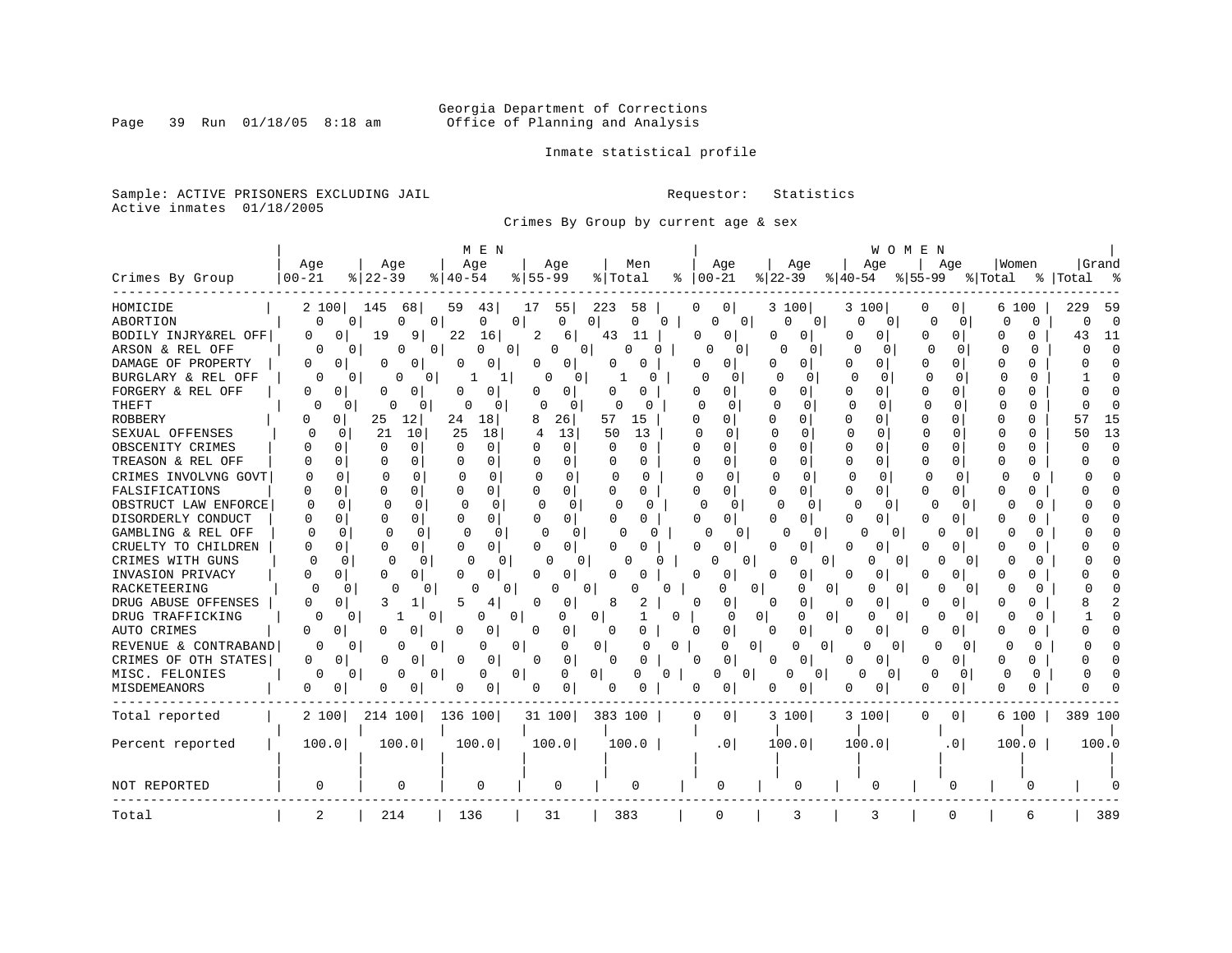# Georgia Department of Corrections<br>Page 40 Run 01/18/05 8:18 am 60ffice of Planning and Analysis Office of Planning and Analysis

### Inmate statistical profile

Sample: ACTIVE PRISONERS EXCLUDING JAIL **Requestor:** Statistics Active inmates 01/18/2005

Most Serious Offense by current age & sex

|                                                                                                                                      |     | M E N          |                   |                |                    |          |                          |     |                |    |                      |             | WOMEN  |                |       |         |     |         |                |         |       |
|--------------------------------------------------------------------------------------------------------------------------------------|-----|----------------|-------------------|----------------|--------------------|----------|--------------------------|-----|----------------|----|----------------------|-------------|--------|----------------|-------|---------|-----|---------|----------------|---------|-------|
| Most Serious Offense 00-21                                                                                                           | Age |                | Age<br>$8$  22-39 |                | Age<br>$8140 - 54$ |          | Age<br>$8 55-99$         |     | Men<br>% Total |    | Age<br>$8   00 - 21$ | $ 22 - 39 $ | Age    | ୫∣40-54        | Age   | ୫∣55-99 | Age | % Total | Women<br>- % ၂ | Total % | Grand |
| In the table below, misdemeanors come first, and are in lower-case letters. AFTER THAT COME FELONIES, IN UPPER-CASE LETTERS<br>NOTE: |     |                |                   |                |                    |          |                          |     |                |    |                      |             |        |                |       |         |     |         |                |         |       |
| MURDER                                                                                                                               |     | 2 100          | 145               | 681            | 59<br>43           |          | 55                       | 223 | 58             |    |                      |             | 3 100  |                | 3 100 |         |     | 6 100   |                | 229     | -59   |
| KIDNAPPING                                                                                                                           |     | $\Omega$       | 19                | 9 <sup>1</sup> | 22                 | 16       |                          | 6   | 43             | 11 |                      |             |        | 0 <sup>1</sup> |       |         |     |         |                | 43      |       |
| <b>BURGLARY</b>                                                                                                                      | 0   | 0              |                   | 0              |                    |          |                          |     | 0              |    | 0                    |             | 0      | 0              | 0     |         |     |         |                |         |       |
| ARMED ROBBERY                                                                                                                        |     | $\Omega$       | 25                | 12             | 23                 | 17       | 8                        | 26  | 56             | 15 |                      | $\Omega$    | 0<br>0 |                |       |         |     |         |                | 56      | 14    |
| HIJACKING MOTOR VEHI                                                                                                                 |     | $\Omega$       |                   | 0              |                    |          | $\Omega$<br><sup>0</sup> |     | 0              |    | 0                    |             |        |                |       |         |     |         |                |         |       |
| RAPE                                                                                                                                 |     | $\Omega$       |                   | 8              | 19                 | 14       |                          | 13  | 40             | 10 |                      |             |        |                |       |         |     |         |                |         | າ ດ   |
| AGGRAV SODOMY                                                                                                                        | 0   |                |                   | 0 <sup>1</sup> |                    | 0        | 0 <sup>1</sup>           |     |                |    | 0                    |             |        |                |       |         |     |         |                |         |       |
| AGGRAV SEXUAL BATTER                                                                                                                 |     | 0              |                   |                |                    |          |                          | 0   |                |    |                      |             |        |                |       |         |     |         |                |         |       |
| CHILD MOLESTATION                                                                                                                    | 0   |                |                   | 0              |                    |          | 0                        |     |                |    |                      |             |        |                |       |         |     |         |                |         |       |
| AGGRAV CHILD MOLESTA                                                                                                                 |     | 0              |                   |                | 2                  |          |                          | 0   |                |    |                      |             |        |                |       |         |     |         |                |         |       |
| VIOL GA CNTRL SBST A                                                                                                                 | 0   | $\Omega$       |                   | 0              |                    |          |                          |     |                |    |                      |             |        |                |       |         |     |         |                |         |       |
| S/D CONT SUB SCHOOL                                                                                                                  | 0   |                |                   |                |                    |          |                          |     |                |    |                      |             |        |                |       |         |     |         |                |         |       |
| S/D COCAINE                                                                                                                          | 0   | $\mathsf{O}$ . |                   |                |                    |          |                          |     |                |    |                      |             |        |                |       |         |     |         |                |         |       |
| POSS OF COCAINE                                                                                                                      |     |                | $\Omega$          |                | 3                  |          |                          |     |                |    |                      |             |        |                |       |         |     |         |                |         |       |
| ATT/CONSPRCY COMMT C                                                                                                                 |     |                |                   | 0              |                    | $\Omega$ | 0                        |     |                |    | U<br>$\Omega$        |             |        |                |       | U       |     |         |                |         |       |
| Total                                                                                                                                |     |                | 214               |                | 136                |          | 31                       |     | 383            |    |                      |             |        |                |       |         |     |         |                |         | 389   |